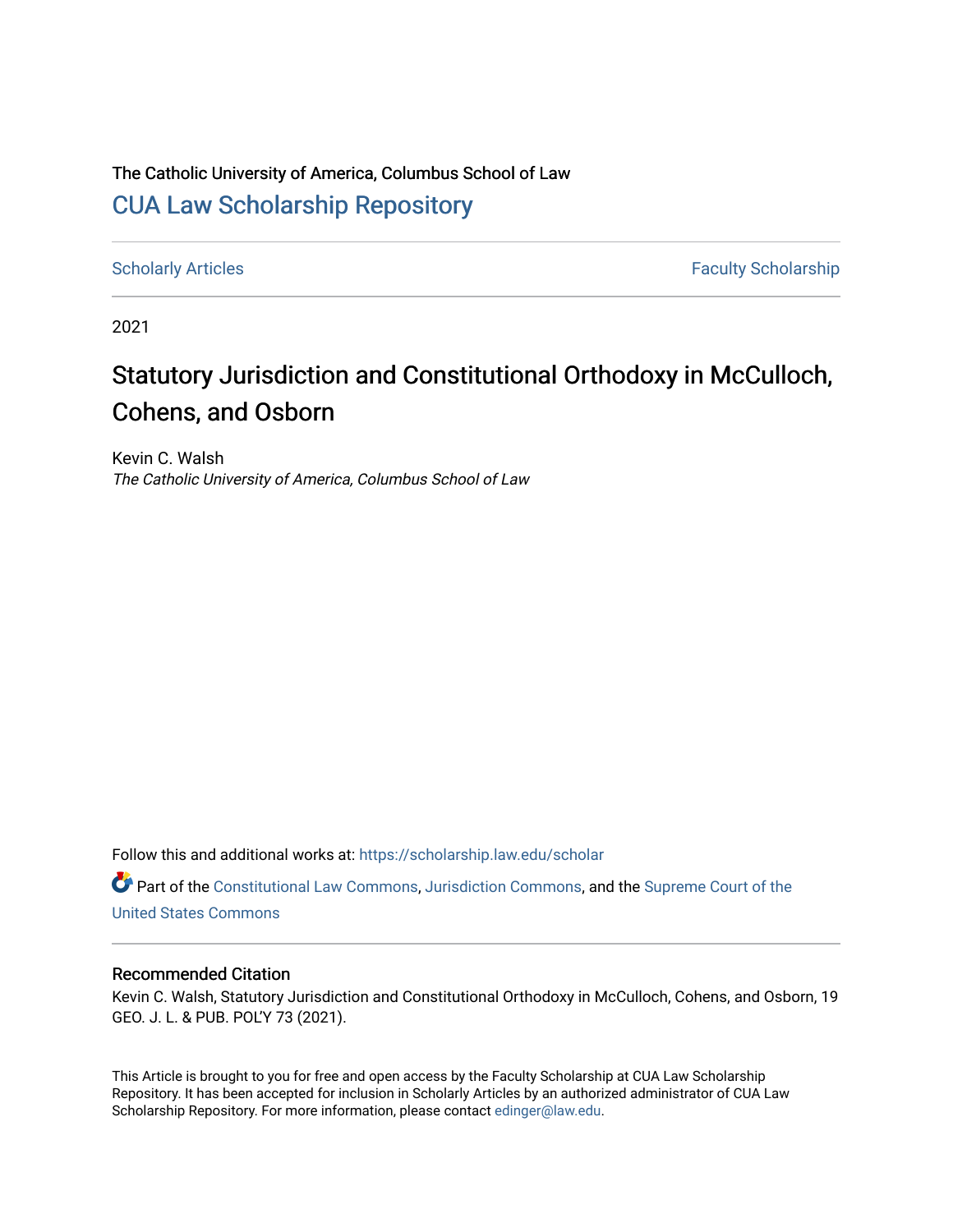# **Statutory Jurisdiction and Constitutional Orthodoxy in** *McCulloch***,** *Cohens* **and** *Osborn*

KEVIN C. WALSH\*

#### **ABSTRACT**

*This essay examines the underappreciated element of statutory jurisdiction in*  McCulloch v. Maryland, Cohens v. Virginia*, and* Osborn v. Bank of the United States*. One objective is to identify more precisely the Marshall Court's jurisdictional innovations in these three foundational decisions. A close look at the question of statutory jurisdiction in the trio of* McCulloch, Cohens*, and* Osborn *reveals a kind of constitutional magnetism at work. In constitutional avoidance, a court adopts an interpretation in order to stay away from a constitutional problem. In contrast, the Marshall Court in* Cohens *and* Osborn *expanded the jurisdictional statutes at issue in order to conform to a constitutional vision of the Supreme Court's role as set forth in* McCulloch*. The jurisdictional maneuvering in that case likely brought to the Court's attention the statutory jurisdictional gaps that the Court filled by construction in* Cohens *and* Osborn*.* 

*Part I discusses* McCulloch v. Maryland *with particular attention to its jurisdictional basis. Part II addresses the opposition to* McCulloch *in Virginia and the Supreme Court's answer in* Cohens v. Virginia*. Part III turns to Ohio's opposition and the Supreme Court's response in* Osborn v. Bank of the United States*. A concluding section offers some meditations on* McCulloch *and the maintenance of constitutional orthodoxy.* 

#### TABLE OF CONTENTS

|              | THE CURIOUS CASE OF THE FIVE UNSTAMPED BANKNOTES      | 74 |
|--------------|-------------------------------------------------------|----|
| $\mathbf{H}$ | WOKE VIRGINIA AND THE COHEN BROTHERS                  | 78 |
|              |                                                       | 78 |
|              |                                                       | 86 |
| Ш            | OHIO'S INJURED INDEPENDENCE AND OSBORN V. BANK OF THE |    |

<sup>\*</sup> Professor of Law, University of Richmond School of Law. Thank you to Randy Barnett for the invitation to present, the participants in this symposium for helpful feedback, the editors of the Georgetown Journal of Law & Public Policy for editorial improvements, and to Michelle Hoffer (UR Law '21) for excellent research assistance. © 2021, Kevin C. Walsh.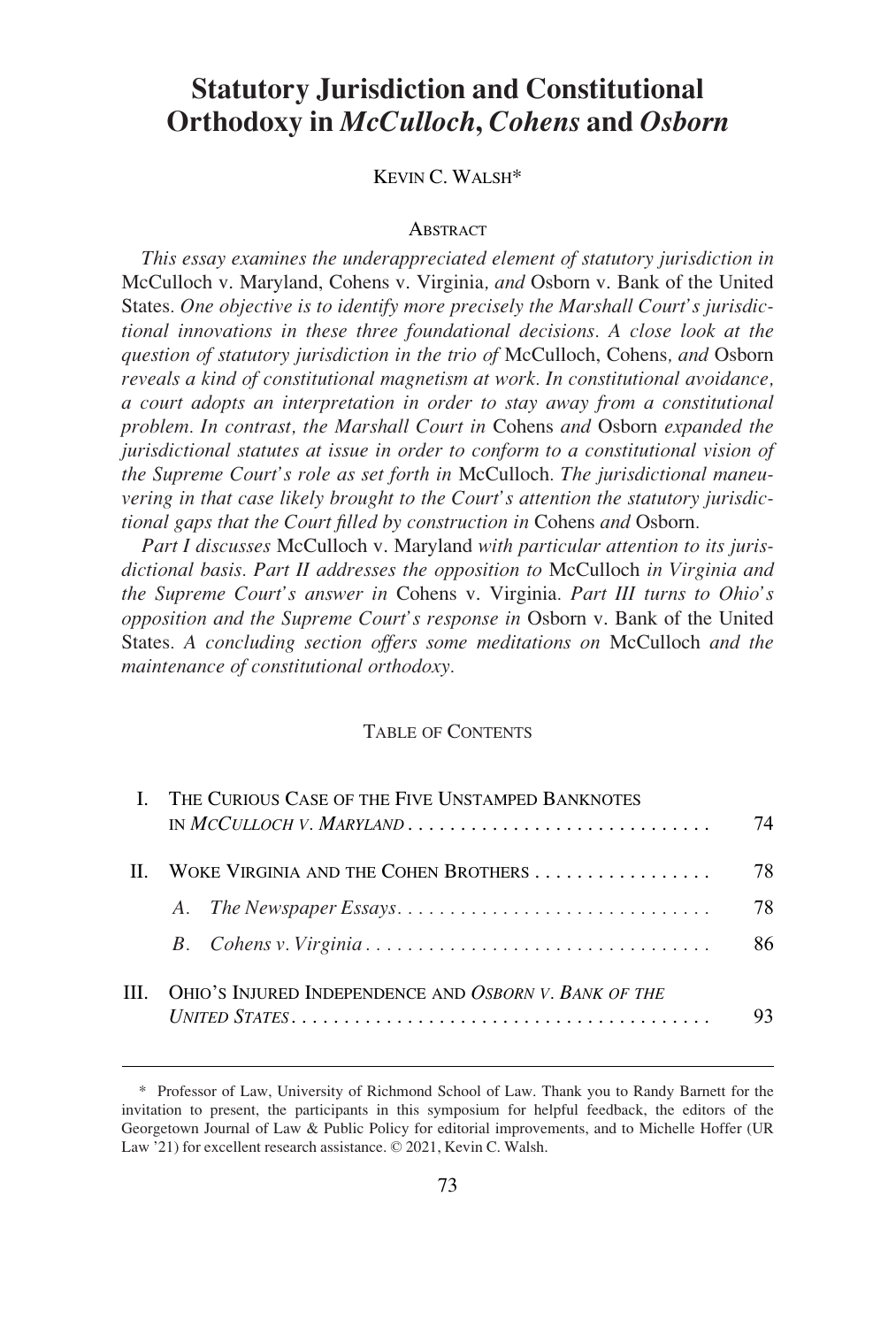<span id="page-2-0"></span>

| CONCLUDING MEDITATIONS ON JURISDICTION AND THE MAINTENANCE OF |     |
|---------------------------------------------------------------|-----|
| CONSTITUTIONAL ORTHODOXY                                      | 107 |

## I. THE CURIOUS CASE OF THE FIVE UNSTAMPED BANKNOTES IN *MCCULLOCH V. MARYLAND*

As the Supreme Court's bid to serve as the ultimate locus of interpretive authority in resolving constitutional questions open to resolution in a judicial forum, *McCulloch v. Maryland* elicited responses that highlighted the inadequacies of existing jurisdictional rules. In particular, the Court needed a way to decisively maintain preeminence over state legislatures in the competition for ultimate authority. However, these kinds of problems were not in the foreground when the Supreme Court sat in February 1819 to hear arguments in *McCulloch v. Maryland*. After all, Maryland had colluded with the Bank to bring the case before the Supreme Court for review. Far from competing with Maryland's legislature for ultimate interpretive authority, Maryland's authorities presupposed the Court's authority and contrived their case against the Bank to obtain its exercise.

The Maryland tax law required covered banks to purchase stamps for their banknotes or pay a lump sum of \$15,000. The Baltimore branch of the Second Bank of the United States refused to comply. This exposed the Bank and its officers to penalties under the law, including a penalty of \$500 for each unstamped banknote issued. For its part, Maryland faced potential enforcement difficulties related to proof about the in-state issuance of any particular banknote because the Bank had branches in other states. As the outgoing Governor explained in a December 1818 address to the legislature, this state of affairs gave rise to an "amicable arrangement" to obtain Supreme Court resolution:

The bank, . . . having early determined to stand a suit, negotiations were entered into, and as it professed a sincere desire to bring the question of constitutional right before the legal tribunals of the country, (to which their right to resort was unquestionable,) and to wave [sic] at once all legal delays, and carry it to the highest appellate jurisdiction, the Supreme Court of the U. States, an amicable arrangement was entered into.<sup>1</sup>

To carry out this contrivance, the State's Treasurer of the Western Shore, John James, brought a qui tam enforcement "action of debt" against the Baltimore branch's cashier, James M'Culloh. James sought to recover a \$500 penalty for each of five unstamped banknotes. The Baltimore county court ruled for the state. M'Culloh appealed to the court of the appeals "for the western shore . . . upon a

*Executive Communication to the Legislature*, MD. GAZETTE AND POL. INTELLIGENCER (Dec. 17, 1. 1818), <https://msa.maryland.gov/megafile/msa/speccol/sc4800/sc4872/001288/html/m1288-0424.html> [<https://perma.cc/6PKW-ZHS6>].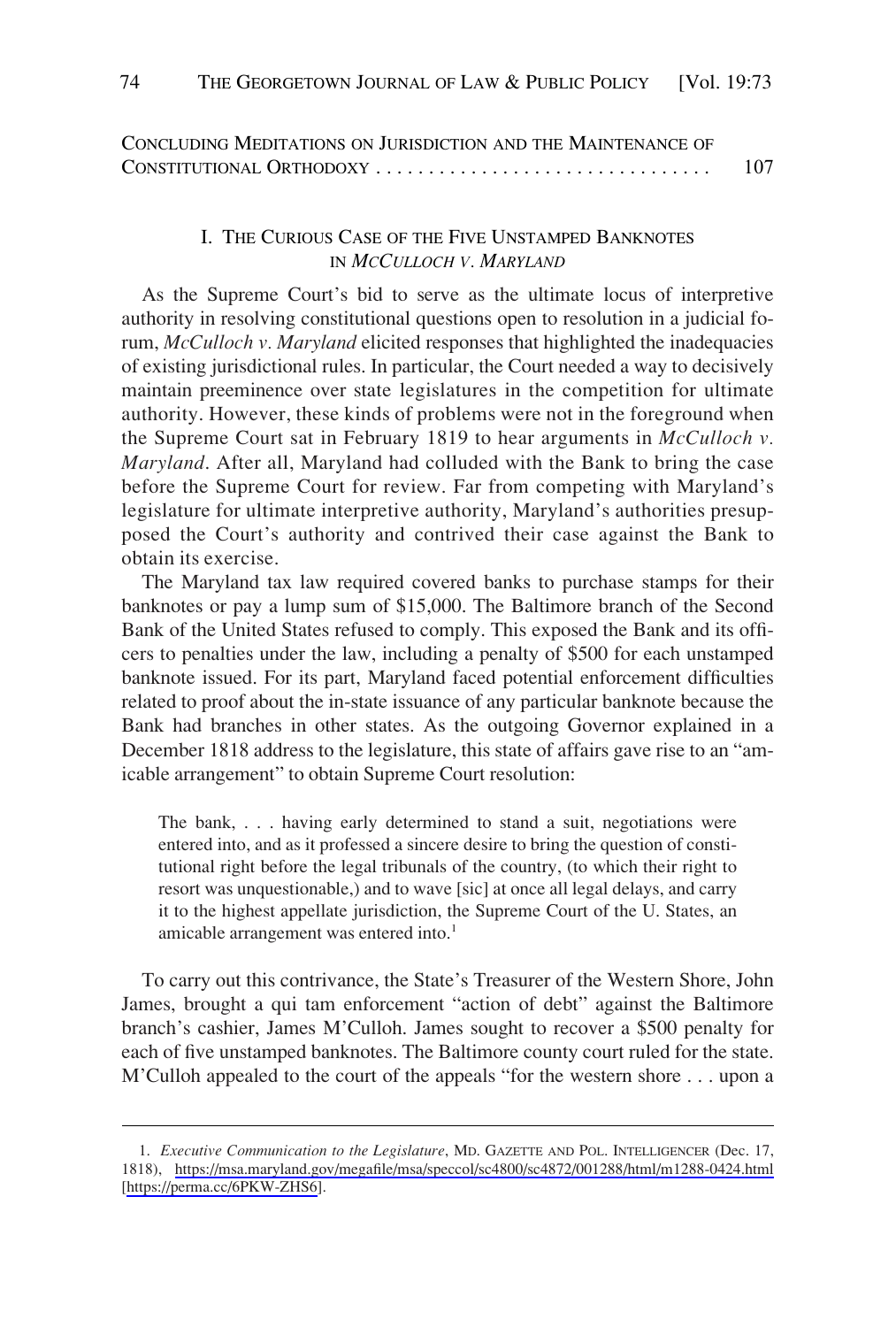case stated, so as to rest the question upon the constitutionality of the act. A decision in favour of the state was there had by consent, and the appeal carried up to the supreme court of the United States."2 As it came to the Court, then, a judgment in favor of "the plaintiffs" (John James and Maryland) would be "for \$2500, and costs of suit."<sup>3</sup> If the Court were to rule for M'Culloh, by contrast, "judgment of *non pros* shall be entered, with costs to the defendant."<sup>4</sup>

This all seemed straightforward, and everyone came into the Supreme Court expecting the case to be a big one.<sup>5</sup> The Court allowed the parties to have three lawyers argue for each side, instead of the usual two.<sup>6</sup> The arguments themselves proceeded for several days.

Chief Justice Marshall issued his opinion for the Court on March 6, just three days after the conclusion of arguments. The entire opinion is a bold bid for ultimate interpretive authority. Marshall's opening paragraph radiates a quiet confidence in the firmness of the constitutional ground upon which the Court stood in exercising such authority:

In the case now to be determined, the defendant, a sovereign state, denies the obligation of a law enacted by the legislature of the Union, and the plaintiff, on his part, contests the validity of an act which has been passed by the legislature of that state. The constitution of our country, in its most interesting and vital parts, is to be considered; the conflicting powers of the government of the Union and of its members, as marked in that constitution, are to be discussed; and an opinion given, which may essentially influence the great operations of the government. No tribunal can approach such a question without a deep sense of its importance, and of the awful responsibility involved in its decision. But it must be decided peacefully, or remain a source of hostile legislation, perhaps, of hostility of a still more serious nature; and if it is to be so decided, by this tribunal alone can the decision be made. On the supreme court of the United States has the constitution of our country devolved this important duty.<sup>7</sup>

Every sentence of this paragraph is charged with significance. But for the purpose of trying to understand when the Court should have appreciated the fragility of its jurisdictional grasp, we should dwell a bit on the final sentence.

Notice first how Marshall frames the Court as a passive recipient of a duty from "the constitution of our country." He spells out elsewhere the connection between the existence of a single body politic ("We the people") and the Court's claim to ultimate interpretive authority. The two issues are deeply connected. A

<sup>2.</sup> *Id*. Scholars have been unable to locate an opinion of either of the Maryland courts. It may be because none exist, just the judgments.

<sup>3.</sup> McCulloch v. Maryland, 17 U.S. (4 Wheat.) 316, 320 (1819).

<sup>4.</sup> *Id.* 

<sup>5.</sup> *See* MARK R. KILLENBECK, M'CULLOCH V. MARYLAND: SECURING A NATION 95–96 (2006).

<sup>6.</sup> *Id.* at 96–97.

<sup>7.</sup> *Id.* at 400–01.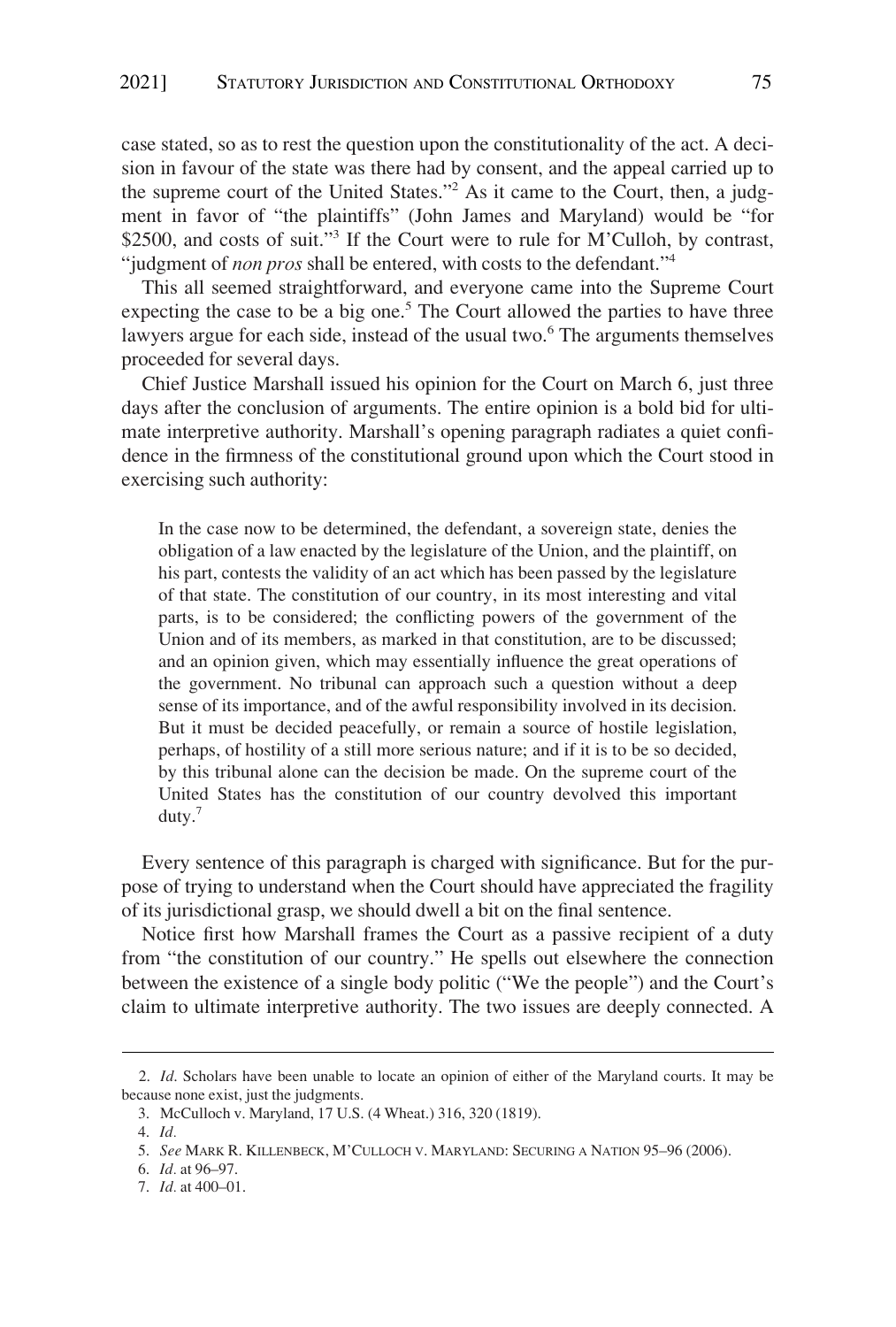single country—in contrast with a confederation—cannot tolerate a plurality of interpreters claiming ultimate interpretive authority over a legal instrument that creates a government of a single people. Marshall does not connect all the dots in his first paragraph, but his use of "our country" in the final sentence lays the foundation for this crucial argument.

Unfortunately, Marshall's claim that the Constitution entrusts the duty to peacefully resolve a conflict between federal and state laws to the Supreme Court alone is incomplete. Article III does extend the judicial power of the United States to all cases arising under the Constitution. Accordingly, Maryland and the Bank had contrived a "case" that fit this description. However, the case they developed came to the Court via its appellate jurisdiction. This arrangement presented two potential problems, apparent when one considers Article III, Section 2, Clause 2:

In all cases affecting ambassadors, other public ministers and consuls, and those in which a state shall be party, the Supreme Court shall have original jurisdiction. In all the other cases before mentioned, the Supreme Court shall have appellate jurisdiction, both as to law and fact, with such exceptions, and under such regulations as the Congress shall make.<sup>8</sup>

The first was that the Distribution Clause places state-party cases in the Supreme Court's original jurisdiction. Previously, in *Marbury v. Madison*, the Court had suggested that the Distribution Clause's categories were mutually exclusive; cases placed in the original jurisdiction could not be heard in the Court's appellate jurisdiction, and vice versa.9 This was only dictum in *Marbury*, and the issue never arose in *McCulloch*. That inattention is understandable, given that the entire objective for the parties was to obtain Supreme Court resolution. But the Court would have to confront the Distribution Clause eventually.

The second problem was the Exceptions and Regulations Clause. Even if *McCulloch* properly fit within the Court's appellate jurisdiction, that jurisdiction was subject to any exceptions or regulations made by Congress. Section 25 of the Judiciary Act of 1789 was the statutory basis for jurisdiction in *McCulloch*. But not all the exceptions and regulations governing the exercise of that jurisdiction were set forth explicitly in that section. Some regulations from Section 22 (governing Supreme Court review of federal circuit court decisions) were incorporated by reference into Section 25. The import of these regulations for the development of the Supreme Court's statutory jurisdiction has largely remained obscure. But we can begin to appreciate them by asking a question nobody seems to have asked: When the parties to *McCulloch v. Maryland* contrived their case,

<sup>8.</sup> U.S. CONST. art. III, § 2

<sup>9.</sup> *See* Marbury v. Madison, 5 U.S. (1 Cranch) 137, 174 (1803) ("If Congress remains at liberty to give this court appellate jurisdiction where the Constitution has declared their jurisdiction shall be original, and original jurisdiction where the Constitution has declared it shall be appellate, the distribution of jurisdiction made in the Constitution, is form without substance.").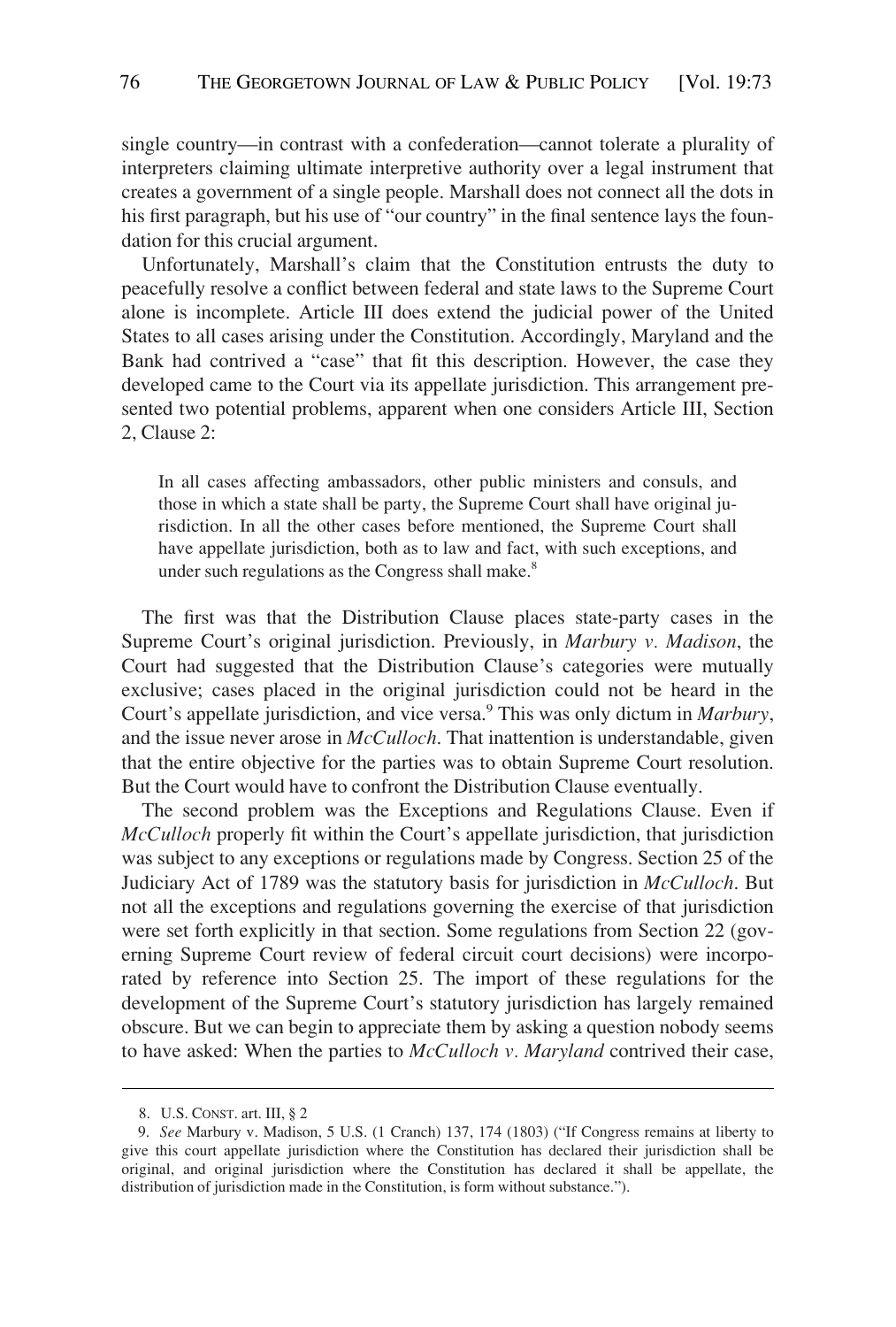why did they set it up as a dispute over five unstamped banknotes? Why not one, two, or ten? Why five?

To answer this question, we must think like lawyers from 1818 and examine the jurisdictional statute carefully. Section 25 required the Supreme Court to conduct a review of the state-court decisions covered by that section "in the same manner and under the same regulations . . . as if the judgment or decree complained of had been rendered or passed in a [federal] circuit court...."<sup>10</sup> Supreme Court review of federal circuit court decisions, in turn, is governed by Section 22. And that Section provides that appellate review was only available when "the matter in dispute exceeds the sum or value of two thousand dollars . . . . "<sup>11</sup>

The parties' agreement on \$2,500 as the amount in controversy suggests that the lawyers operated under the belief that Section 25's "under the same regulations" language incorporated Section 22's amount-in-controversy regulation. In a qui tam suit against the Bank's cashier for a statute with penalties in \$500 increments, a suit for \$2,500 was the smallest amount that would satisfy this amount-in-controversy requirement. Far from being understood as an all-purpose instrument for reviewing questions of federal law decided adversely to federal interests by state courts, Section 25 review, then, was thought (at least by these parties) to be limited to civil controversies involving more than \$2,000 in controversy.

This was a previously recognized limitation of Supreme Court review of statecourt decisions adverse to federal rights. In 1814, Treasury Secretary Alexander Dallas sought legislation authorizing removal of certain actions against federal revenue officers from state courts into federal courts. In explaining why existing legal protections were inadequate, Dallas matter-of-factly asserted that Supreme Court appellate review via writ of error was limited because "the matter in dispute must exceed the value of two thousand dollars, exclusive of costs."12

It was easy enough to make the Bank case fit into this framework. Once again, though, the collusive nature of the litigation obscured this potential limitation on the Supreme Court's ability to maintain ultimate interpretive authority. As with the Distribution Clause, the Court would eventually have to reckon with this amount-in-controversy problem.

At this point, it is useful to speculate as to how Marshall's internal understanding about the Court's jurisdiction under Section 25 may have been in tension with the breadth of his claims about the duty devolved by the Constitution on the Supreme Court to resolve this case. Marshall asserted that the Constitution, "in its most interesting and vital parts, is to be considered; the conflicting powers of the government of the Union and of its members, as marked in that constitution, are to be discussed; and an opinion given, which may essentially influence the great

<sup>10.</sup> Judiciary Act of 1789, ch. 20, § 25, 1 Stat. 73 (1789).

<sup>11.</sup> Judiciary Act of 1789, ch. 20, § 22, 1 Stat. 73 (1789).

<sup>12.</sup> *See* Letter from A.J. Dallas to J.W. Effes (Nov. 19, 1814), *in* 2 AMERICAN STATE PAPERS (FINANCE), 1802–1815, 881–82 (Walter Lowrie & Matthew St. Clair Clarke eds. 1832).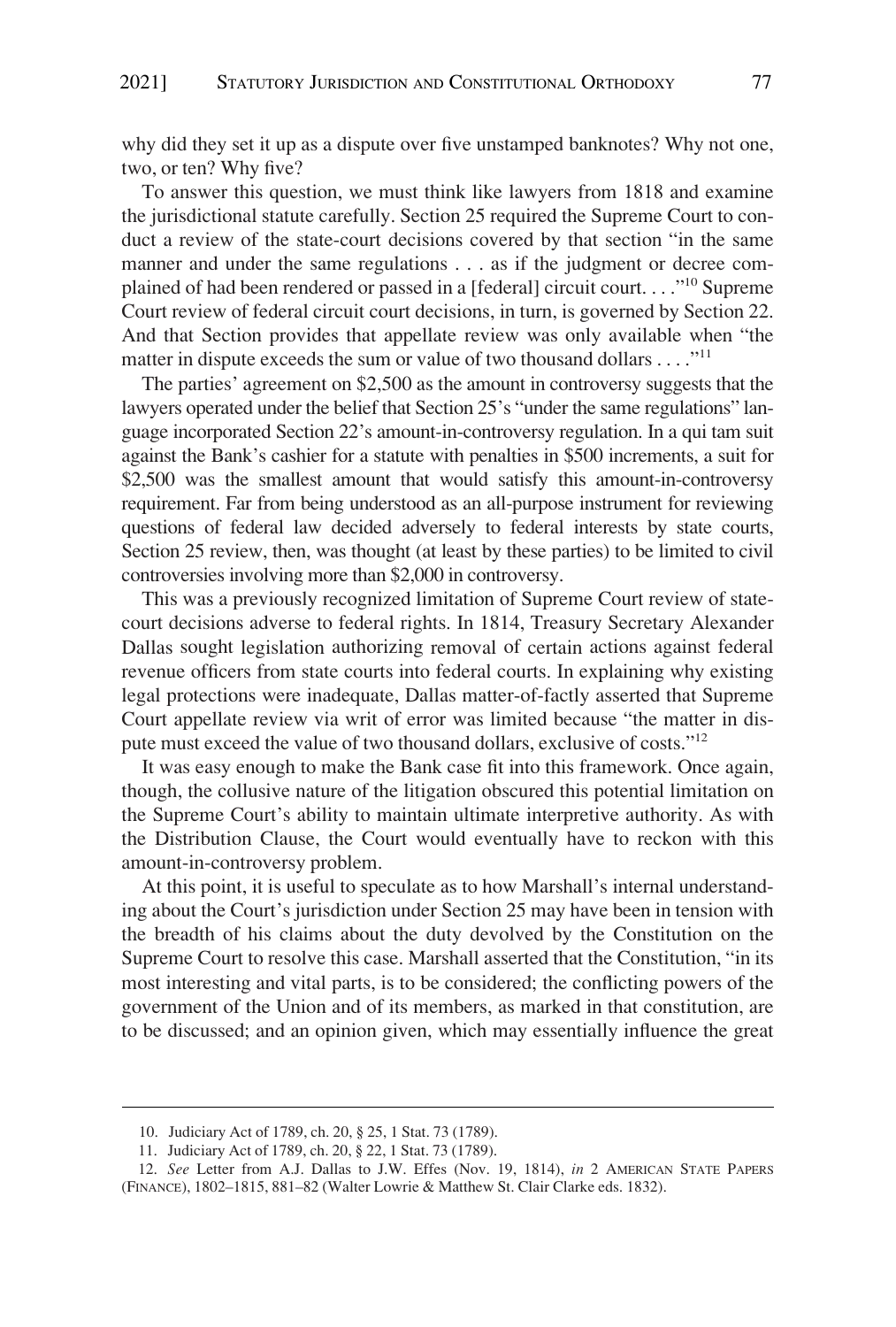<span id="page-6-0"></span>operations of the government."13 When it comes to the amount-in-controversy limitation seemingly incorporated into Section 25 from Section 22, what did Marshall know or believe, and when did he know or believe it? Keeping these questions in mind will enable us to evaluate Marshall's jurisdictional moves in the wake of *McCulloch*.

These questions regarding a seemingly minor jurisdictional matter may seem somewhat obscure given the traditional focus on *McCulloch* as a case about the scope of Congress's implied powers and implied immunities on state power. Those holdings were indeed ones that drew immediate and sustained opposition from states' rights theorists and opponents of the Second Bank. As we will see, though, the way that Marshall ultimately navigated that opposition judicially involved expansive construction of statutory jurisdictional grants.

The next two sections trace the two big battles over *McCulloch* in Virginia and Ohio. These battles were fought on different terrains, with the Court's critics focusing on different aspects of the Court's decision in *McCulloch*. Each led to landmark decisions in federal jurisdiction: *Cohens v. Virginia* and *Osborn v. Bank of the United States*.

### II. WOKE VIRGINIA AND THE COHEN BROTHERS

Justice Marshall's opinion for the Court in *McCulloch* on March 6, 1819, quickly unleashed a torrent of opposition among leading states' rights theorists in his home state of Virginia and home city of Richmond. This section first describes the dueling newspaper essays that pitted Marshall against forces led by Spencer Roane. It then addresses Marshall's decision for the Court in *Cohens v. Virginia*, in which he was able to respond judicially to Virginia through a claim of jurisdictional supremacy.

#### *A. The Newspaper Essays*

On March 23, Richmond Enquirer editor Thomas Ritchie republished *McCulloch v. Maryland,* along with an editorial call to defend states' rights:

We solemnly beg the attention of all classes of readers to the important and alarming opinion of the Supreme Court of the United States on the National Bank. We beseech most particularly the attention of those firm Republicans of the Old School; of those who in '98, resisted the federal doctrines, which gave birth to the alien and sedition laws, and who still rally round the banners of the constitution, defending the rights of the state against federal usurpation. . . .14

Having recently returned to Richmond from the Supreme Court's term in Washington, Marshall immediately knew what he and the Court were up against.

<sup>13.</sup> *McCulloch*, 17 U.S. at 400.

<sup>14.</sup> Thomas Ritchie, Editorial, *Opinion of the Supreme Court*, RICHMOND ENQUIRER, Mar. 23, 1819, at 3.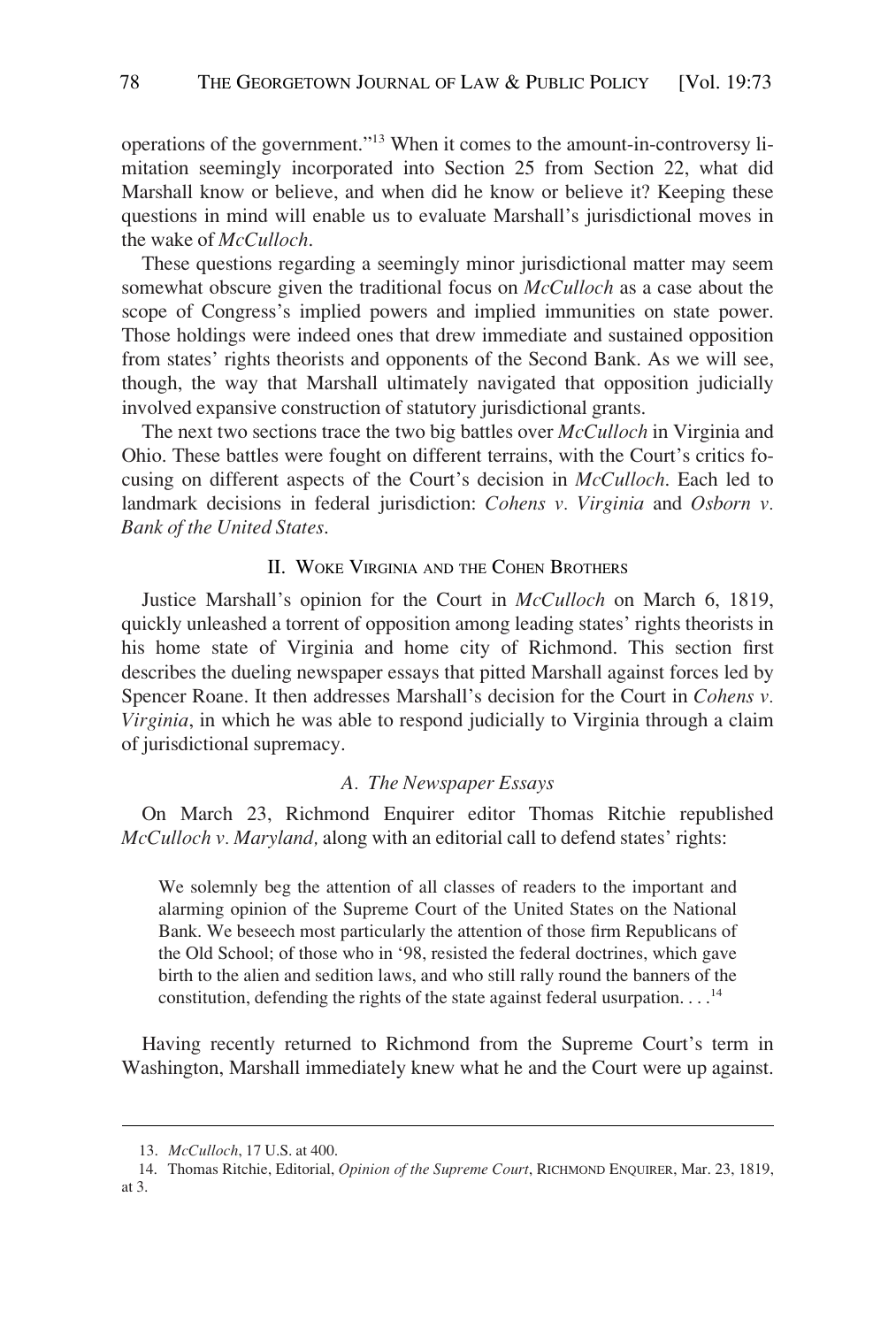Writing to his junior colleague Joseph Story the next day, Marshall observed that his *McCulloch* opinion had "roused the sleeping spirit of Virginia—if indeed it ever sleeps. It will I understand be attacked in the papers with some asperity; and as those who favor it never write for the publick it will remain undefended  $\&$  of course be considered as damnably heretical."15

Marshall foresaw correctly. Over the spring and summer, three sets of pseudonymous newspaper essays in Virginia attacked *McCulloch*. Following these challenges, Marshall responded in two sets of his own pseudonymous essays.

Writing under the name Amphictyon, William Brockenbrough began the onslaught when he authored two essays published in the *Enquirer* on March 30 and April 2. Early on, Brockenbrough framed the constitutional issues in party terms. The subject of *McCulloch*, wrote Brockenbrough, "is one which has, perhaps more than any other, heretofore drawn a broad line of distinction between the two great parties in this country."16 Lest it be overlooked, he noted that Marshall had "employed his thoughts, his tongue, and his pen, as a politician, and an historian, for more than thirty years" in addressing issues of federal power and states' rights.<sup>17</sup> Against "some of the doctrines maintained by the supreme court," Brockenbrough sought "to oppose to their adjudication some of the principles which have heretofore been advocated by the republican party in this country."<sup>18</sup> He cited fifteen paragraphs from James Madison's 1799 report for a committee of the Virginia House of Delegates, which was elicited in connection with opposition to the Alien and Sedition Acts. Brockenbrough's focus was on the third resolution of this report, including its defense of the right of states "to interpose, for arresting the progress of the evil," when there has been a "deliberate, palpable, and dangerous exercise" of powers not granted to the federal government.<sup>19</sup>

Brockenbrough's second Amphictyon essay trained fire on *McCulloch*'s "enlarged" or "liberal" construction of the Necessary and Proper Clause.<sup>20</sup> In contrast with Ohio, where the congressional power to create a bank corporation was not contested, but the opinion's tax holding was, Brockenbrough took no issue with the tax holding of *McCulloch*.<sup>21</sup> He was also willing to acquiesce in the constitutionality of the Second Bank itself. His problem, however, was with the "principles" and the "consequences of the principles" on which the Bank's

<sup>15.</sup> Letter from John Marshall to Joseph Story (Mar. 24, 1819), *in* 8 THE PAPERS OF JOHN MARSHALL, 280 (Charles Hobson ed. 1995).

<sup>16.</sup> William Brockenbrough, *A Virginian's "Amphictyon" Essays*, *in* JOHN MARSHALL'S DEFENSE OF *MCCULLOCH V. MARYLAND* 52, 54 (Gerald Gunther ed., 1969).

<sup>17.</sup> *Id.* 

<sup>18.</sup> *Id.* 

<sup>19.</sup> *Id.* at 59.

<sup>20.</sup> *Id.* at 73.

<sup>21.</sup> *Id.* at 76. ("If the Bank law be constitutional law, or if it be acquiesced in as such, it seems to follow that the states cannot forbid the establishment of one in their territory, nor expel it; and I think the conclusion drawn by the court is at least feasible, that it cannot be taxed."); *id.* at n.\* ("On this proposition however I have not bestowed much reflection, and should be glad to see the arguments of the counsel for the State of Maryland on it.").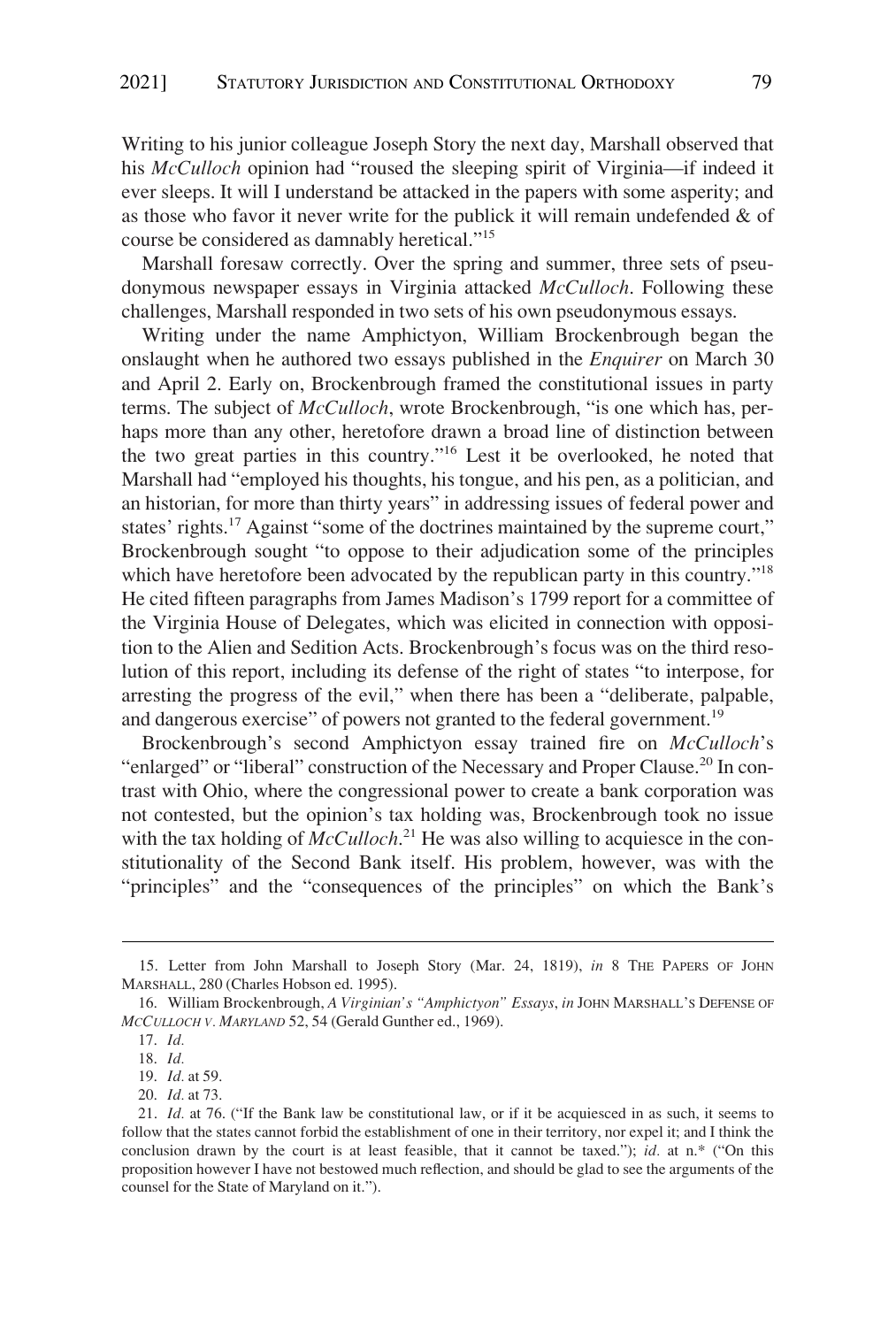constitutionality was decided. He therefore concluded with a call for the Virginia legislature to "do her duty" by passing resolutions in opposition to *McCulloch*. 22

At the same time that Brockenbrough was writing his essays, Marshall was writing to his colleague, Bushrod Washington. He ascribed opposition to *McCulloch* to the "[g]reat dissatisfaction" of "the politicians of Virginia."<sup>23</sup> They had no problem with the outcome, Marshall asserted, and "would probably have been seriously offended with us had we dared to have decided otherwise, but they required an obsequious, silent opinion without reasons."<sup>24</sup> This reasoning was not just incorrect, but "heretical" and "pronounced most damnable."<sup>25</sup> Marshall predicted that "[w]e shall be denounced bitterly in the papers," and "shall undoubtedly be condemned as a pack of consolidating aristocratics."26 As in his March 24 letter to Story, Marshall bemoaned that nobody would rise to the Court's defense; the legislators who enacted the Bank law and the executive who put it into operation would "escape with impunity" because they "have power & places to bestow," while the "poor court who have nothing to give & of whom nobody is afraid, bears all the obloquy of the measure."<sup>27</sup>

In response to Amphictyon, Marshall wrote, and arranged for Bushrod Washington to place for publication in Philadelphia's *Union* newspaper, two essays under the name, "A Friend of the Union." As in his letters to Story and Washington, Marshall invoked an awakened spirit: "A spirit which was supposed to have been tranquillized by a long possession of the government, appears to be resuming its original activity in Virginia."28 He attributed opposition to political ambition.29 And he spoke directly in terms of constitutional orthodoxy and heresy: "[I]t behoves [sic] not only the friends of the Bank, but the friends of the constitution, the friends of Union, to examine well the principles which are denounced as heretical, and those which are supported as orthodox."30 Marshall first answered the criticisms that the Justices' opinions should have been delivered seriatim, as well as that the Court traveled out of the case to opine extrajudicially on the source of the powers delegated to the federal government.<sup>31</sup> He then

<sup>22.</sup> *Id.* at 77.

<sup>23.</sup> Letter from John Marshall to Bushrod Washington (Mar. 27, 1819), *in* 8 THE PAPERS OF JOHN MARSHALL DIGITAL EDITION, 281 (Charles Hobson ed., 1995).

<sup>24.</sup> *Id.* Marshall was probably taking a cue here from Ritchie's opening editorial on March 23, which said "[i]t is not the bank; it is not the tax upon the bank; but it is the *ground*, on which the constitutionality of the bank is maintained, which excites so much and curious and anxious consideration." Ritchie, *supra* note 14, at 3.

<sup>25.</sup> *Id.* 

<sup>26.</sup> *Id.* 

<sup>27.</sup> *Id.* 

<sup>28.</sup> John Marshall, *A Friend to the Union*, *in* JOHN MARSHALL'S DEFENSE OF *MCCULLOCH V. MARYLAND* 78, 78 (Gerald Gunther ed., 1969).

<sup>29.</sup> *See id.* ("The decision of the Supreme Court in the case of McCullough against the state of Maryland has been seized as a fair occasion for once more agitating the publick mind, and reviving those unfounded jealousies by whose blind aid ambition climbs the ladder of power.").

<sup>30.</sup> *Id.* at 79.

<sup>31.</sup> *Id.* at 79–82.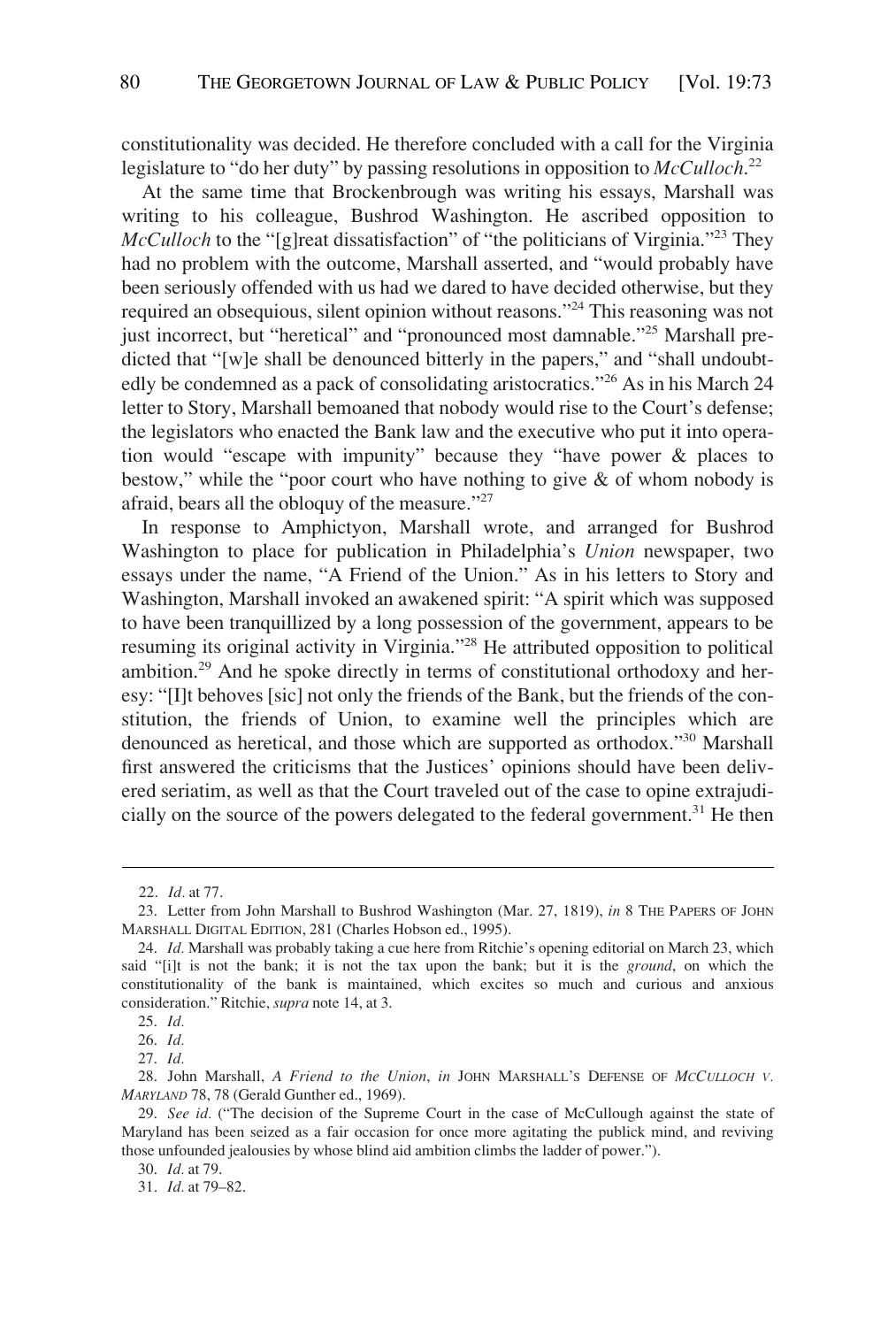defended the Court's statements that the federal government "is emphatically and truly a government of the people," and "in form and in substance emanates from them."32

Marshall's second essay responding to Amphictyon begins with an extensive examination of Amphictyon's criticisms and the Court's reasoning regarding the scope of Congress's implied powers. Near the end, Marshall returned to a defense of having issued a detailed opinion for the Court rather than having simply acquiesced in the passage of time or Congress's judgment of necessity and propriety. Rather than hide behind "judicial modesty," Marshall contended that the Court, as a matter of honor, duty, and truth, should not have insinuated the possibility that Congress may have violated the Constitution if that was not in fact their opinion. For a Court that was "unanimously and decidedly of opinion that the law is constitutional," Marshall wrote, "[i]t was incumbent on them to state their real opinion and their reasons for it."33

The same day that his second *Union* essay appeared in print in Philadelphia, April 28, Marshall wrote a letter to Story about opposition to *McCulloch* in Virginia that included the religious rhetoric of sin and mercy, as well as a specific attribution of motive:

The opinion in the Bank case has brought into operation the whole antifederal spirit of Virginia. Some latent feelings which have been working ever since the decision of Martin & Hunter have found vent on this occasion, & are working most furiously. The sin of the court is thought much more h[ei]nou[s] than that of Congress or the President. The offence would have been equally great had we pronounced the law unconstitutional. They would have been more merciful had we said simply that it was for the legislature to decide on the necessity  $\&$  not for the court  $&c.^{34}$ 

At some point around this time, Marshall learned that the *Union* editor had mangled the ordering of his essays, so that they were published with paragraphs and columns in the wrong places. In a May 6 letter to Bushrod Washington, he supplied a detailed set of instructions for putting the pieces back together properly. In explaining why he wished to have them rearranged and republished in an Alexandria paper, he referred to the need to have a publicly released defense of the Court's opinion, as "[a] very serious effort is undoubtedly making to have it taken up in the next legislature."<sup>35</sup> Further, "it is said that some other essays written by a very great man are now preparing and will soon appear."<sup>36</sup>

<sup>32.</sup> *Id.* at 84.

<sup>33.</sup> *Id.* at 105.

<sup>34.</sup> Letter from John Marshall to Joseph Story (Apr. 28, 1819), *in* 8 THE PAPERS OF JOHN MARSHALL 309–10 (Charles Hobson ed., 1995).

<sup>35.</sup> Letter from John Marshall to Bushrod Washington (May 6, 1819), *in* 8 THE PAPERS OF JOHN MARSHALL 311 (Charles Hobson ed., 1995)

<sup>36.</sup> *Id.*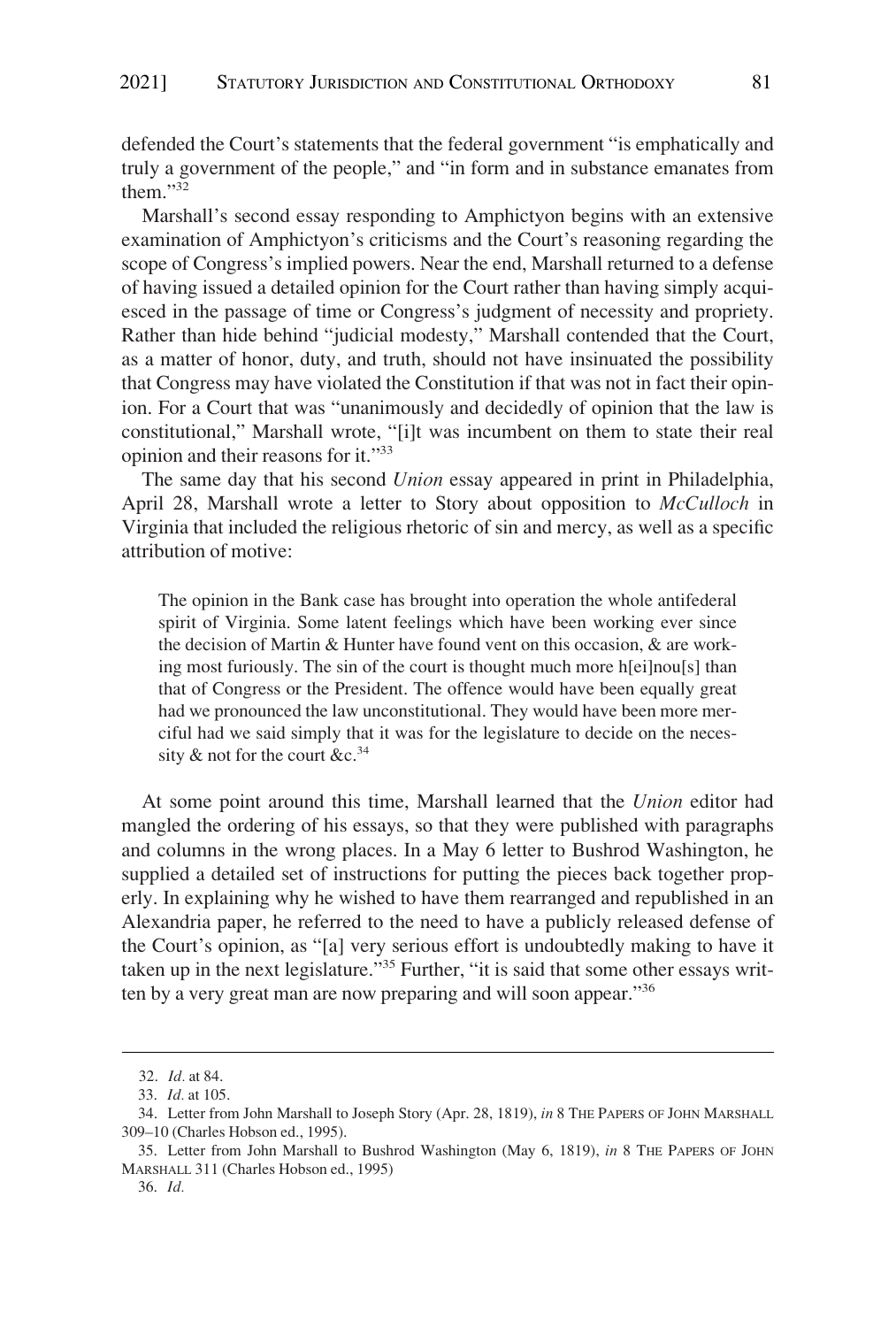This man was Spencer Roane, a judge of the Virginia Court of Appeals and a states' rights theorist. Roane had led Virginia's judicial opposition to the Supreme Court's first ruling on the Fairfax land ownership dispute, which the Supreme Court later resolved in *Martin v. Hunter's Lessee*. He authored four essays which appeared in the Richmond Enquirer under the pen name "Hampden" between June 11 and June 22.

These essays confirmed Marshall's speculations and fears which he expressed in a May 27 letter to Story. He wrote:

The opinion in the Bank case continues to be denounced by the democracy in Virginia. An effort is certainly making to induce the legislature which will meet in December to take up the subject  $\&$  to pass resolutions not very unlike those which were called forth by the alien  $\&$  sedition laws in 1799.<sup>37</sup>

He described the effort as one to excite ferment so that sister states would join with Virginia in denouncing the Court. Although some of the criticisms were "too palpably absurd for intel[l]igent men," this did not mean that they would not succeed in some measure, for "prejudice will swallow anything." Marshall's primary fear was that "[i]f the principles which have been advanced on this occasion were to prevail, the constitution would be converted into the old confederation."<sup>38</sup> Of his newspaper responses to Amphictyon, Marshall told Story that "[t]he piece to which you allude was not published in Virginia . . ." and "[o]ur patriotic papers admit no such political heresies."

This religious-dispute framing continued on the opposition side, as well. *Enquirer* editor Thomas Ritchie preceded the first of Roane's Hampden essays with an editorial note describing the Supreme Court of the United States as "a tribunal of great and commanding authority; whose decisions, if not received as 'the law and the prophets,' are always entitled to the deepest attention."39 Of Marshall, Ritchie wrote, "[t]o the presiding Justice of that court, we are always ready to pay that tribute, which his great abilities deserve—but no tribunal, however high, no abilities, however splendid, ought to canonize the opinions which are advanced."40

Roane's opening essay adopted a similar tone. "I shall not hesitate to speak with the spirit of a freeman," he wrote.<sup>41</sup> "I shall not be over-awed by the parasites of a government gigantic in itself, and inflated with recent victories."<sup>42</sup> Roane criticized the "apathy" and "torpor" of his fellow citizens, and he

<sup>37.</sup> Letter from John Marshall to Joseph Story (May 27, 1819), *in* 8 THE PAPERS OF JOHN MARSHALL313, 314 (Charles Hobson ed., 1995).

<sup>38.</sup> *Id.* 

<sup>39.</sup> Thomas Ritchie, *Introduction* to Spencer Roane, *Hampden I*, *in* JOHN MARSHALL'S DEFENSE OF *MCCULLOCH V. MARYLAND* 106, 106 (Gerald Gunther ed., 1969).

<sup>40.</sup> *Id.* 

<sup>41.</sup> Spencer Roane, *Hampden I*, *in* JOHN MARSHALL'S DEFENSE *OF MCCULLOCH V. MARYLAND* 107, 112 (Gerald Gunther ed., 1969).

<sup>42.</sup> *Id.*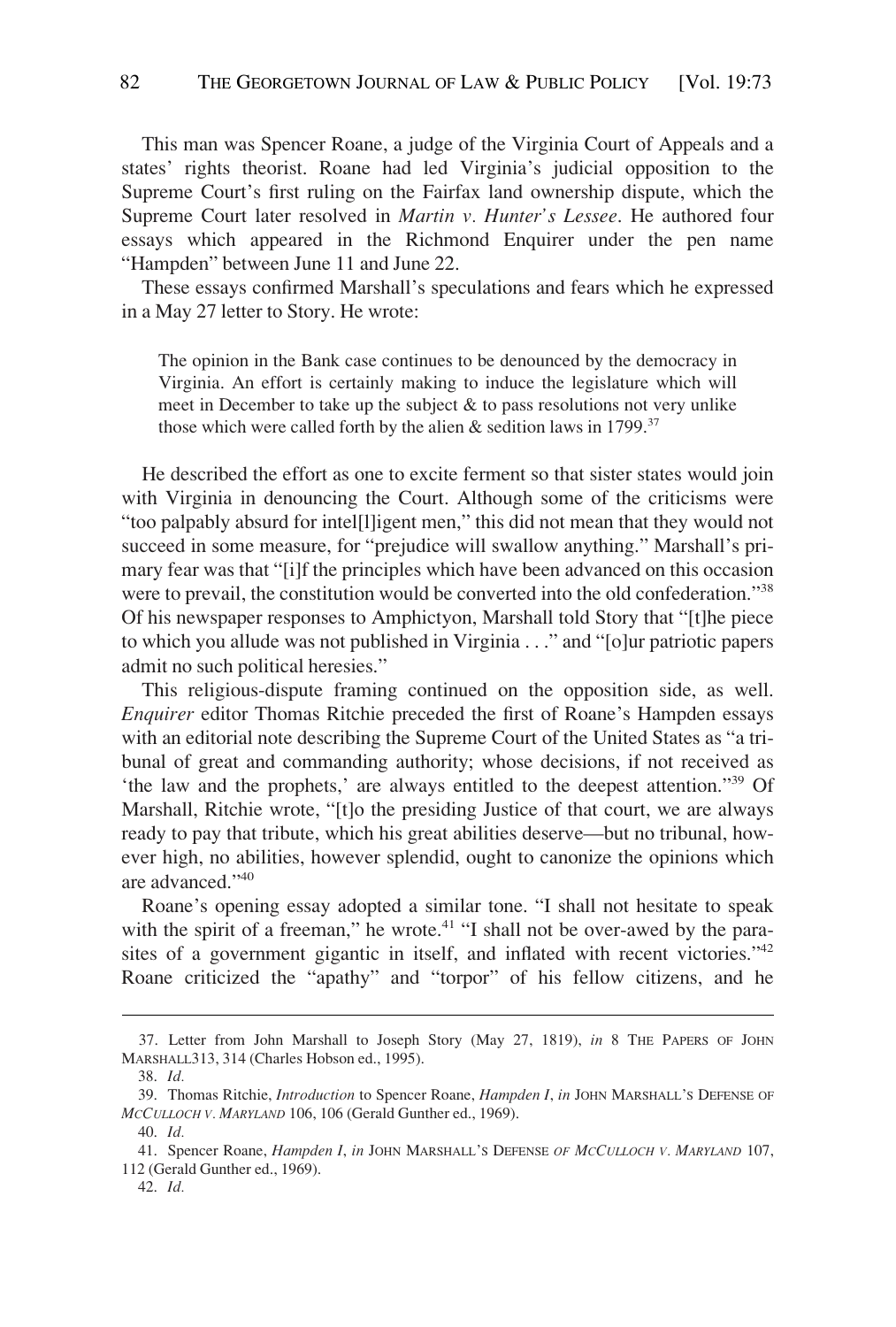condemned them for being "sodden in the *luxuries* of banking" in place of "that noble and magnanimous spirit which achieved our independence."<sup>43</sup> Adopting the mantle of prophet, Roane lamented:

A money-loving, funding, stock-jobbing spirit has taken foothold among us. We are almost prepared to sell our liberties for 'a mess of pottage.'—If Mason or Henry could lift their patriot heads from the grave, while they mourned the complete fulfilment of their prophecies! [T]hey would almost exclaim with Jugurtha, 'Venal people! you will soon perish, if you can find a purchaser.'"<sup>44</sup>

In describing the authorities on which he would be relying, Roane referred to the authors of *The Federalist* as having been "eulogised by the Chief Justice, in his life of Washington, for their talents and love of union; and by the Supreme Court, in the opinion before us."45 Roane said he would also cite as authority "the celebrated report to the legislature of Virginia, in the year 1799," a work which has "often been called by an eloquent statesman [John Randolph],—his political bible."46 This report "was the *Magna Charta* [sic] on which the republicans settled down, after the great struggle in the year 1799. Its principles have only *been departed* from since . . . by turn-coats and apostates."<sup>47</sup> For his conclusion to this first essay, Roane drew from both the Book of Samuel and the Book of Revelation: "I am provided with a sling and a stone, but I fear the inspiration will be wanting. I consider that opinion [*McCulloch*] as the '*Alpha* and *Omega*, the beginning and the *end*, the first and the *last*—of federal usurpations.'"48

Roane's second essay was published June 15. This essay was more substantive and less vituperative than the first. Two days later, Marshall wrote to Bushrod Washington that "[t]he storm which has been for some time threatening the Judges has at length burst o[n] their heads  $\&$  a most serious hurricane it is.  $149$  He did not name Roane as the author, but did not need to, stating that "[t]he author is spoken of with as much confidence as if his name was subscribed to his essays."<sup>50</sup> Marshall explained his concern, writing, "I find myself more stimulated on this subject than on any other because I [believe] the design to be to injure the Judges & [impair] the constitution."51 This threat prompted him to formulate a plan to respond with another round of pseudonymous newspaper essays. He instructed Justice Washington that he would send these for publication in the Alexandria

<sup>43.</sup> *Id.* 

<sup>44.</sup> *Id.* at 112–13.

<sup>45.</sup> *Id.* at 113.

<sup>46.</sup> *Id.* 

<sup>47.</sup> *Id.* 

<sup>48.</sup> *Id.* at 114.

<sup>49.</sup> Letter from John Marshall to Bushrod Washington (June 17, 1819), *in* 8 THE PAPERS OF JOHN MARSHALL DIGITAL EDITION 313 (Charles Hobson ed., 1995).

<sup>50.</sup> *Id.* at 313–14.

<sup>51.</sup> *Id.* at 314.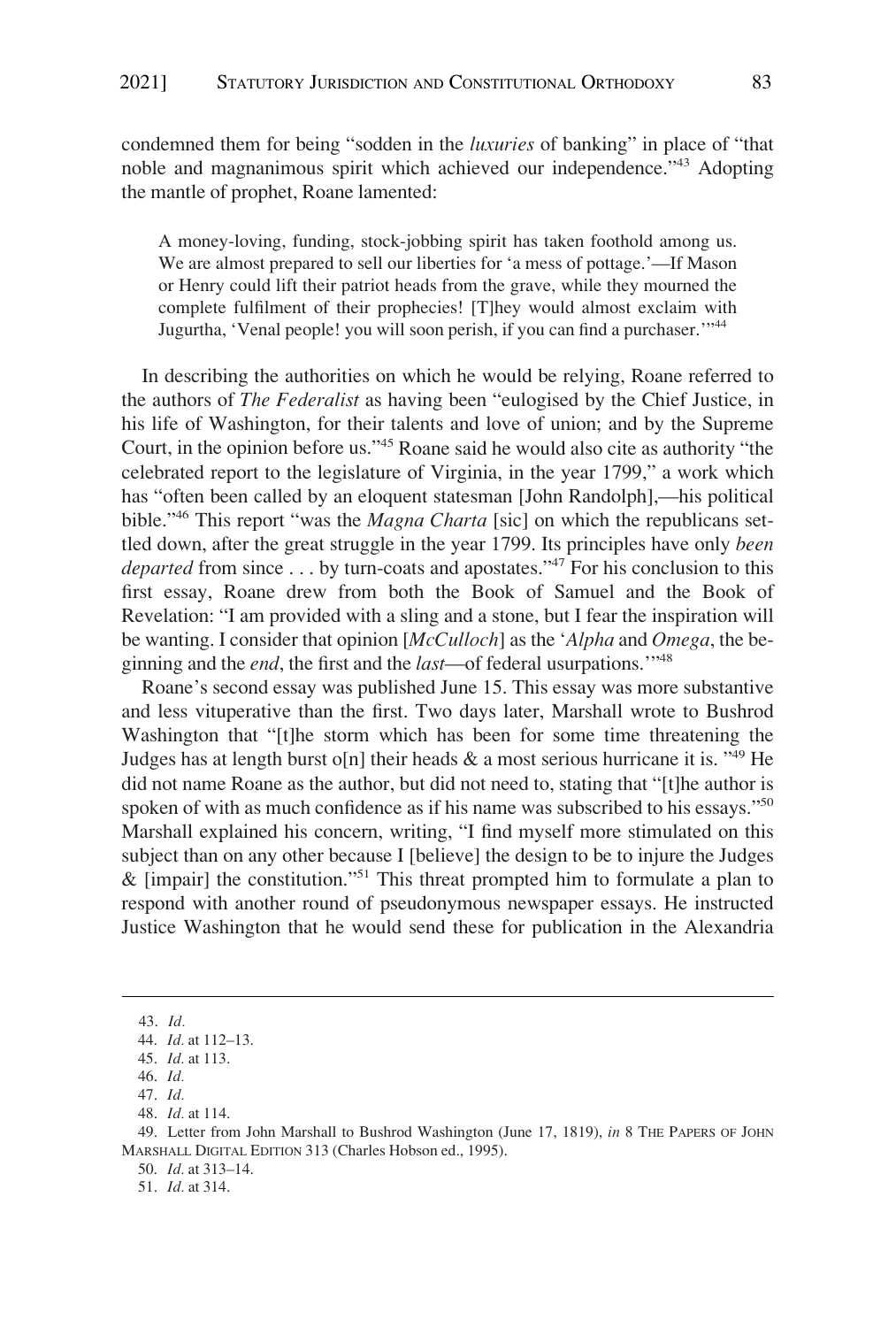paper in successive numbers, but that the first was not to be published until he had sent the last of them.<sup>52</sup>

Roane's third and fourth essays appeared on June 18 and June 22. These continued in a similar vein as the first two. Picking up on a theme that appeared in his first essay, Roane pointed to the amendment process as the only way of remedying defects in the Constitution. He wrote:

[T]he great fault of the present times is . . . in considering the constitution as perfect. It is considered as a nose of wax, and is stretched and contradicted at the arbitrary will and pleasure of those who are entrusted to administer it. It is considered as *perfect*, in contravention of the opinion of those who formed it. Their opinion is greatly manifested, in the ample provisions it contains for its amendment. It is so considered in contravention of every thing that is human: for nothing made by man is perfect.<sup>53</sup>

Roane's fourth essay was devoted primarily to a discussion of the nature of the federal government as proceeding from a compact among the states and the impermissibility of the Supreme Court exercising jurisdiction in a dispute between the federal and state governments. "If one of the states should differ from the United States, as to the extent of the grant made to them, there is *no*  common umpire between them, but the *people.*"54 Summing up his main charges near the end, Roane wrote:

I have shewn, or endeavored to shew, that the supreme court has erroneously decided the actual question depending before it: that it has gone far beyond that question, and in an extrajudicial manner established an *abstract* doctrine: that they have established it in terms so loose and general, as to give to congress an unbounded authority, and enable them to shake off the limits imposed on them, by the constitution: I have also endeavored to shew that the supreme court has, without authority, and in the teeth of great principles, created itself the *exclusive* judge in this controversy. I have shewn that these measures may work an entire change in the constitution, and destroy entirely the state authorities.<sup>55</sup>

Appealing to the "force of public opinion" to "calmly rectify the evil," Roane ended on a low note, stating that "[s]uch is the torpor of the public mind, and such the temper of the present times," that "[i]t would require more than the pen of Junius, and all the patriotism of Hampden, to rouse our people from the fatal coma which has fallen upon them."56

<sup>52.</sup> *Id.* Clearly still bothered by the mix-up with his earlier essays, Marshall noted "[a]s the numbers will be marked I hope no mistake will be made by the printer & that the manuscript will be given to the flame."

<sup>53.</sup> Roane, *supra* note 41, at 130.

<sup>54.</sup> *Id.* at 149.

<sup>55.</sup> *Id.* at 153–54.

<sup>56.</sup> *Id.* at 154.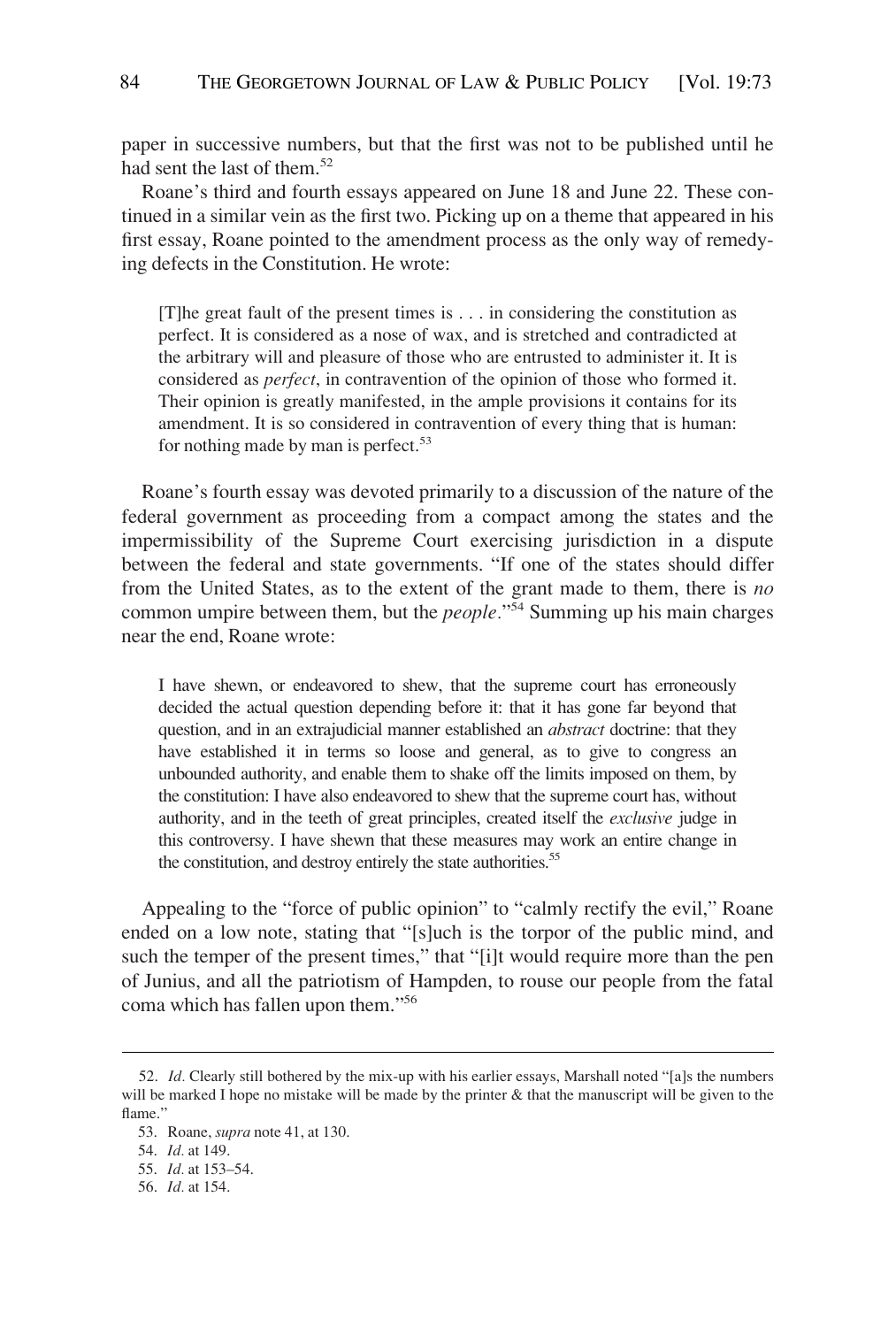Near the end of June, Marshall wrote to Washington that he hoped the publication of his essays would begin and that he wanted to change the name to "A Constitutionalist." He worried that "A Friend of the Constitution" was too similar to "A Friend of the Union," such that it would raise suspicions of identity.<sup>57</sup> Marshall noted that "[t]he letters of Amphyction [sic]  $\&$  of Hampden have made no great impression in Richmond but they were designed for the country & have had considerable influence there."<sup>58</sup> He asked for a few sets of the papers because he wanted "the refutation to be in the hands of some respectable members of the legislature as it may prevent some act of the assembly [that is] silly & wicked."59

Marshall's nine "A Friend of the Constitution" essays appeared in the Alexandria Gazette between June 30 and July 15. From beginning to end, Marshall made clear that the attack on the judiciary should be perceived as an attack on the Constitution for the purpose of returning to a confederation form of government.

If it be true that no rational friend of the constitution can wish to expunge from it the judicial department, it must be difficult for those who believe the prosperity of the American people to be inseparable from the preservation of this government, to view with indifference the systematic efforts which certain restless politicians of Virginia have been for some time making, to degrade that department in the estimation of the public. $60$ 

He compared the leaders of this plan to "skilful [sic] engineers" who "batter the weakest part of the citadel, knowing well, that if that can be beaten down, and a breach effected, it will be afterwards found very difficult, if not impracticable, to defend the place."61 They targeted the judiciary because it was the weakest: "The judicial department, being without power, without patronage, without the legitimate means of ingratiating itself with the people, forms this weakest part; and is, at the same time, necessary to the very existence of the government, and to the effectual execution of its laws."62 Answering Roane's charge that latitudinary constructions of the Constitution by the Supreme Court amount to a new mode of amendment, Marshall flipped the charge around:

It is not less possible that the constitution may be so expounded by its enemies as to become totally inoperative, that a new mode of amendment, by way of reports of committees of a state legislature and resolutions thereon, may pluck from it power after power in detail, or may sweep off the whole at once by

<sup>57.</sup> Letter from John Marshall to Bushrod Washington (June 28, 1819), *in* 8 THE PAPERS OF JOHN MARSHALL DIGITAL EDITION 317 (Charles Hobson ed., 1995).

<sup>58.</sup> *Id.* 

<sup>59.</sup> *Id.* 

<sup>60.</sup> John Marshall, *A Friend of the Constitution*, *in* JOHN MARSHALL'S DEFENSE OF *MCCULLOCH V. MARYLAND* 155, 155 (Gerald Gunther ed., 1969).

<sup>61.</sup> *Id.* at 155–56.

<sup>62.</sup> *Id.* at 156.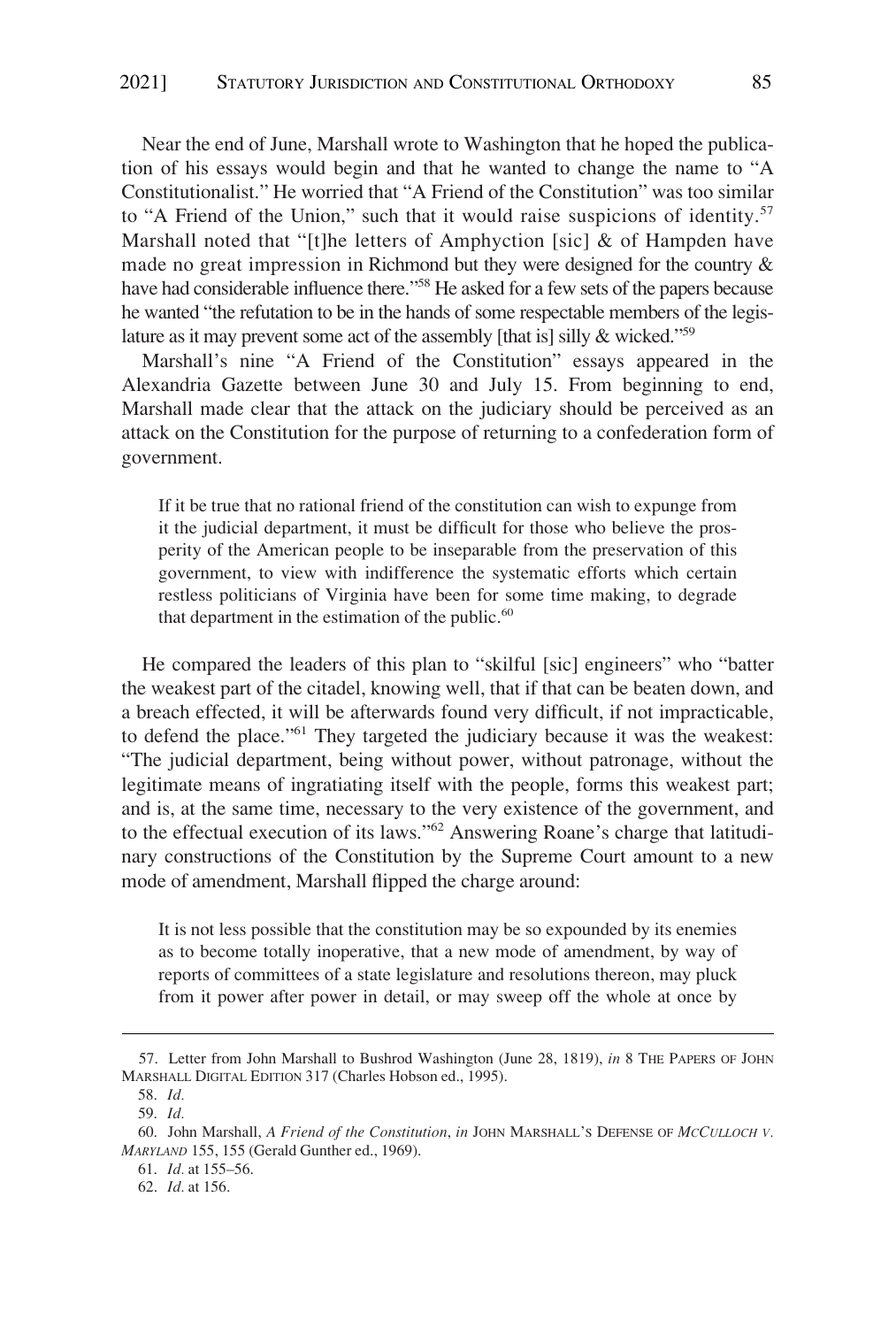<span id="page-14-0"></span>declaring that it shall execute its acknowledged powers by those scanty and inconvenient means only which the states shall prescribe, and without which the power cannot exist.—Thus, "by this new mode of amendment," may that government which the American "people have ordained and established," "in order to form a more perfect union, establish justice, ensure domestic tranquility, provide for the common defense, promote the general welfare, and secure the blessings of liberty to themselves and their posterity," become an inanimate corpse, incapable of effecting any of these objects.<sup>63</sup>

Marshall was correct that Virginia's General Assembly would make efforts to introduce resolutions to censor the doctrines of *McCulloch*. But these efforts would not take place until the General Assembly met in December.<sup>64</sup> His newspaper wars in Richmond would end months before then. United States Attorney George Hay, writing as Hortensius, wrote three essays criticizing *McCulloch* in late July and early August.<sup>65</sup> But Marshall did not respond. Nor did the eventual General Assembly resolutions amount to much. The House of Delegates passed three critical resolutions, including one that directed Virginia's federal lawmakers to seek a constitutional amendment creating a separate tribunal for deciding disputes between the respective powers of the state and federal governments. But the Senate declined to take them up, reportedly for "lack of time 'to consider and digest' them."66

Thus ended the dispute over *McCulloch* in Virginia. But the battle over interpretive authority and the nature of the Union would flare up to an even greater degree soon enough, eventually resulting in the Supreme Court's 1821 opinion in *Cohens v. Virginia* and another set of newspaper essays by Roane.

#### *B. Cohens v. Virginia*

The next phase in Virginia's contest with the Supreme Court over constitutional orthodoxy came quickly. The Supreme Court, via writ of error, reviewed the judgment of a Virginia state court regarding a criminal prosecution for selling lottery tickets.<sup>67</sup>

The Cohen brothers, Felix and Mendes, had been prosecuted for selling tickets for the federally authorized Grand National Lottery without Virginia's permission. This situation seems to have been a test case of sorts; as in *McCulloch*, the parties agreed on the case. The Cohens acknowledged that they were guilty under Virginia's law but argued that they had complete protection from state prosecution because their tickets were authorized by Congress, and therefore, the state

<sup>63.</sup> *Id.* at 160.

<sup>64.</sup> Charles Hobson, *Editorial Note* to 8 THE PAPERS OF JOHN MARSHALL 282, 286 (Charles Hobson ed., 1995).

<sup>65.</sup> *Id.* 

<sup>66.</sup> *Id.* 

<sup>67.</sup> Cohens v. Virginia, 19 U.S. (6 Wheat.) 264, 375 (1821).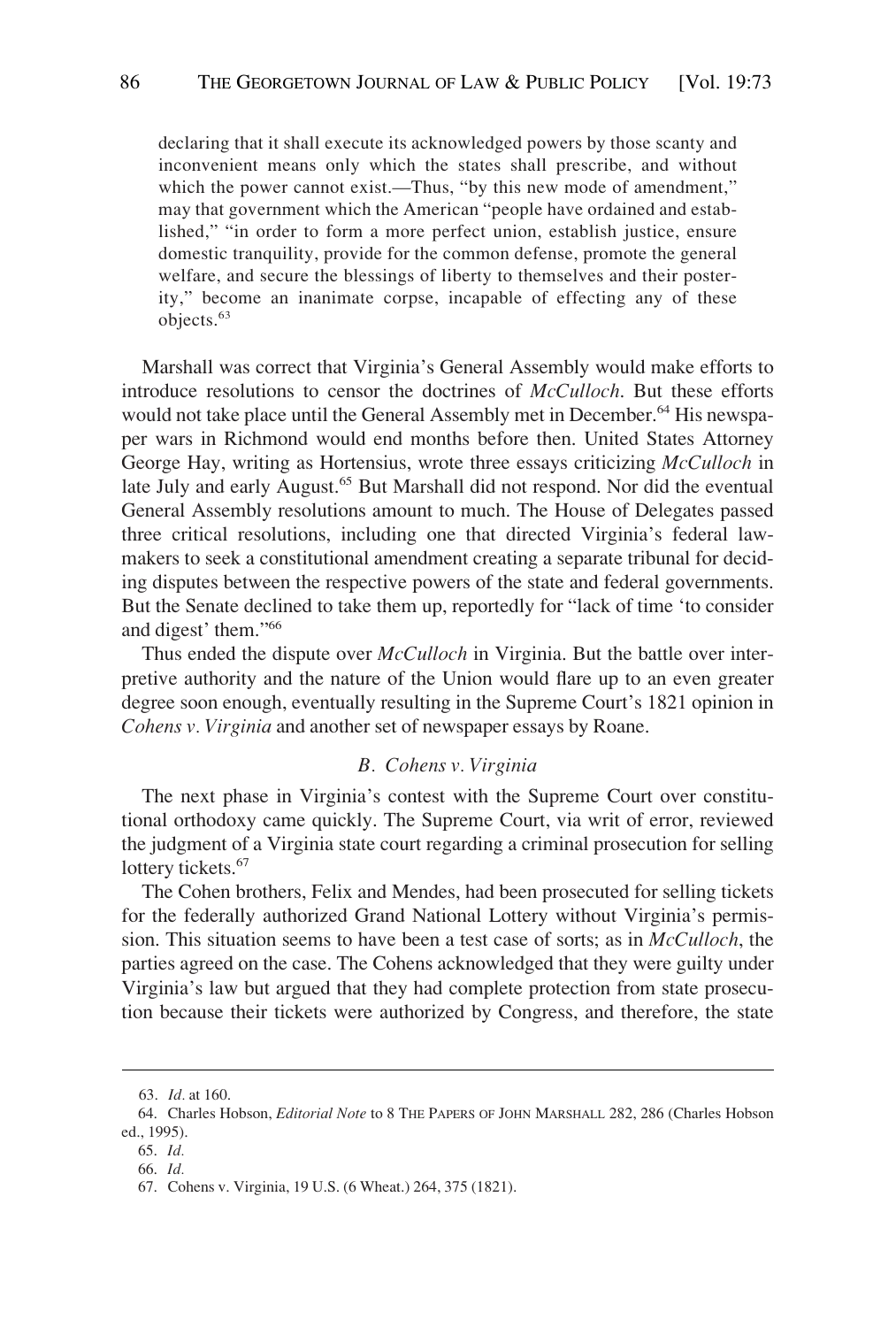had no authority to interfere.<sup>68</sup> The state court rejected this argument and fined the Cohen brothers fifty dollars each.<sup>69</sup> The case progressed to the Supreme Court.70

At the Supreme Court, the Cohens' merits claim was overshadowed by jurisdictional arguments. Virginia's receipt of the summons ordering it to appear at the Supreme Court and to defend its prosecution of the Cohens sparked a hot public debate over the Supreme Court's authority to call a state to answer before that tribunal. The jurisdictional stakes were high. The debates included echoes of *Chisholm v. Georgia*, as anti-jurisdiction forces invoked the Eleventh Amendment. Even fresher in the memory of both sides was *Martin v. Hunter's Lessee*. That case resulted after the Virginia Court of Appeals, just five years earlier, had refused to follow a Supreme Court decision on remand, contending that the Supreme Court had no authority to tell Virginia's highest court what to do, even on questions of federal law. *Cohens* was to reprise this aspect of *Martin*, now in the inflamed context of the Court's *McCulloch* decision.

Given this background, *Cohens v. Virginia* became one of the most controversial cases decided by the Supreme Court under Chief Justice John Marshall. It is also one of the most important and enduring. Written in broad, bold strokes, Chief Justice Marshall's opinion for the Court in *Cohens* held—in the face of vehement opposition outside the Court—that Article III of the Constitution authorizes Supreme Court appellate review of state criminal prosecutions that fit within Article III's extension of the federal judicial power to cases that arise under federal law.71

After reciting the procedural history of the case, Chief Justice Marshall's opinion for the Court opens his analysis in *Cohens v. Virginia* with a paragraph echoing many of the themes contained in the opening paragraph of *McCulloch v. Maryland*:

The questions presented to the Court . . . are of great magnitude, and may be truly said vitally to affect the Union. They exclude the inquiry whether the constitution and laws of the United States have been violated by the judgment which the plaintiffs in error seek to review; and maintain that, admitting such violation, it is not in the power of the government to apply a corrective. They maintain that the nation does not possess a department capable of restraining peaceably, and by authority of law, any attempts which may be made, by a

<sup>68.</sup> *Id.* at 290, 296, 375. In essence, their argument was that Virginia's law was invalid insofar as it conflicted with supreme federal law. This is the same basic theory that worked in *McCulloch v. Maryland* a couple years earlier and in *Osborn v. Bank of the United States* a few years later. In both of those cases, the Supreme Court held the federally chartered Second Bank of the United States to be immune from state taxes levied on it.

<sup>69.</sup> *Id.* at 375.

<sup>70.</sup> A procedural note of interest to which I return later is that the case went from the quarterly session court of Norfolk Virginia directly to the Supreme Court. There was no state appellate court review.

<sup>71.</sup> *Cohens*, 19.U.S. at 430.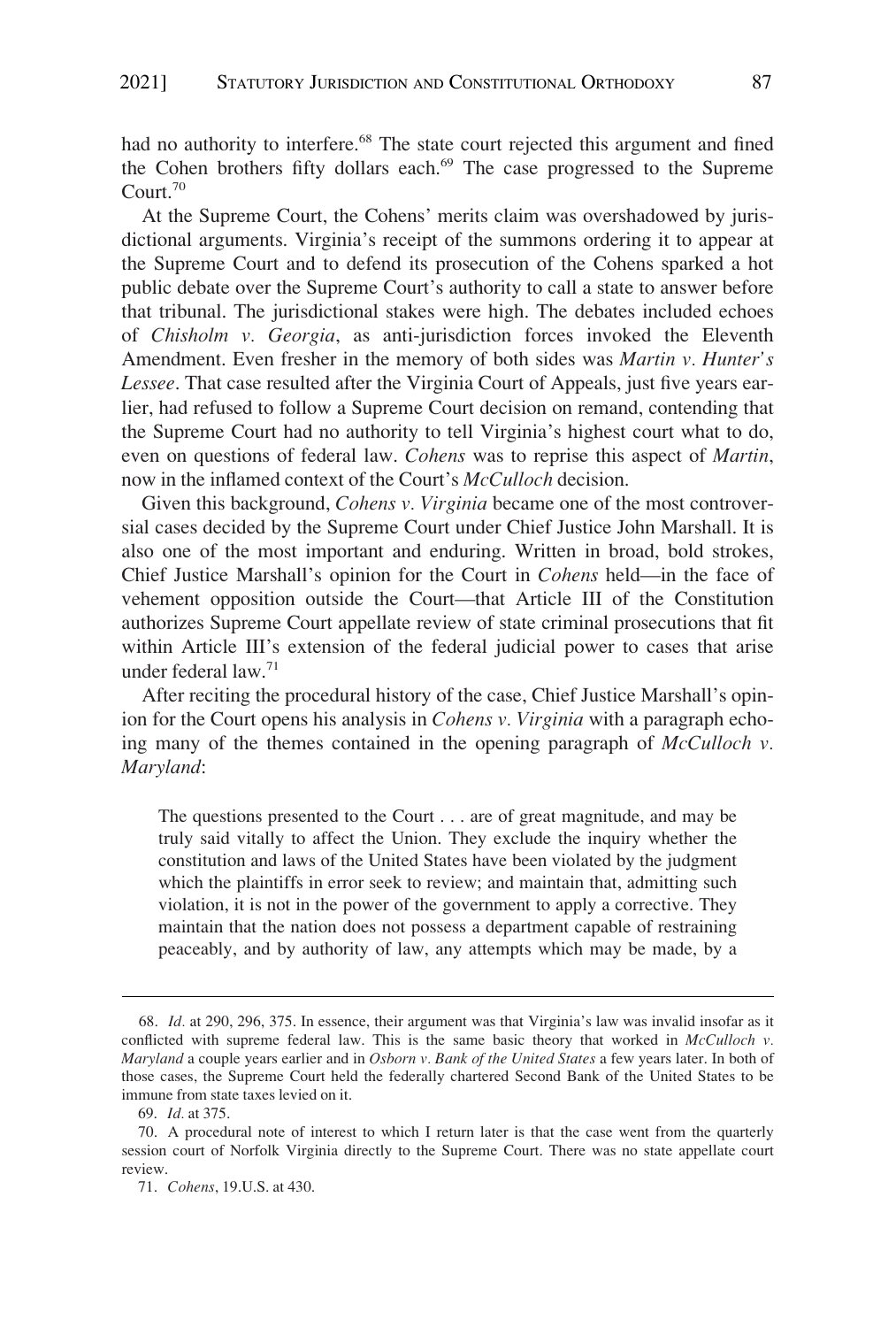part, against the legitimate powers of the whole; and that the government is reduced to the alternative of submitting to such attempts, or of resisting them by force. They maintain that the constitution of the United States has provided no tribunal for the final construction of itself, or of the law or treaties of the nation; but that this power may be exercised in the last resort by the Courts of every State in the Union. That the constitution, laws, and treaties, may receive as many constructions as there are States, and that this is not a mischief, or, if a mischief, is irremediable. These abstract propositions are to be determined; for he who demands decision without permitting inquiry, affirms that the decisions he asks does not depend on inquiry.<sup>72</sup>

The entirety of the Court's constitutional analysis should be understood as a direct response to Roane, Brockenbrough, and Marshall's other states' rights critics, such as John Taylor of Caroline County. Marshall skillfully justifies the opinion's level of detailed reasoning, an anticipatory answer to critics standing ready to accuse him once again of traveling outside of the case to address "abstract" matters.

This essay does not undertake a detailed exposition and analysis of all the jurisdictional reasoning in *Cohens*. It suffices here to discuss jurisdictional questions papered over in *McCulloch* by the concurrence of the parties in seeking Supreme Court review, followed by a few key passages in which Marshall continues from *McCulloch* his project of defining and defending constitutional orthodoxy regarding the nature of the Union and the role of the Supreme Court.

The first set of jurisdictional questions addressed in *Cohens* falls under the heading of "whether the jurisdiction of [the Supreme] Court is excluded by the character of the parties, one of them being a State, and the other a citizen of that State?"73 This issue never arose in *McCulloch v. Maryland* because all the parties, including the State, wanted the Supreme Court to exercise jurisdiction, as did the Court.

Marshall first disposed of the claim that the case between the Cohen brothers and Virginia did not "arise under" federal law because the issue of federal law arose only by way of defense.74 Marshall then turned to the question of whether to recognize an exception from "arising under" jurisdiction for cases in which a state is a party. Without controverting the general proposition "that a sovereign independent State is not suable, except by its own consent," Marshall reasoned

<sup>72.</sup> *Id.* at 376-77.

<sup>73.</sup> *Id.* at 378.

<sup>74.</sup> On this point, Marshall stated that "[a] case in law or equity consists of the right of the one party, as well as of the other, and may truly be said to arise under the constitution or a law of the United States, whenever its correct decision depends on the construction of either." *Id*. at 379. The enforcement action against Felix and Mendes Cohen did not itself arise under federal law, but their defense, and thus the "case" between them and Virginia, did. In support of this interpretation of Article III, Marshall observed that Section 25 of the Judiciary Act of 1789 was based on such an understanding, in that it provided for Supreme Court review via writ of error in certain cases in which a state court denied a right asserted under federal law, regardless of whether that right was asserted offensively or defensively in state court. *See id.*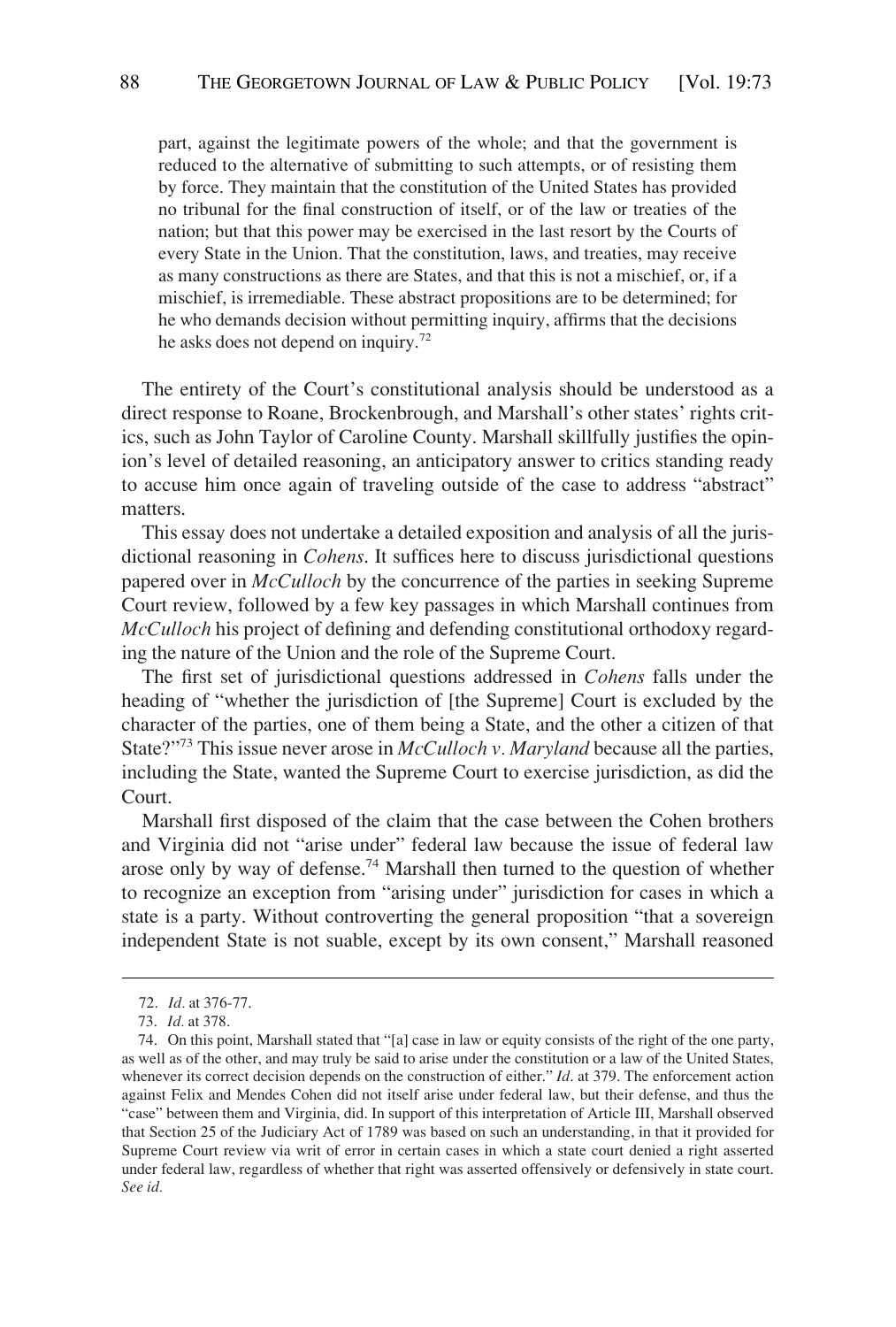that consent "may be given in a general law," and that whether it has been given "depends on the instrument by which the surrender is made."<sup>75</sup>

Next follows an extensive disquisition on the claim that "[t]he American States, as well as the American people, have believed a close and firm Union to be essential to their liberty and to their happiness."76 Quoting both the Supremacy Clause and the Preamble, Marshall contends that "[w]ith the ample powers confided to this supreme government, for these interesting purposes, are connected many express and important limitations on the sovereignty of the States, which are made for the same purposes."77 He describes "[t]he powers of the Union, on the great subjects of war, peace, and commerce, and on many others," as "in themselves limitations of the sovereignty of the States. . . ."78 He then notes that, "in addition to these, the sovereignty of the States is surrendered in many instances where the surrender can only operate to the benefit of the people, and where, perhaps, no other power is conferred on Congress than a conservative power to maintain the principles established in the constitution."79 Then follows one of Marshall's most characteristic descriptions of the federal government's and federal judiciary's duties: "The maintenance of these principles in their purity, is certainly among the great duties of the government. One of the instruments by which this duty may be peaceably performed, is the judicial department."80 Marshall concludes that the Court is not at liberty to insert a state-party exception into Article III's extension of the judicial power to all cases arising under the Constitution and laws of the United States.<sup>81</sup>

Another issue Marshall had to address was the Distribution Clause: "[I]n all cases affecting ambassadors, other public ministers, and consuls, and those in which a State shall be a party, the Supreme Court shall have original jurisdiction. In all the other cases before mentioned, the Supreme Court shall have appellate jurisdiction."82 Counsel for Virginia contended that original jurisdiction was the only form of jurisdiction that the Supreme Court could exercise in state-party cases, such as the one presently before the court. In rejecting this claim, Marshall

- 78. *Id.*
- 79. *Id.*

<sup>75.</sup> *Id.* at 380.

<sup>76.</sup> *Id.* at 380-81.

<sup>77.</sup> *Id.* at 382.

<sup>80.</sup> *Id.* 

<sup>81.</sup> *Id.* at 382-83. ("[The judicial department] is authorized to decide all cases of every description, arising under the constitution or laws of the United States. From this general grant of jurisdiction, no exception is made of those cases in which a State may be a party. When we consider the situation of the government of the Union and of a State, in relation to each other; the nature of our constitution; the subordination of the State governments to that constitution; the great purpose for which jurisdiction over all cases arising under the constitution and laws of the United States, is confided to the judicial department; are we at liberty to insert in this general grant, an exception of those cases in which a State may be a party? Will the spirit of the constitution justify this attempt to control its words? We think it will not. We think a case arising under the constitution or laws of the United States, is cognizable in the Courts of the Union, whoever may be the parties to that case.").

<sup>82.</sup> U.S. CONST., art. III, § 2.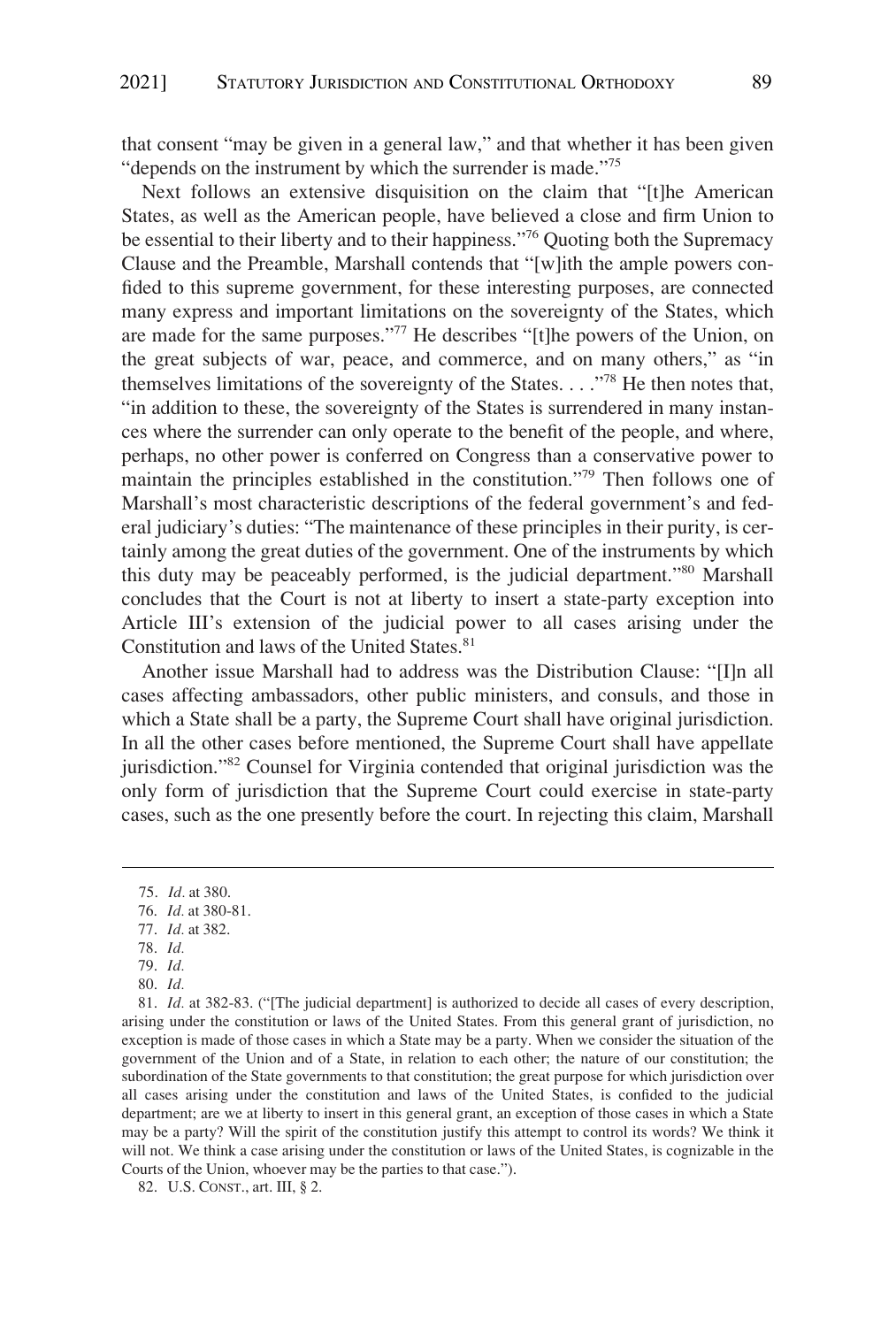needed to confront dicta from *Marbury v. Madison*: "If Congress remains at liberty to give this court appellate jurisdiction where the Constitution has declared their jurisdiction shall be original, and original jurisdiction where the Constitution has declared it shall be appellate, the distribution of jurisdiction made in the Constitution, is form without substance."<sup>83</sup>

Counsel for Virginia trundled out this language in arguing that this was a stateparty case in which Congress had purported to give the court "appellate jurisdiction where the Constitution has declared their jurisdiction shall be original."<sup>84</sup> Marshall distinguished *Marbury* and determined that the Distribution Clause's distribution of state-party cases to the Supreme Court's original jurisdiction applied only to those cases in which jurisdiction is given because a State is a party—not to those in which jurisdiction is given because the case arises under the Constitution or laws of the United States.

Virginia also relied on the Eleventh Amendment, which states that "[t]he judicial power of the United States shall not be construed to extend to any suit in law or equity commenced or prosecuted against one of the United States, by citizens of another state, or by citizens or subjects of any foreign State."<sup>85</sup> Marshall reasoned, in part, that the amendment "was intended for those cases, and for those only, in which some demand against a State is made by an individual in the Courts of the Union. . . .<sup>"86</sup> He asserted that "no interest could be felt in so changing the relations between the whole and its parts, as to strip the government of the means of protecting, by the instrumentality of its Courts, the constitution and laws from active violation."87 Marshall further concluded that "the defendant who removes a judgment rendered against him by a State Court into this Court, for the purpose of re-examining the question, whether that judgment be in violation of the constitution or laws of the United States, does not commence or prosecute a suit against the State...."<sup>88</sup>

Another cluster of jurisdictional questions addressed in *Cohens* fell under the contention that the Supreme Court's "appellate power cannot be exercised, in any case, over the judgment of a State Court."89 The Supreme Court had already rejected this contention in *Martin v. Hunter's Lessee*, but Marshall was recused from that case because of his interest in some of the land at issue. *Cohens v. Virginia* was his opportunity to answer judicially the jurisdictional criticisms of Roane, Brockenbrough, and others, which he had only been able to address extrajudicially in the wake of *McCulloch*.

89. *Id.* at 413.

<sup>83.</sup> *Marbury v. Madison*, 5 U.S. (1 Cranch) 137, 174 (1803).

<sup>84.</sup> *Cohens*, 19 U.S. at 301.

<sup>85.</sup> *Id.* at 405-06 (quoting U.S. CONST. amend. XI).

<sup>86.</sup> *Id.* at 407.

<sup>87.</sup> *Id.* 

<sup>88.</sup> *Id.* at 412. Marshall added that "should we in this be mistaken, the error does not affect the case now before the Court." The case was a dispute between Virginia and its own citizens and was therefore not a suit commenced or prosecuted "by a citizen of another State, or by a citizen or subject of any foreign State." *Id.*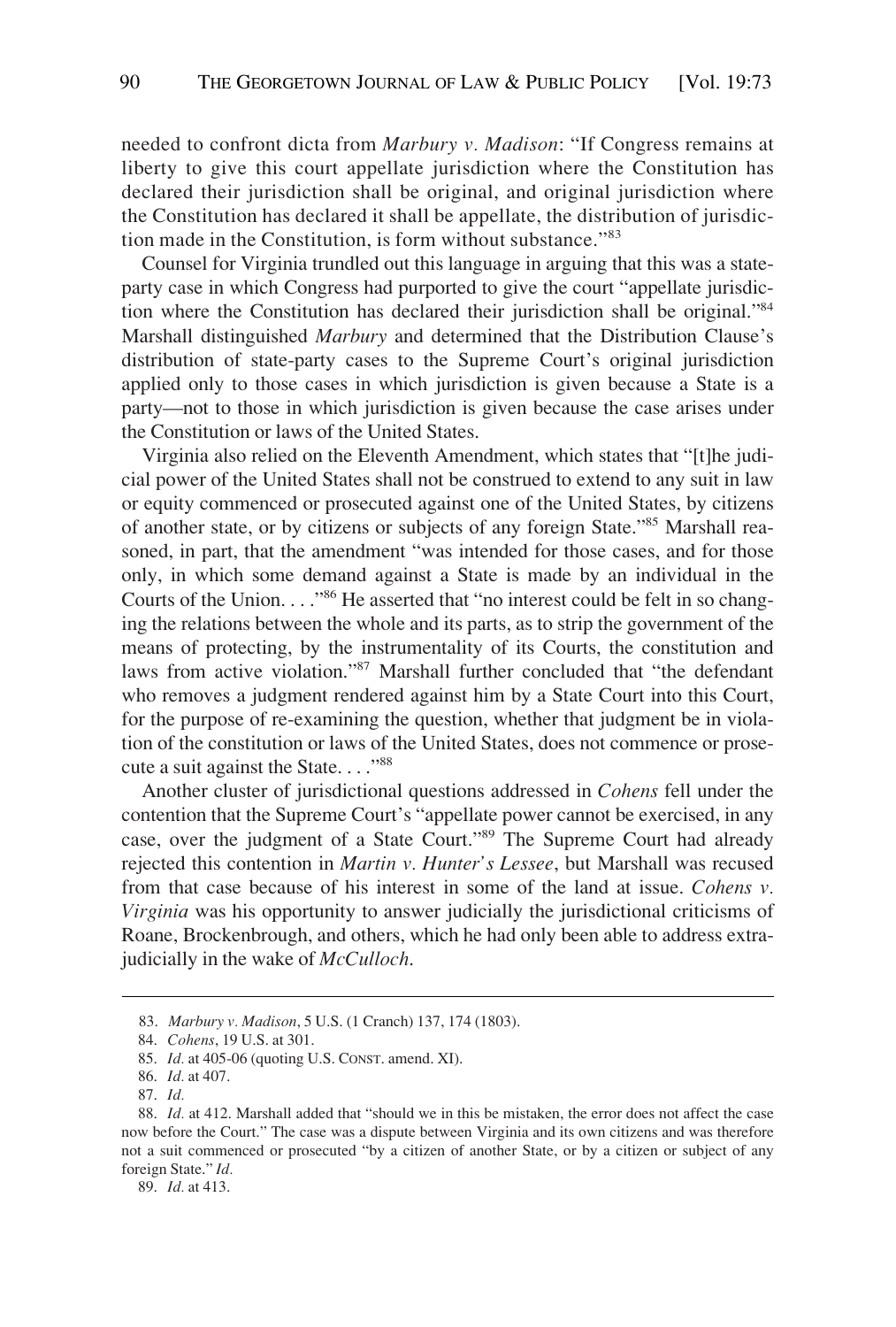Marshall opens this section with a soaring affirmation of the unity of the nation and of the American people:

In war, we are one people. In making peace, we are one people. In all commercial regulations, we are one and the same people. In many other respects, the American people are one; and the government which is alone capable of controlling and managing their interests in all these respects, is the government of the Union. It is their government, and in that character they have no other. $90$ 

This one government for one people is supreme in effecting the objects within its competence. "The exercise of the appellate power over those judgments of the State tribunals which may contravene the constitution or laws of the United States, is, we believe, essential to the attainment of those objects."91

In support of this reasoning from general principles, Marshall draws on contemporaneous exposition from Federalist Nos. 80 and 82, authored by Alexander Hamilton, as well as Section 25 of the First Judiciary Act. He adds that the Supreme Court's prior decisions exercising jurisdiction under Section 25 "have been assented to, with a single exception [Virginia in *Martin*)], by the Courts of every State in the Union whose judgments have been revised."<sup>92</sup> Having isolated his Virginia states' rights critics with this assessment, he concludes that "[t]his concurrence of statesmen, of legislators, and of judges, in the same construction of the constitution, may justly inspire some confidence in that construction."93

In a final section of jurisdictional analysis, Marshall rejected Virginia's claim that the case before it did not fall within the Section 25 grant. The version of this argument advanced by Virginia was that the federal law authorizing the Grand National Lottery should be understood as a law for the District of Columbia rather than a federal law within the meaning of Section  $25.^{94}$ 

In all of this jurisdictional analysis, neither counsel for Virginia nor Marshall nor anybody else addressed the jurisdictional problem that Section 25 did not extend to review of criminal prosecutions (rather than suits). Nor did anyone find it a problem that, even if the case against the Cohen brothers was a "suit" within the meaning of Section 25, the more-than-two-thousand-dollars amount in controversy requirement incorporated from Section 22 had not been met.

I have detailed elsewhere the arguments for this interpretation of Section 25.<sup>95</sup> I will not repeat them here, but I will note that those arguments are reinforced by the construction given to Section 25 by the lawyers who argued the collusive case

<sup>90.</sup> *Id.* at 413-14.

<sup>91.</sup> *Id.* at 415.

<sup>92.</sup> *Id.* at 420.

<sup>93.</sup> *Id.* at 421.

<sup>94.</sup> *Id.* at 424.

<sup>95.</sup> *See generally* Kevin C. Walsh, *In the Beginning There Was None: Supreme Court Review of State Criminal Prosecutions*, 90 NOTRE DAME L. REV. 1867 (2015) (setting forth arguments for the civil-only interpretation of Section 25 and its incorporation of Section 22's amount-in-controversy requirement).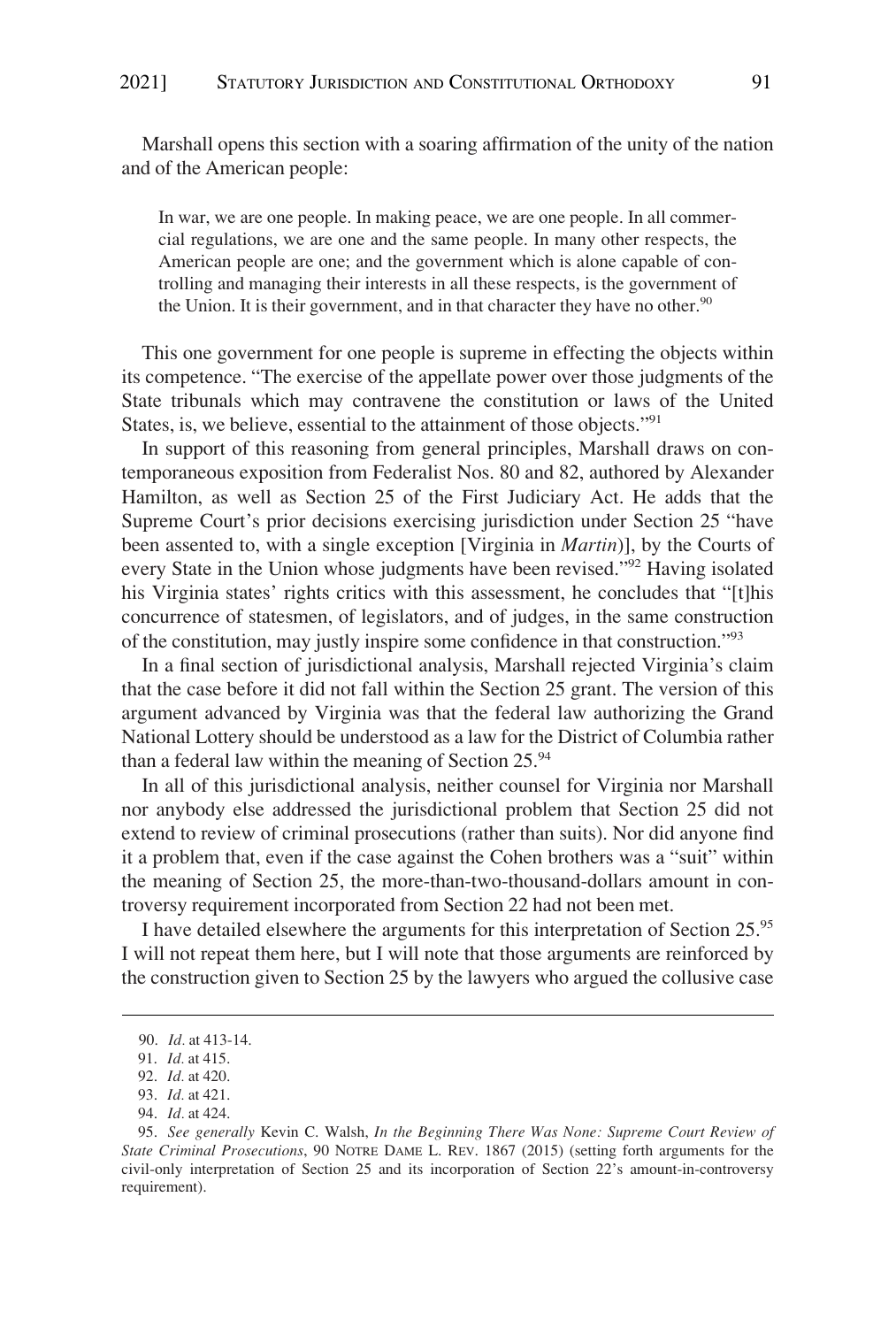of *McCulloch v. Maryland*. As noted above, the best explanation for framing the case as about five unstamped bank notes was to ensure compliance with the jurisdictional threshold that they believed to have been incorporated into Section 25 from Section 22.

It would not be until two years after *Cohens*, in *Buel v. Van Ness,* that the Supreme Court would reject the argument that Section 25's "under the same regulations" language incorporates Section 22's amount-in-controversy regulation. That rejection would turn in part, though, on the Court's exercise of Section 25 jurisdiction without reference to the amount-in-controversy requirement in *Cohens*. In his opinion for the Court in *Buel*, Justice Johnson wrote:

Questions of mere *meum* and *tuum*, are those to which the 22d section relates; but those intended to be provided for by the 25th section, are noticed only for their national importance, and are deemed proper for an appellate tribunal, from the principles, not the sums, that they involve. Practically, we know, that experience has vindicated the foresight of the Legislature in making this distinction.<sup>96</sup>

Whatever its flaws respecting statutory jurisdiction, the constitutional reasoning in *Cohens v. Virginia* was clearly aimed directly at providing a definitive response to the jurisdictional criticisms leveled against the Court by Virginia's states' rights theorists in the wake of *McCulloch v. Maryland*. Not surprisingly, these critics were not mollified. Taking once again to the papers, this time under the pen name "Algernon Sidney," Spencer Roane published a series of newspaper essays critical of *Cohens v. Virginia*.

This essay, which summarizes *Cohens* as offering a jurisdictional response to Roane's and other Virginians' post-*McCulloch* criticisms, is not the place to discuss the details of Roane's responses to *Cohens*. But as we move to consideration of *Osborn v. Bank of the United States* as another jurisdictional response to post-*McCulloch* criticisms—this time, Ohio's—it is worth noting that Ohio's bankopposition leader Charles Hammond also wrote a series of newspaper essays criticizing *Cohens*. In a quirk of history, these Hammond essays had for a while been mistakenly attributed to Roane because Hammond used the pen name previously used by Roane in criticizing *McCulloch*. Our concern in what follows, however, will be on Hammond's intellectual and political leadership in responding to *McCulloch*.

<sup>96.</sup> Buel v. Van Ness, 21 U.S. (8 Wheat.) 312, 323 (1823). *See also id.* 321-22 ("Thirty-four years has this Court been adjudicating under the 25th section of the act of 1789, and familiarly known to have passed in judgment upon cases of very small amount, without having before had its attention called to the construction of the 25th section now contended for.").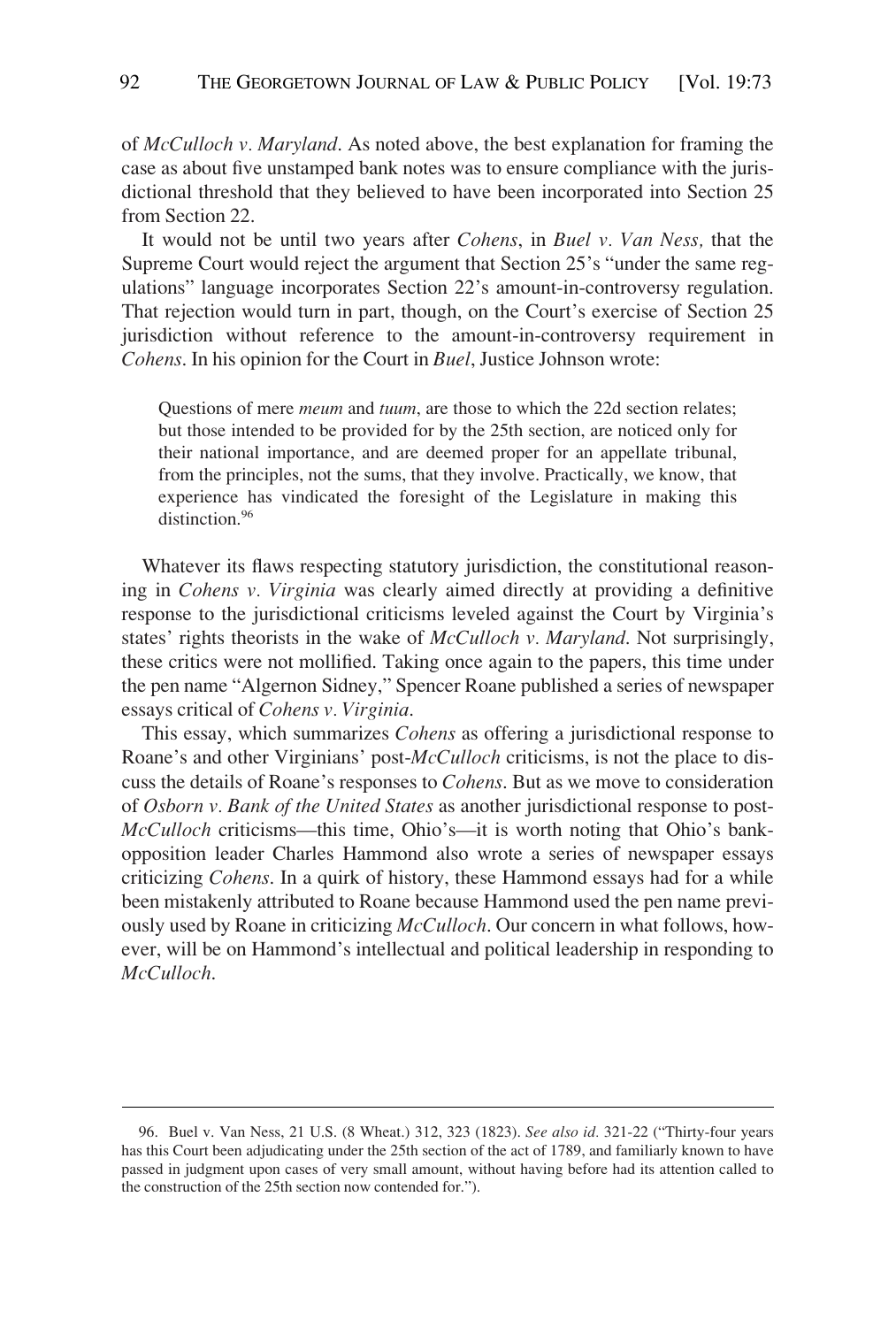### <span id="page-21-0"></span>III. OHIO'S INJURED INDEPENDENCE AND *OSBORN V. BANK OF THE UNITED STATES*

Unlike in Virginia, which had not imposed a tax on the United States, Ohio had done so just weeks before the Supreme Court's decision in *McCulloch v. Maryland*. The question whether it was both constitutional and expedient to tax the Second Bank of the United States had first come to a head in Ohio in December 1817. This first exploration resulted in a deferral of the question for another time, but the Ohio House formally claimed the right to tax the bank should it decide to do so. The legislature introduced new legislation in December 1818 and passed a \$50,000 per branch tax in February 1819.97

The Supreme Court handed down the decision in *McCulloch v. Maryland*  a few weeks later, on March 6. Some Ohio leaders believed the decision's taximmunity reasoning to be incorrect, and they decided not to acquiesce. The intellectual leader of Ohio's opposition to the Bank was Charles Hammond, a lawyer and editor then serving in the Ohio house. Hammond expressed the hope that Ohio would "feel enough of the spirit of independence to afford the Judges an opportunity of reviewing their opinions."98 He wrote, "It is time enough to succumb, when the western states have been heard, and when their rights have been decided upon in a case where they are themselves parties."99 While defiant in tone, the substance of this statement indicates a willingness to abide by a binding judgment, if one were to be reached. As Ohio's tax collection threatened to ripen into a more convulsive state-federal conflict, Hammond worked with former political and editorial rival James Wilson (grandfather of Woodrow Wilson) to steer "Ohio's opposition into constitutional and legal channels."<sup>100</sup>

The threat was real. As September 15, the date the tax payment was due, approached, neither side seemed to back down. If the payment was not made by this date, Ohio's law authorized the state auditor to hire an agent to collect the tax by going into "every closet, box or drawer in such banking-house to open and search."<sup>101</sup> The Bank's officials did not seem to think Ohio would use this authority. They were mistaken.

On September 17, 1819, armed agents led by a hired gun named John Harper forcibly entered the Chilicothe branch of the Second Bank of the United States and spirited away specie and notes totaling \$120,425.<sup>102</sup> Harper and his men acted under the direction of Ohio's auditor, Ralph Osborn. He ordered the tax to be forcibly collected under Ohio's "Crowbar Law" (so called because it authorized forcible entry for collection), even though a federal judge issued an injunction

<sup>97.</sup> For an account of pre-*McCulloch* events in Ohio, *see* RICHARD E. ELLIS, AGGRESSIVE NATIONALISM 143-51 (2007).

<sup>98.</sup> Francis Phelps Weisenburger, *A Life of Charles Hammond: The First Great Journalist of the Old Northwest,* 43 OHIO HIST. J. 337, 353 (1934).

<sup>99.</sup> *Id.* 

<sup>100.</sup> *See* ELLIS*, supra* note 97, at 156 (2007).

<sup>101.</sup> Weisenburger, *supra* note 98, at 353.

<sup>102.</sup> ELLIS, *supra*, at 97.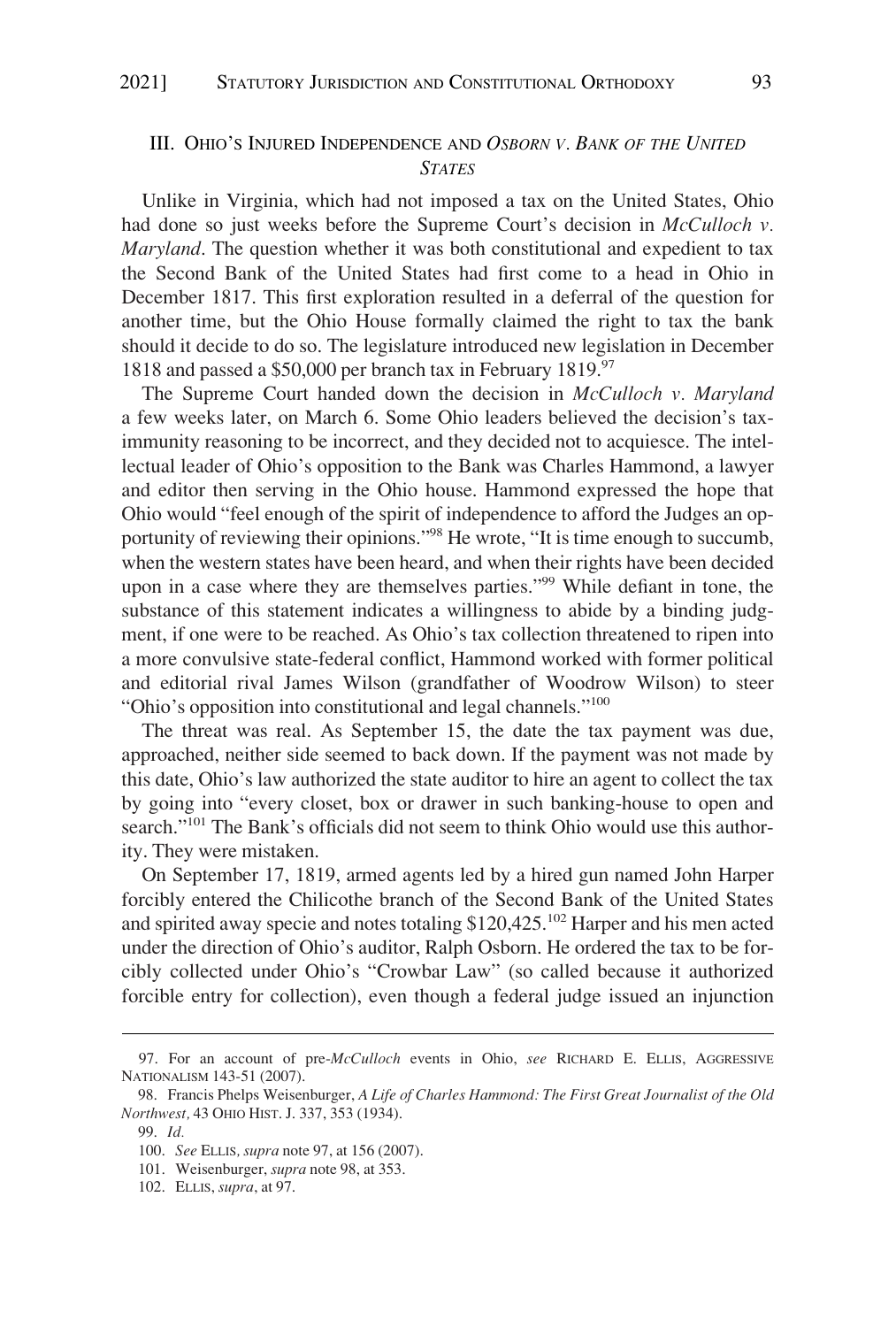against collection of the tax a few days earlier.<sup>103</sup> This injunction rested on the seemingly solid ground of the recent decision in *McCulloch v. Maryland*. While Harper was transporting the money to the capital in Columbus, the Bank's agents served him with the federal injunction, ordering him to give the money back.<sup>104</sup> Harper ignored it.<sup>105</sup> Next, the Bank sought another injunction against Osborn.<sup>106</sup> By the time they served it, though, Osborn claimed the money was no longer his responsibility because it had been handed over to the State Treasurer.<sup>107</sup>

The Bank's money came to rest only after yet another injunction from the federal circuit court ordering state officials to segregate the funds and make no disposition of them until further order. This federal circuit court injunction was backed up by another injunction later issued by Chief Justice John Marshall. In the meantime, Ohio had paid Harper and his men their collection fee of \$2,000 and returned the extra money they had taken—above the \$100,000 in taxes due.<sup>108</sup> The federal Bank's money—the \$98,000 that remained in Ohio's possession then sat in a box, untouched, for over four years while a bevy of legal proceedings swirled around it.<sup>109</sup>

In December 1820, a joint committee of the two houses of the Ohio legislature issued an extensive report defending Ohio's continued refusal to return the money to the Bank. This report, primarily authored by Charles Hammond, "was the fullest and most precisely argued justification, in constitutional terms, of Ohio's dispute with the [Second Bank of the United States] and its unwillingness to abide by *McCulloch v. Maryland*."<sup>110</sup>

The Ohio Joint Committee Report included the exact kinds of legislative resolutions that Marshall had attempted to head off in his newspaper essays responding to Amphictyon and Hampden. The Bank's opponents in Ohio drew on the Virginia and Kentucky Resolutions, as well as Madison's Report, when denying that "the Federal Judiciary are the exclusive expositors of the Federal Constitution."111 While the Ohio Report's reasoning on this point was more extensive and detailed than Roane's or Brockenborough's, it ended in a similar place:

- 107. *Id.*  108. *Id.*
- 109. *Id.*
- 110. *Id.* at 162.

<sup>103.</sup> *Id.* The Bank's lawyers had bungled the matter by serving the wrong papers on Osborn; he followed the advice of other Ohio officials and legal counsel that he should collect the tax because he had not been properly served. The lawyers likely erred due to time constraints. The Bank's tax payment was already several months overdue and would become subject to forcible collection on September 15, but the Bank did not seek an injunction until September 14. They simply did not believe that Ohio would enforce its tax in light of *McCulloch*.

<sup>104.</sup> *Id.* 

<sup>105.</sup> *Id.* 

<sup>106.</sup> *Id.* 

<sup>111. 37</sup> ANNALS OF CONG. 1693 (1821)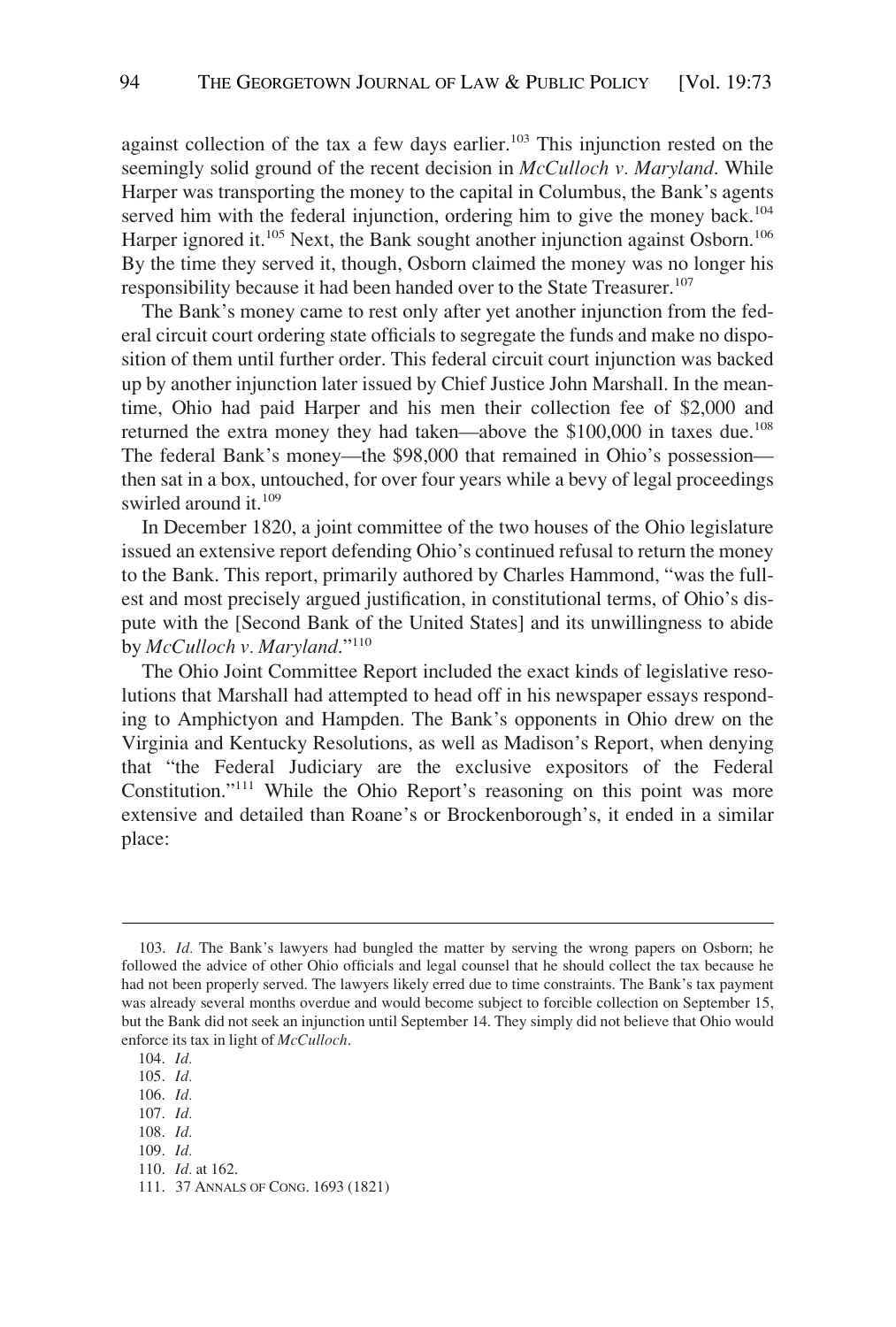Resolved by the General Assembly of the State of Ohio, That in respect to the powers of the Governments of the several States that compose the American Union, and the powers of the Federal Government, this General Assembly do recognise and approve the doctrines asserted by the Legislatures of Kentucky and Virginia in their resolutions of November and December, 1798, and January, 1800, and do consider that their principles have been recognised and adopted by a majority of the American people.<sup>112</sup>

By necessity, given the ongoing litigation about the money taken from the Second Bank, the Ohio Report spent much time analyzing an issue that Virginia did not need to address, namely the authority of federal circuit courts over state officers carrying out state duties. The resulting protest resolution stated that the "General Assembly do protest against the doctrines of the Federal circuit court sitting in this State, avowed and maintained in their proceedings against the officers of State upon account of their official acts, as being in direct violation of the eleventh amendment to the Constitution of the United States."113

The Ohio Report's next two resolutions captured the primary substantive theme of Ohio's opposition to *McCulloch*: the Second Bank of the United States was not a public instrumentality like the Mint or Post Office, but a private corporation of trade. These two resolutions are: (1) This General Assembly do assert, and will maintain, by all legal and Constitutional means, the right of the States to tax the business and property of any private corporation of trade, incorporated by the Congress of the United States, and located to transact its corporate business within any State; and (2) [T]he Bank of the United States is a private corporation of trade, the capital and business of which may be legally taxed in any State where they may be found.<sup>114</sup>

The Ohio Report's final constitutional resolution, articulating a version of a position later adopted by Abraham Lincoln in connection with *Dred Scott*, denied the binding authority of Supreme Court decisions on states in cases in which they are not parties:

[T]his General Assembly do protest against the doctrine that the political rights of the separate States that compose the American Union, and their powers as sovereign States, may be settled and determined in the Supreme Court of the United States, so as to conclude and bind them in cases contrived between individuals, and where they are, no one of them, parties direct.<sup>115</sup>

Before delving into some of the details of the Ohio Report's arguments, it is worth noting some of the most obvious differences between this Report and the Virginian states' rights newspaper essays. One difference is rhetorical: there is no

- 114. *Id.*
- 115. *Id.*

<sup>112.</sup> *Id.* at 1714.

<sup>113.</sup> *Id.*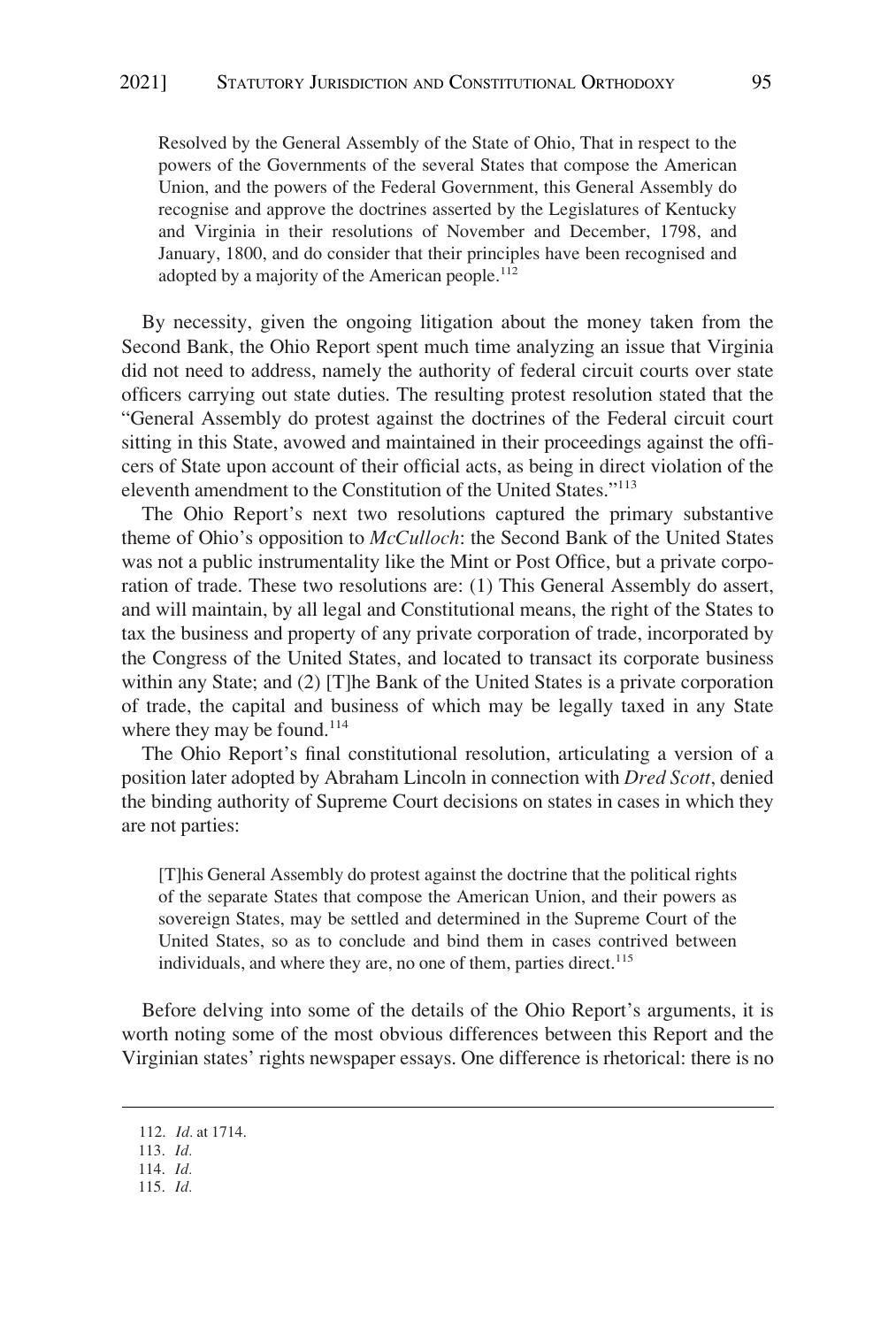talk here of orthodoxy and heresy, no prophetic language, and no biblical quotations. This difference makes sense, given the different kinds of rhetoric one expects from newspaper essays in comparison with a formal legislative report. Another difference is substantive: the Ohio Report spends no time criticizing the congressional power holding in *McCulloch* but devotes extensive argumentation to the tax immunity question. This flips the emphasis of the Virginians' criticisms.<sup>116</sup>

Hammond begins the Report's discussion of the constitutionality of the tax by recalling that Georgia had previously asserted the right to tax the Second Bank's predecessor and had actually collected the tax.<sup>117</sup> Against this backdrop, Congress's creation of the Second Bank without an express tax exemption should be construed as not to interfere with state taxing power:

When the charter of the present bank was enacted, it was known that the States claimed, and had practically asserted, the power of taxing it; yet no exemption from the operation of the power is stipulated by Congress. The natural inference from the silence of the charter upon this point would seem to be, that the power of the States was recognised, and that Congress were not disposed to interfere with it.<sup>118</sup>

The Report augments this argument from silence about tax exemption in the corporate charter with the Supreme Court's description of corporations in *Dartmouth College v. Woodward*: "A corporation is an artificial being; invisible, intangible, and existing only in contemplation of law. Being the mere creature of law, it possesses only those properties which the charter of its creation confers upon it, either expressly, or as incidental to its very existence."<sup>119</sup> This understanding of a corporation then undergirds the Report's acceptance of Congress to create the Second Bank as a corporation of this sort.<sup>120</sup>

The Report links the absence of a tax exemption in the Second Bank's charter to a political process argument about the impropriety of reading one in:

<sup>116.</sup> The Ohio Report's discussion of Congress's power to create the Second Bank as a corporation also makes use of the Supreme Court's discussion of corporations in *Dartmouth College v. Woodward*, 17 U.S. (4 Wheat.) 518 (1819). Decided right at the beginning of the 1819 Term, shortly before arguments in *McCulloch*, the *Dartmouth College* case did not feature into either Maryland's arguments or the Virginians' criticisms.

<sup>117. 37</sup> ANNALS OF CONG. 1695 (1821). The Report states: "The bank brought a suit to recover back the money in the federal circuit court of Georgia. This suit was brought before the Supreme Court, upon a question not directly involving the power of taxation. The Supreme Court decided the point before them in favor of the bank, upon such grounds that the suit was abandoned, and the tax submitted to." The case discussed here is *Bank of United States v. Deveaux*, 9 U.S. 61 (1809).

<sup>118. 37</sup> ANNALS OF CONG. 1695-96 (1821).

<sup>119.</sup> *Id.* at 1698.

<sup>120. &</sup>quot;To this definition of a corporation, the committee see no reason to object; and when the true character of a private banking company is correctly understood, there seems to be no cogent reason why it may not be incorporated by Congress upon the principles here defined." *Id.*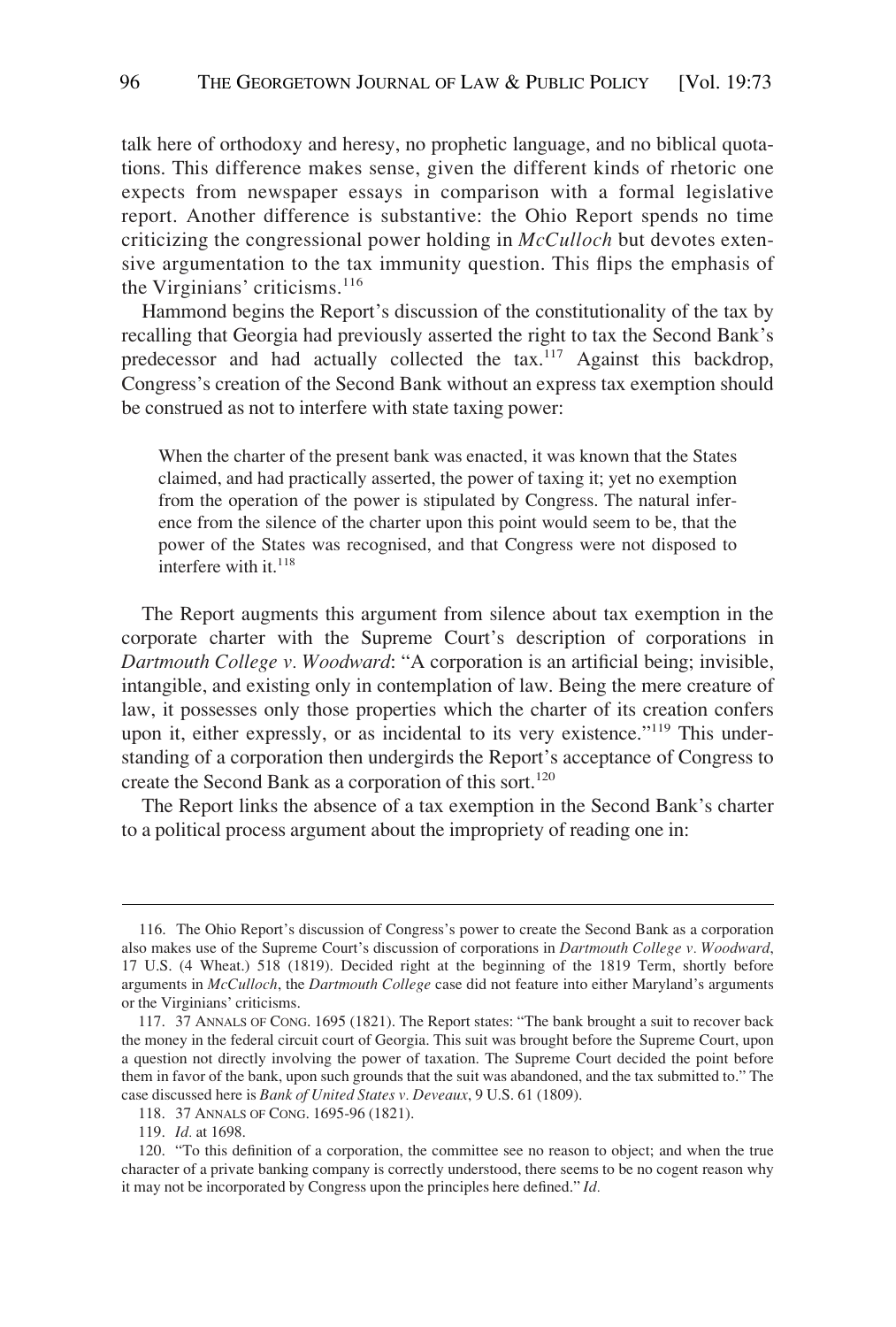Every privilege claimed by the company, when inserted in the charter has received the sanction of the legislative authority and is open to the examination of all. But to invest them with unknown and latent privileges to any extent that the Supreme Court may deem convenient, to preserve, not only their corporate franchises, but the most beneficial use of them, is undoubtedly a new doctrine as applied to corporations, and as dangerous as it is novel. $121$ 

While Maryland's counsel made variations of the foregoing arguments—other than the reliance on *Dartmouth College*—the Ohio Report includes a slaveryrelated argument aimed at the Court's reasoning that implied tax immunity is necessary to preserve the bank branches from being burdened by the tax power. The Report runs a similar argument about being burdened by state law prohibiting slavery:

By their charter, they are authorized to employ officers, clerks, and *servants*. Should the company claim to send slaves into Ohio, and employ them in their branches as *servants*, the committee would conceive the claim as well founded, and as likely to be sustained, as the exemption from taxation. It stands upon the same principle. If the States may control the company in the employment of servants, they may embarrass its operations, and impede a free and unrestrained exercise and enjoyment of their corporate faculties.<sup>122</sup>

This slavery-related argument, which appears in the Ohio Report, was neither advanced nor answered in *McCulloch.* 

Another argument not discussed in *McCulloch* is an Incompatibility Clause argument designed to show that "[t]he Bank of the United States is not a mean of the Government of the Union in the same sense with the Mint and the Post Office, but in the same sense with contractors to supply public stores, or to carry the mail."123 Officials of the Mint and Post Office, such as "[t]he director, assayer, chief coiner, engraver, treasurer, melter, and refiner, of the Mint," as well as "the Postmaster General and deputy postmasters," are public officers. As such, "[t]hey cannot hold their offices and seats in Congress at the same time; they are appointed to and take an oath of office."<sup>124</sup> This ineligibility contrasts not only with the stockholders, president, and directors of the Bank of the United States, but also with the directors appointed by the Government, none of whom are public officers.

They are eligible to seats in Congress, which is conclusive evidence upon this point; and it is a monstrous doctrine to maintain that corporations created by the Government of the Union, in point of privilege and exemption, are

<sup>121.</sup> *Id.* at 1704.

<sup>122.</sup> *Id.* at 1704-05.

<sup>123.</sup> *Id.* at 1707.

<sup>124.</sup> *Id.*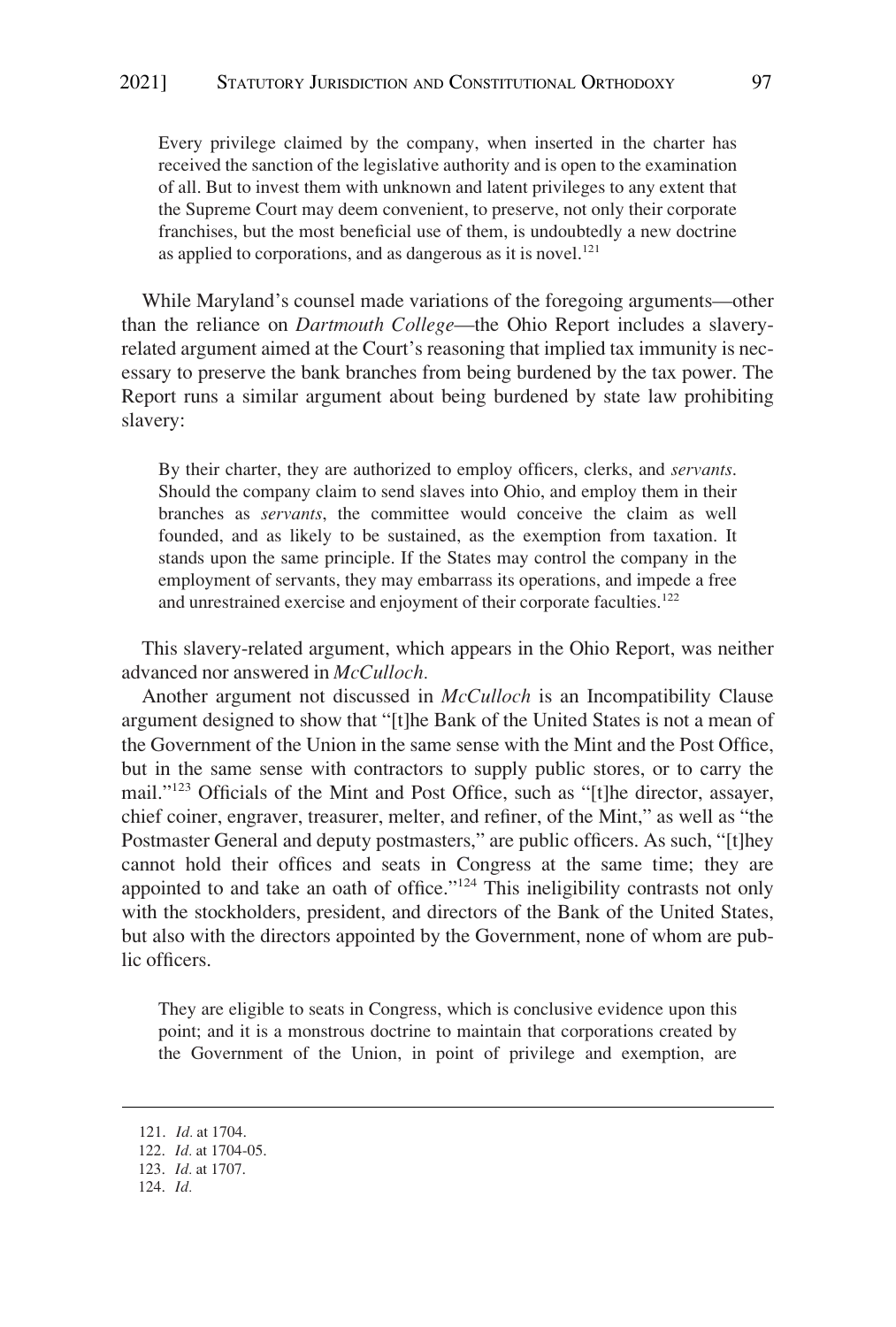principal means of Government, not to be distinguished from the officers of the Mint and the Post Office, while all the members and officers of such corporations are eligible to seats both in the Congress of the Union and the Legislatures of the several States. By this doctrine, the great principle of separating the departments of Government is completely broken down.<sup>125</sup>

The Report bolsters this Incompatibility Clause argument with additional quotations from the *Dartmouth College* case. The Report quotes Justice Story's concurrence that contrasted banks whose stock is owned by the Government (public corporations) with those whose stock is owned by private persons (private corporations).126 The Report also paraphrases Marshall's opinion for the Court in *Dartmouth College*:

If, then, a natural person or State bank employed by the Government of the Union to receive, keep, and pay out public moneys, would not become a public officer, or be considered as a member of the civil government, how is it that this artificial being, created by law for the purpose of being employed by the same Government for the same purposes, should become a part of the civil government of the country? Is it because its existence, its capacities, its powers, are given by law? Because the Government has given it the power to take and to hold property, in a particular form and for particular purposes, has the Government a consequent right (as over all members of the civil government it must have) substantially to change that form, or to vary the purposes to which the property is to be applied? This principle has never been asserted or recognised, and is supported by no authority.<sup>127</sup>

As the Report notes, however, the Court announced this reasoning on February 2, 1819, just before *McCulloch* was argued and decided. "And the doctrine that the Government, by chartering a private corporation of trade, placed the association upon the same foundation with the Mint and the Post Office, had then never been recognised in a court of law...."<sup>128</sup>

While the Ohio Report remains an important and underappreciated source for understanding state resistance to *McCulloch*, it was less consequential than the court decisions resulting from the battle over Ohio's tax. On this litigation front, Hammond eventually reached an agreement with opposing counsel Henry Clay that would set the stage for a Supreme Court decision involving the relitigation of the authority-to-tax issue decided in *McCulloch*. 129 This case—captioned *Osborn v. Bank of the United States* when taken up to the Supreme Court—was argued before the Supreme Court twice. While Hammond argued the first round (in

<sup>125.</sup> *Id.* 

<sup>126.</sup> *Id.* at 1708.

<sup>127.</sup> *Id.* 

<sup>128.</sup> *Id.* 

<sup>129.</sup> ELLIS, *supra* note 97, at 166-67.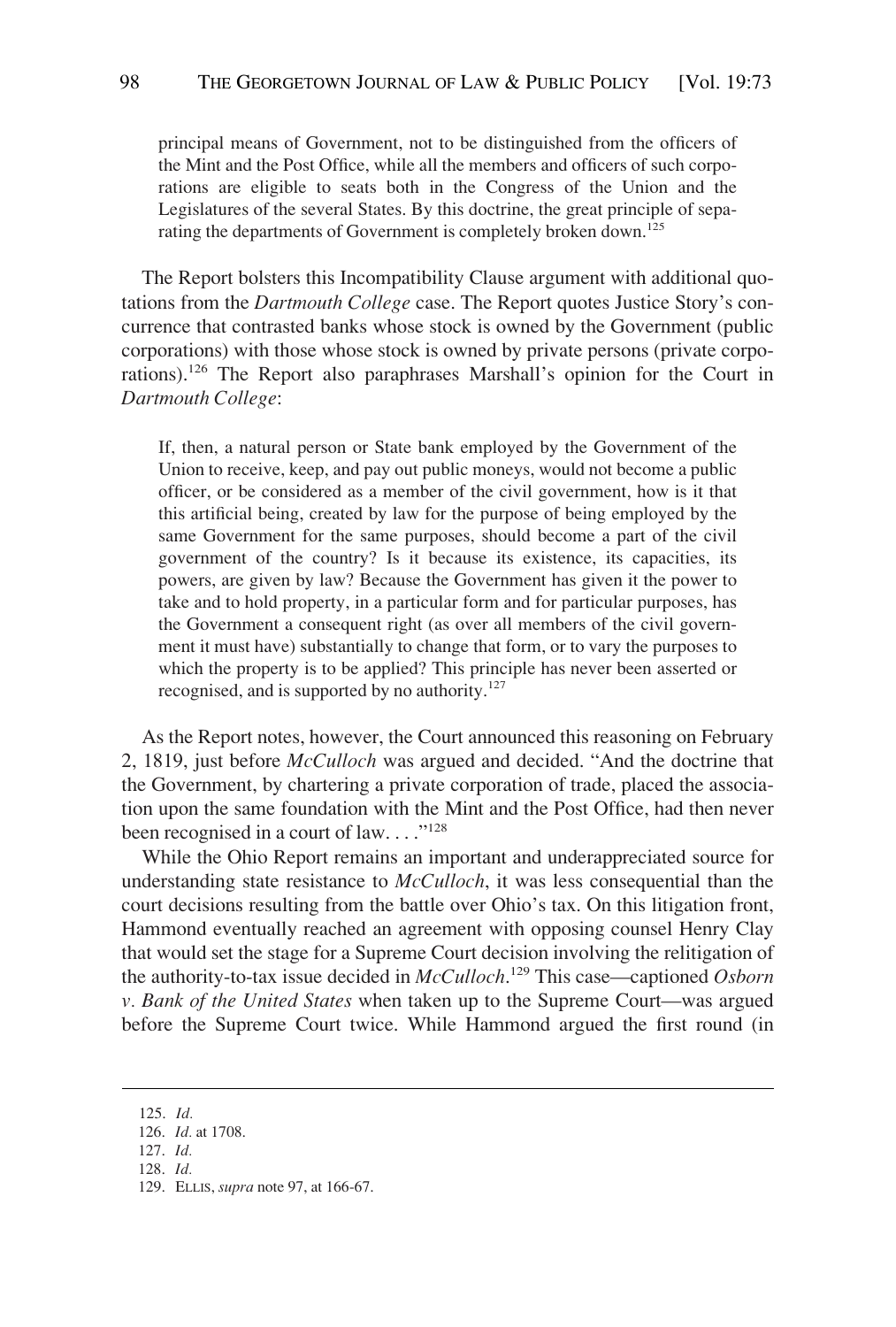1823), he could not argue the second round (in 1824) because he needed to stay in Ohio with his gravely ill wife.<sup>130</sup>

Some of the jurisdictional arguments in this report seem partially self-defeating if the practical objective is to get the Supreme Court to change its mind. If one goal, as professed, was to force the Supreme Court to reconsider *McCulloch* in light of Ohio's arguments, then it did not make much tactical sense to advance jurisdictional arguments that would keep the Bank's suits against Ohio's officials out of all of the federal courts, including the Supreme Court. But that is the tactic that Ohio first employed in this report.

As Virginia had in *Cohens*, Ohio also relied on the Eleventh Amendment. But Ohio's arguments were stronger than Virginia's. The Ohio Report argued that the Bank's suits for injunctive and legal relief should be characterized as suits against the State because: (1) they were brought against Ohio's officials for actions undertaken in their official capacity; (2) the final process would operate directly upon the State through specific execution sent to the State Treasury; and (3) proof of the acts undertaken was based not on affidavits but rather on public notoriety as acts of the State.<sup>131</sup> If the suits were to be deemed as against the State, the Ohio Report argued, they could only have been brought in the Supreme Court's original jurisdiction. That is where Article III placed state-party suits. The Eleventh Amendment, however, eliminated such suits entirely: "By the eleventh amendment to the Constitution, this power to call a State to answer before the Supreme Court, at the suit of a citizen, was wholly taken from the federal judiciary."132

The next step in Ohio's argument is that officer suits would not have been allowed if the State itself could have been sued directly.133 The two parts of this argument are: (1) "The principal, and not the ministerial, agent is always the proper defendant in [a suit involving the direct action of the State sovereignty, like tax collection]"; and (2) "That principal being directly and personally amenable in the Supreme Court, his case could not be drawn to a tribunal that had no jurisdiction over the principal, by instituting a suit against the agent alone."<sup>134</sup>

The final step is that the Eleventh Amendment should not be construed as expanding the jurisdiction of federal circuit courts to encompass a case that would not have been within their jurisdiction before its ratification: "It is, therefore, a strange doctrine to maintain that an amendment to the Constitution, expressly forbidding the judges so to construe the Constitution as to call States before the supreme courts as defendants, at the suit of individuals, is to operate as

<sup>130.</sup> Weisenburger, *supra* note 98, at 360.

<sup>131. 37</sup> ANNALS OF CONG. 1685-86 (1821).

<sup>132.</sup> *Id.* at 1686-87.

<sup>133.</sup> *Id.* at 1687 ("[B]efore this amendment to the Constitution was made, the circuit court of the United States could not have entertained jurisdiction of a suit in equity, enjoining the State officers from executing the State laws, in a case of the direct action of the State sovereignty, like that for the collection of taxes.").

<sup>134.</sup> *Id*.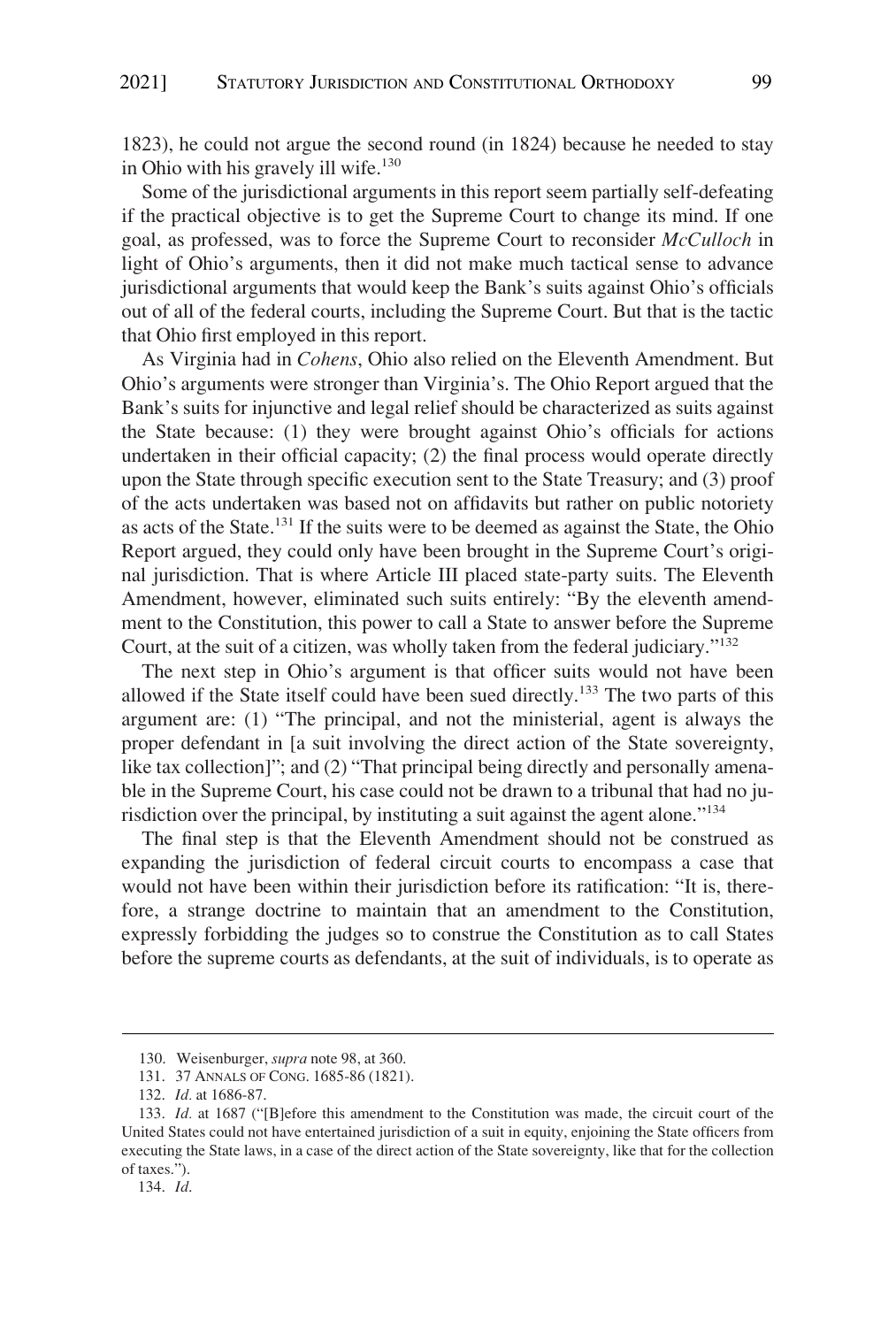vesting the circuit courts with powers to do that indirectly which they never had any direct power to do."135

The Ohio Report adds several additional related jurisdictional arguments that are unnecessary to set forth here.<sup>136</sup> The conclusion of all these arguments taken together, though, is that the Eleventh Amendment:

"[P]laced the States and the United States in a relation to each other different from that in which they stood under the original Constitution—different in this: that, in all cases where the States could not be called to answer in the Federal courts, these courts ceased to be a Constitutional tribunal to investigate and determine their power and authority under the Constitution of the United States. The duty of the courts to declare the law terminated with their authority to execute it."<sup>137</sup>

To this Eleventh Amendment analysis, the Ohio Report adds a set of arguments about why the State was not bound to treat *McCulloch* as the final word on the constitutionality of its tax on the Second Bank. The basic principle is that "[n]ot being subject to [Federal courts'] jurisdiction, no State can be concluded by the opinions of these tribunals."138 The application of this principle does not change "[i]f, by the management of a party, and through the inadvertence or connivance of a State, a case be made, presenting to the Supreme Court for decision important and interesting questions of State power and State authority."139 The Report continues, "[U]pon no just principle ought the States to be concluded by any decision had upon such a case. The committee are clearly of opinion that such is the true character of the case passed upon the world by the title of *McCulloch vs. Maryland*."140 In support of this assessment of *McCulloch*, the Report includes a detailed discussion about that case's procedural history.<sup>141</sup> The Report alluded to the Bank's financial troubles, noted how *McCulloch* "served to prop its sinking credit," and asserted that "[i]t is truly an alarming circumstance if it be in the power of an aspiring corporation and an unknown or obscure individual thus to

<sup>135.</sup> *Id*.

<sup>136.</sup> *Id.* at 1687-92.

<sup>137.</sup> *Id.* at 1692.

<sup>138.</sup> *Id.* at 1696.

<sup>139.</sup> *Id.* 

<sup>140.</sup> *Id.* 

<sup>141.</sup> *Id.* at 1696–97 ("This case, dignified with the important and high-sounding title of "McCulloch vs. the State of Maryland," when looked into, is found to be an ordinary *qui tam* action of debt, brought by a common informer, of the name of John James; and it is, throughout, an agreed case, made expressly for the purpose of obtaining the opinion of the Supreme Court of the United States upon the question whether the States could constitutionally levy a tax upon the Bank of the United States. This agreed case was manufactured in the summer of the year 1818, and passed through the county court of Baltimore county and the court of appeals of the State of Maryland in the same season, so as to be got upon the docket of the Supreme Court of the United States for adjudication at their February term, 1819. It is only by the management and concurrence of the parties that causes can be thus expeditiously brought to a final hearing in the Supreme Court.").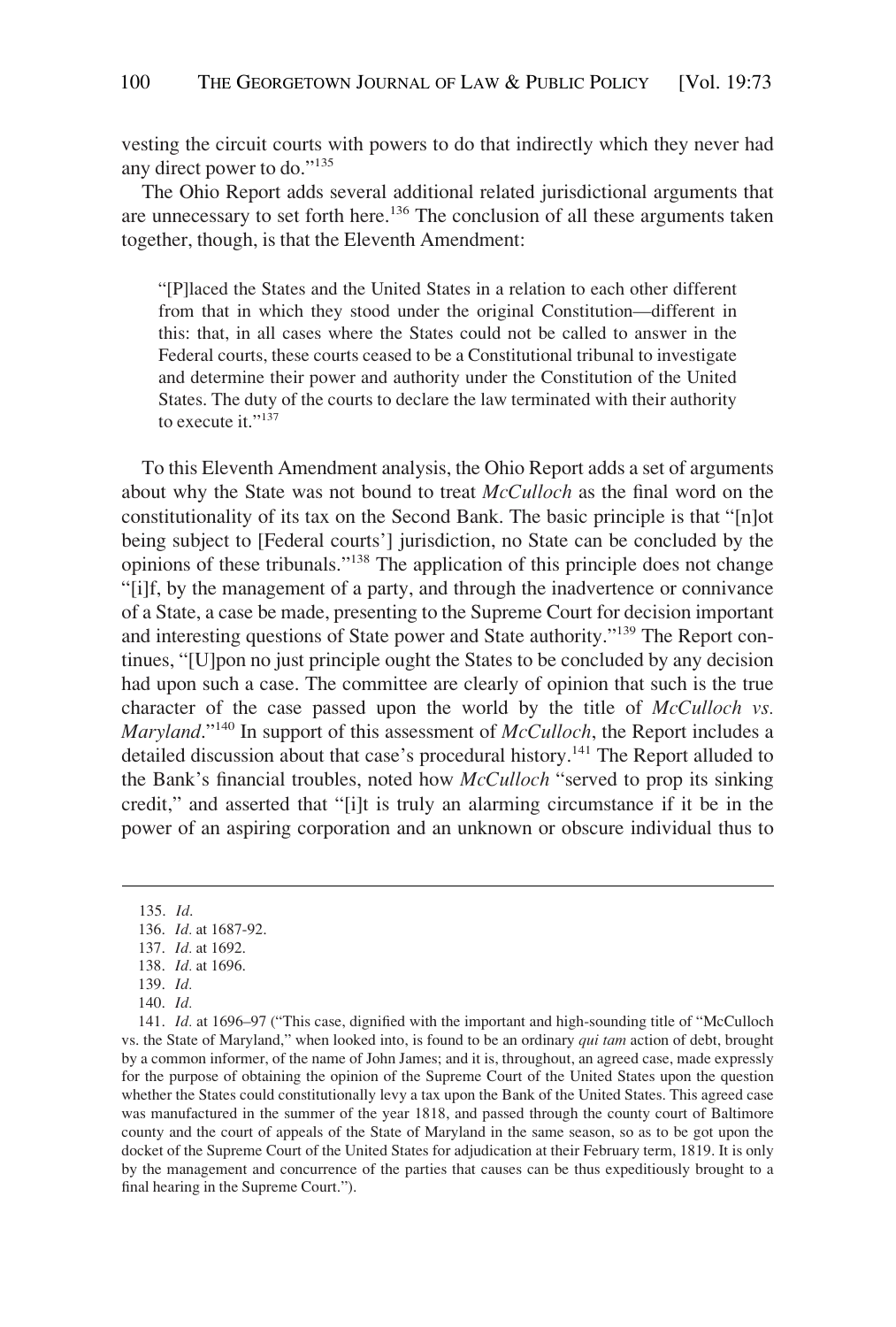elicit opinions compromitting the vital interests of the States that compose the American Union."142

All of these arguments made in the Ohio Report were made after *McCulloch*  but before *Cohens*. The Ohio House approved the report December 23, 1820; the Senate, January 3, 1821. The Supreme Court decided the jurisdictional issues in *Cohens v. Virginia* on March 2, 1821. That decision required some modification of Ohio's arguments, although the Supreme Court rejected those modified arguments as well.

The short version of the Supreme Court's response to Ohio's reliance on the Eleventh Amendment is that the Eleventh Amendment did not apply because Ohio was not a party of record to the case. The suits in the federal circuit court had been brought against state officials, not the State. At no time was the State of Ohio named as a party of record.

The longer version of the Court's response is that it fell back to the fiction of these officer suits not being against the State as a way to avoid drawing attention to the relatively weak basis for statutory jurisdiction, which was not based on diversity but "arising under" jurisdiction. The Court's adoption of this fallback approach has distorted reception and application of the Eleventh Amendment through the present day, even while the practical workaround of officer suits has stuck.

After setting forth Ohio's arguments that the case should not proceed without making the State a party and "[i]f this cannot be done, the Court cannot take jurisdiction of the cause," Marshall opens his analysis: "The full pressure of this argument is felt, and the difficulties it presents are acknowledged."143 He admits that "had it been in the power of the Bank to make it a party, perhaps no decree ought to have been pronounced in the cause, until the State was before the Court." But he denies that this could have been done: "The eleventh amendment of the constitution has exempted a State from the suits of citizens of other States, or aliens; and the very difficult question is to be decided, whether, in such a case, the Court may act upon the agents employed by the State, and on the property in their hands."<sup>144</sup>

The striking feature of this move is that Charles Hammond, counsel for Ohio in the first round of argument in *Osborn*, admitted that Ohio could have been made a party in a federal-court suit, notwithstanding the Eleventh Amendment. This admission, while a shift from Ohio's earlier arguments, was responsive to Hammond's recognition from *McCulloch* and *Cohens* that the denial of all federal jurisdiction in state-party cases would be a loser. Marshall never addressed Ohio's new admission but—without argument—concluded the opposite. That divergent conclusion then formed the basis for the rest of his reasoning in support of the party-of-record rule.

<sup>142.</sup> *Id.* at 1697.

<sup>143.</sup> Osborn v. Bank of the United States, 22 U.S. (9 Wheat.) 738, 846 (1824).

<sup>144.</sup> *Id.* at 847.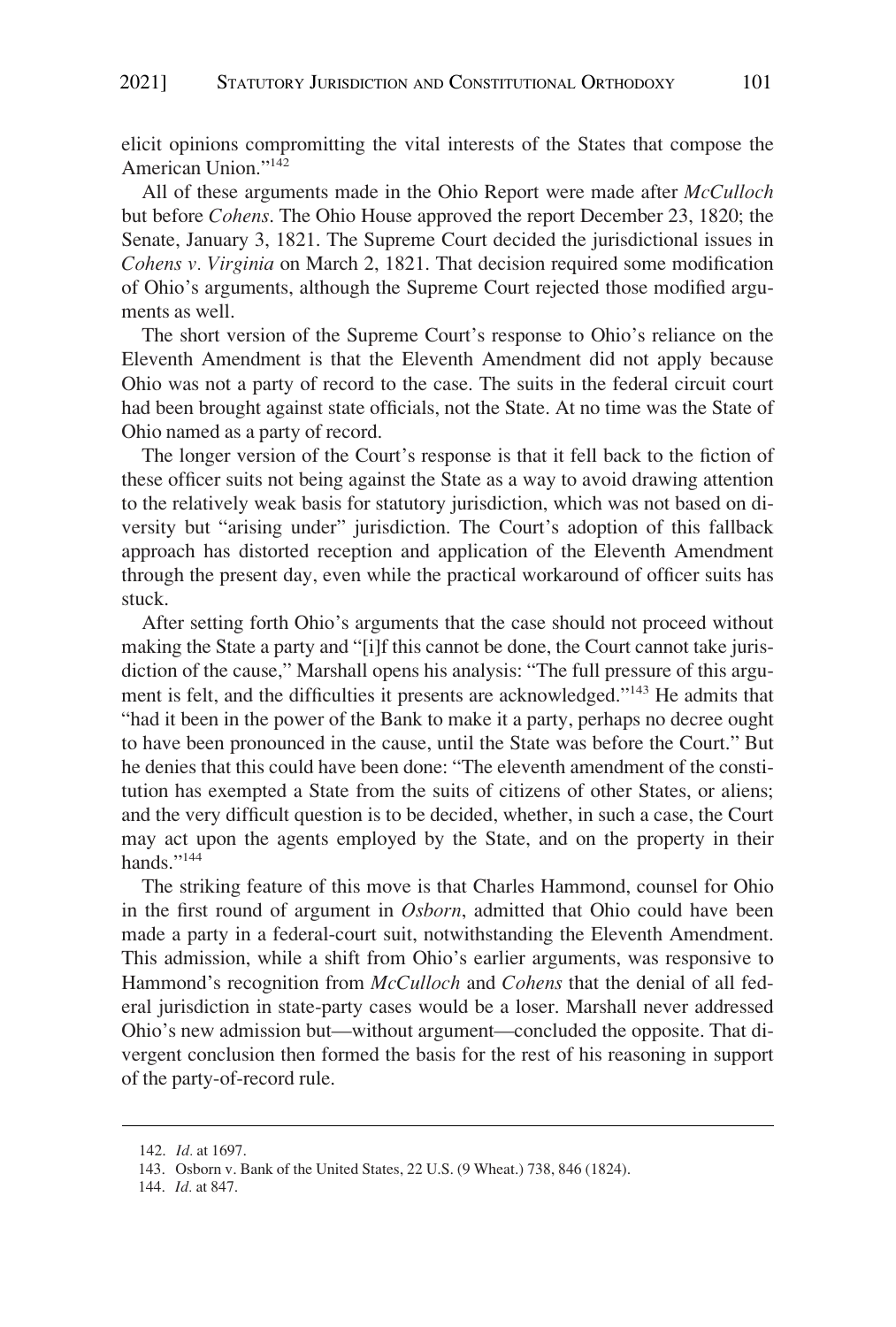In this portion of his opinion in *Osborn*, Marshall does not distinguish "arising under" cases from any others in describing the effect of the Eleventh Amendment on suits against States brought by out-of-state citizens or aliens.145 This is so, even though, according to Marshall, the Bank's case *did* arise under federal law.146 From following Marshall's premise that the Eleventh Amendment would have foreclosed jurisdiction over Ohio in the Bank's "arising under" case, one can infer that the Eleventh Amendment would also bar suits by out-of-state citizens or aliens in other cases against states that arise under federal law.<sup>147</sup>

Still, other aspects of Marshall's opinion point in the other direction, suggesting that a suit "arising under" federal law would be within federal court jurisdiction, even if brought by an out-of-state citizen or alien against a State. For example, Marshall describes the "full effect" of the Eleventh Amendment as simply erasing from Article III the provisions extending federal judicial power to suits against States by out-of-state citizens or aliens.<sup>148</sup> If that is the amendment's "full effect," then the amendment had no effect on the other parts of Article III, Section 2 that extend the federal judicial power to other kinds of cases or controversies, including cases that arise under federal law.

The Court's adoption of the party-of-record rule made it unnecessary, as a practical matter, to address this tension—which is unfortunate. But to understand *Osborn* as a jurisdictional response to the criticisms of *McCulloch*, we should turn to Marshall's arguments about why it is essential to allow officer suits if States themselves cannot be sued to stop ongoing violations of federal law. These arguments are the beating heart of *Osborn*.

Hearkening back to the same themes from the opening of his analyses in *McCulloch* and *Cohens*, Marshall conjures the vision of States attacking a defenseless Union at every step:

A denial of jurisdiction forbids all inquiry into the nature of the case. It applies to cases perfectly clear in themselves; to cases where the government is in the exercise of its best established and most essential powers, as well as to those which may be deemed questionable. It asserts, that the agents of a State, alleging the authority of a law void in itself, because repugnant to the constitution, may arrest the execution of any law in the United States. It maintains, that if a

148. *Id.* at 857–58. ("The amendment has its full effect, if the constitution be construed as it would have been construed, had the jurisdiction of the Court never been extended to suits brought against a State, by the citizens of another State, or by aliens.").

<sup>145.</sup> *Id.* at 850–52.

<sup>146.</sup> *Id.* at 819–28.

<sup>147.</sup> *See id.* at 849. ("That the Courts of the Union cannot entertain a suit brought against a State by an alien, or the citizen of another State, is not to be controverted."); *id.* at 846–47 ("The direct interest of the State in the suit, as brought, is admitted; and had it been in the power of the Bank to make it a party, perhaps no decree ought to have been pronounced in the cause, until the State was before the Court. But this was not in the power of the Bank. The eleventh amendment of the constitution has exempted a State from the suits of citizens of other States, or aliens; and the very difficult question is to be decided, whether, in such a case, the Court may act upon the agents employed by the State, and on the property in their hands.").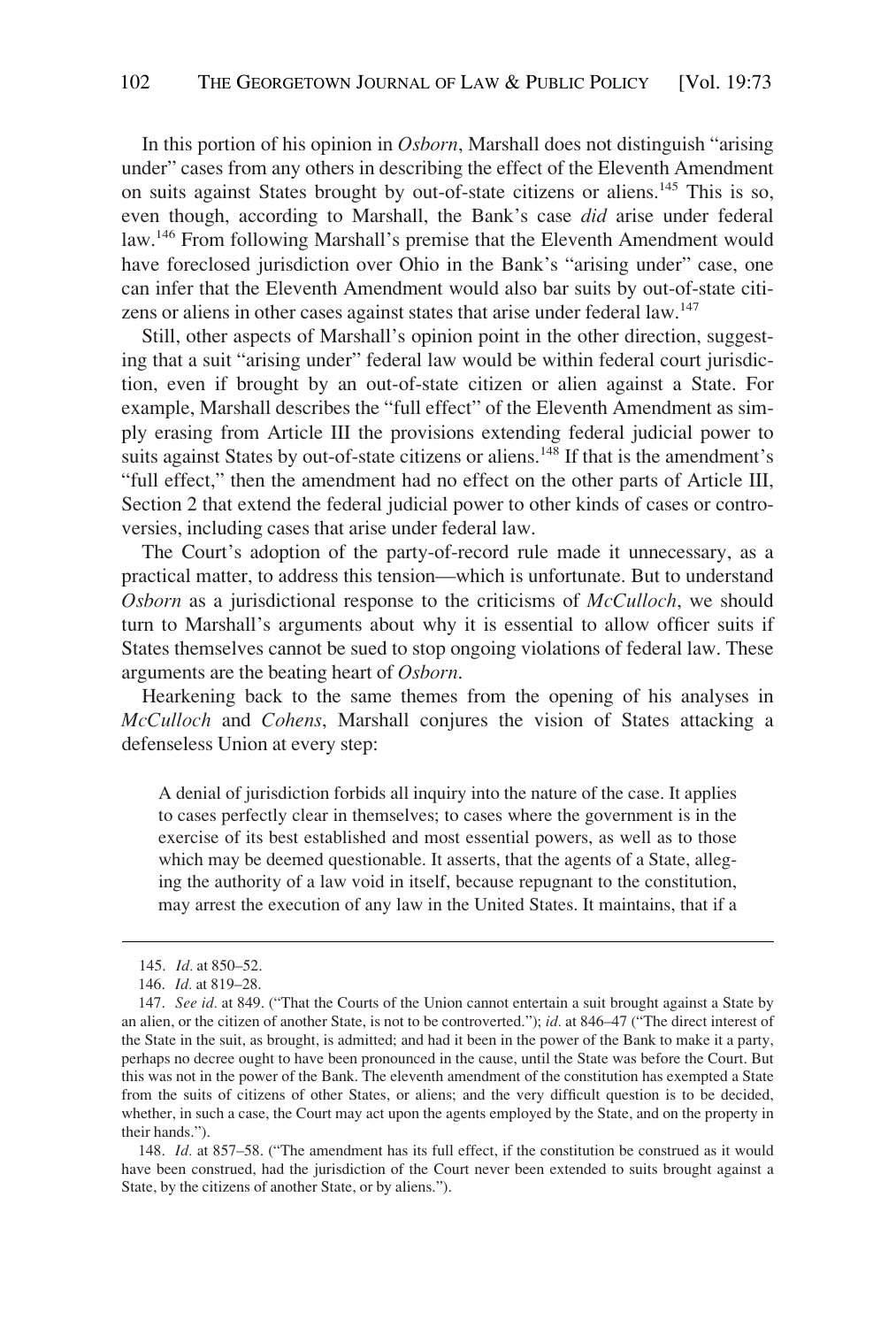State shall impose a fine or penalty on any person employed in the execution of any law in the United States, it may levy that fine or penalty by a ministerial officer, without the sanction even of its own Courts; and that the individual, though he perceives the approaching danger, can obtain no protection from the judicial department of the government. The carrier of the mail, the collector of the revenue, the marshal of a district, the recruiting officer, may all be inhibited, under ruinous penalties, from the performance of their respective duties; the warrant of a ministerial officer may authorize the collection of these penalties, and the person thus obstructed in the performance of his duty, may indeed resort to his action for damages, after the infliction of the injury, but cannot avail himself of the preventive justice of the nation to protect him in the performance of his duties. Each member of the Union is capable, at its will, of attacking the nation, of arresting its progress at every step, of acting vigorously and effectually in the execution of its designs, while the nation stands naked, stripped of its defensive armour, and incapable of shielding its agent or executing its laws, otherwise than by proceedings which are to take place after the mischief is perpetrated, and which must often be ineffectual, from the inability of the agents to make compensation.<sup>149</sup>

Powerful rhetoric. But is it true? If it is, then the answer to Marshall's next question is easy. It would be a variation on the very same question answered in the opening of *McCulloch* and *Cohens*: Has the Constitution supplied a federal tribunal for the peaceful resolution of disputes over the reach of federal and state power? As formulated in *Osborn*, "[t]he question, then, is whether the constitution of the United States has provided a tribunal which can peacefully and rightfully protect those who are employed in carrying into execution the laws of the Union, from the attempts of a particular State to resist the execution of those laws."<sup>150</sup>

Marshall's well-known answer to this question turns on a mistake about what Ohio had argued. Immediately after formulating this question, he says, "[t]he State of Ohio denies the existence of this power."151 That was Ohio's old argument, advanced by Charles Hammond and others in the Ohio Report. But their argument shifted at the Supreme Court. The gist of Hammond's new jurisdictional argument at the Supreme Court in *Osborn* was that the Bank had filed for federal judicial relief in the wrong federal court. The federal circuit court lacked jurisdiction, Hammond argued, because the Constitution dictates that the Supreme Court is the only federal court with jurisdiction over a suit against a state that arises under federal law. Unlike the Eleventh Amendment argument advanced earlier, which would have eliminated all federal court jurisdiction over suits against states, this argument in *Osborn* would have left open a path to a federal court for cases arising under federal law.

<sup>149.</sup> *Id.* at 847-48.

<sup>150.</sup> *Id.* at 849.

<sup>151.</sup> *Id.*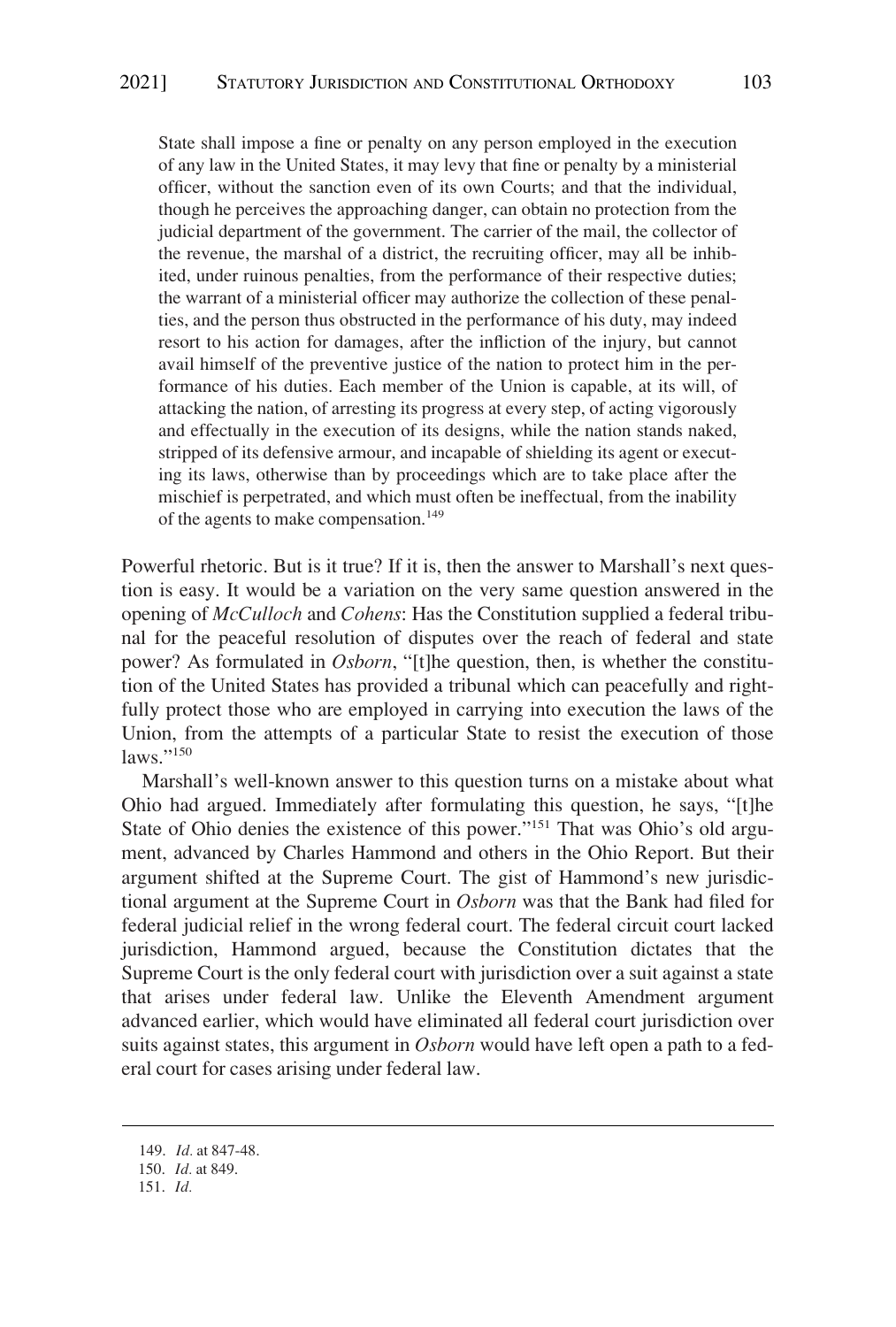The textual basis of this argument in the Constitution is the second paragraph of Article III, Section 2. After the first paragraph, which describes the extent of the federal judicial power, the second paragraph distributes various exercises of this federal judicial power between the Supreme Court's original and appellate jurisdiction:

In all cases affecting ambassadors, other public ministers and consuls, and those in which a state shall be party, the Supreme Court shall have original jurisdiction. In all the other cases before mentioned, the Supreme Court shall have appellate jurisdiction, both as to law and fact, with such exceptions, and under such regulations as the Congress shall make.<sup>152</sup>

Hammond argued that this language of "all cases" assigns all cases "in which a state shall be a party" to the original jurisdiction of the Supreme Court.

This textual argument finds strong support, Hammond contended, in *Marbury v. Madison*. In that case, the Supreme Court held that Congress could not expand the Supreme Court's original jurisdiction by assigning to the Court's matters of original jurisdiction that Article III assigned to the Court's appellate jurisdiction. In reaching this holding, Chief Justice Marshall interpreted Article III's jurisdictional distribution as unalterable by Congress. This principle, Hammond argued, prevents Congress from assigning to an inferior federal court matters that Article III says shall be in the original jurisdiction of the Supreme Court.

Hammond bolstered this argument from precedent with an argument from purpose. He asserted that it is unlikely that the Constitution provided for original federal jurisdiction in ambassador and state-party cases "for no other purpose than limiting the power of Congress, as to the cases in which they should give the Supreme Court original jurisdiction."153 The more rational inference, he argues, is that the distribution was intended "to prevent Congress from subjecting [the states] to the power of any inferior tribunal."<sup>154</sup> The "same solicitude" regarding peace with foreign powers that induced a provision for Supreme Court original jurisdiction in cases affecting their agents also explains the provision for Supreme Court original jurisdiction in state-party cases.<sup>155</sup> In order for this purpose to be given effect, the Supreme Court's original jurisdiction must be exclusive not only of state-court original jurisdiction, but also of original jurisdiction in inferior federal tribunals.

The next step in the argument is to address why the Bank's suit was one in which an original federal suit may be brought against a state. In making this argument, Hammond asserts that the Bank's case "arises under the constitution and the [Bank's] charter,"156 and that "[t]he constitution has made the State amenable

<sup>152.</sup> U.S. CONST. art. III, § 2, cl. 2.

<sup>153.</sup> *Osborn*, 22 U.S. (9 Wheat.) at 757–58.

<sup>154.</sup> *Id.* at 758.

<sup>155.</sup> *See id.* 

<sup>156.</sup> *Id.* at 763.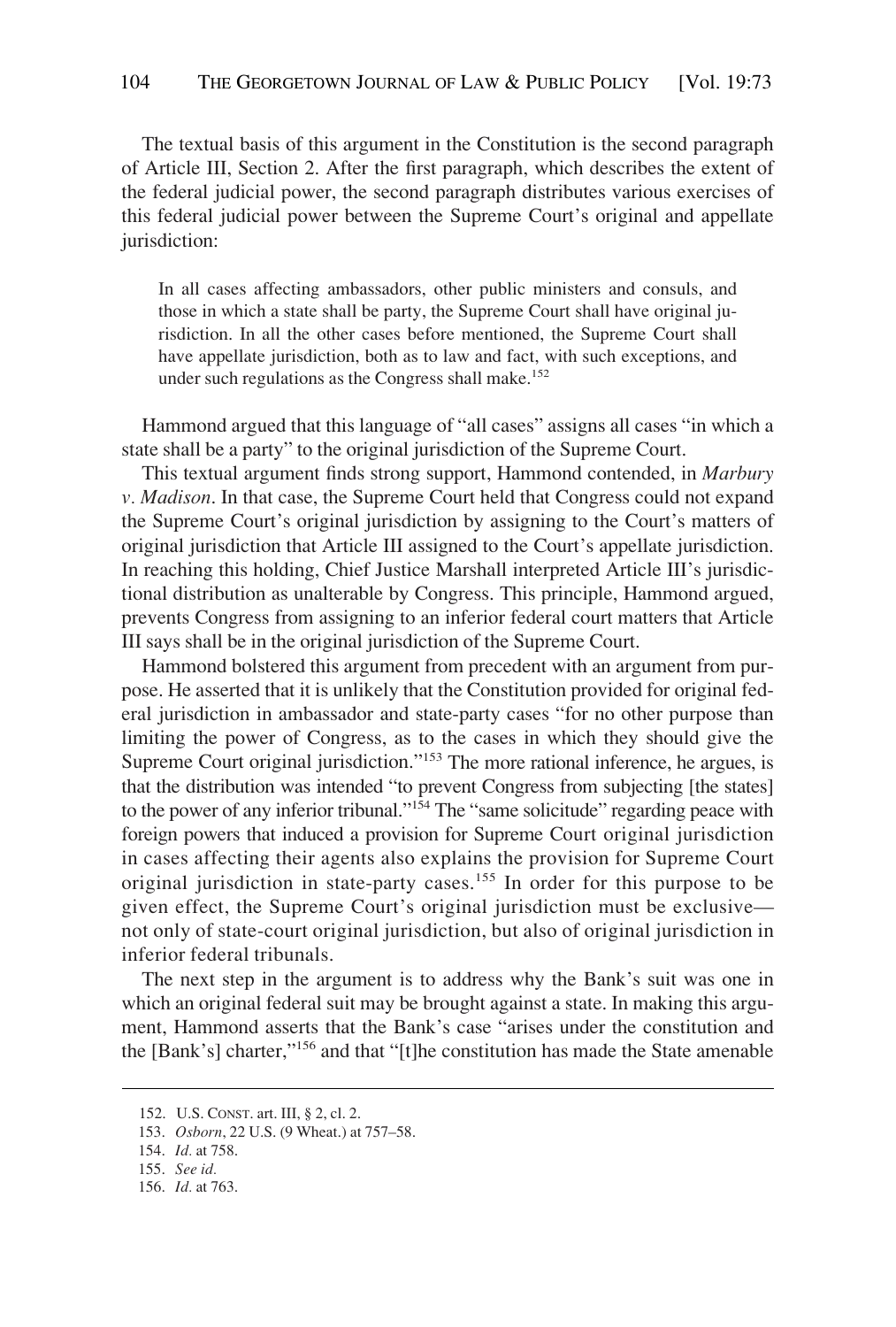to justice before the Supreme Court of the nation."157 Lest there be any confusion about the extent and basis of his argument, Hammond explicitly avers of the Bank's case: "The bill might have been filed in the Supreme Court; the injunction might have been allowed by a Judge of that Court in vacation; the whole case might have been proceeded as the framers of the constitution intended."158 And this would have been fitting: "The high and solemn measure of citing a sovereign State before a Court of judicature, to defend its attributes of sovereignty, and the exercise of its power, ought not to be permitted to any authority but the highest tribunal of the nation."159

Hammond recognized that the success of this argument for exclusive original federal jurisdiction in the Supreme Court would depend on his ability to distinguish *Cohens v. Virginia*. Chief Justice Marshall's opinion for the Court in *Cohens* had determined that Article III's requirement of original Supreme Court jurisdiction in state-party cases did not apply to "arising under" cases, only those in which federal jurisdiction depended on the character of the parties. *Cohens* did this to secure the Supreme Court's appellate jurisdiction to review state-court determinations of federal law. And while Hammond had been deeply critical of *Cohens*, he was too good a lawyer to believe that the Court would accept any argument that would require it to give up the appellate jurisdiction in "arising under" cases secured by *Cohens*. Accordingly, Hammond explained *Cohens* as having settled "that the judicial power of the United States extends to a class of cases which cannot originate in any federal tribunal, and that this jurisdiction must, of necessity, be appellate."160 Hammond then argued that the provision for Supreme Court original jurisdiction in "all cases" in which a state shall be a party refers "only to cases in which original jurisdiction is vested in the federal judiciary."161 Under this interpretation, there are two ways in which a state-party "arising under" case may end up in the Supreme Court:

[I]f a case arise under the constitution, or a law of the Union, in which an original suit may be sued against a State, the constitution requires such suit to be brought in the Supreme Court. If a State be plaintiff or defendant in a State Court, and a question arise under the constitution, or a law of the Union, and a case be made at the trial, upon which the federal judicial power attaches, the constitution authorizes the Supreme Court to exercise appellate jurisdiction.<sup>162</sup>

If this interpretation is correct, "[t]he jurisdiction of the Supreme Court may, consistently, be extended to the proper class of cases where a State is a party,

- 161. *Id.*
- 162. *Id.*

<sup>157.</sup> *Id.* 

<sup>158.</sup> *Id.* at 764.

<sup>159.</sup> *Id.* 

<sup>160.</sup> *Id.* at 761.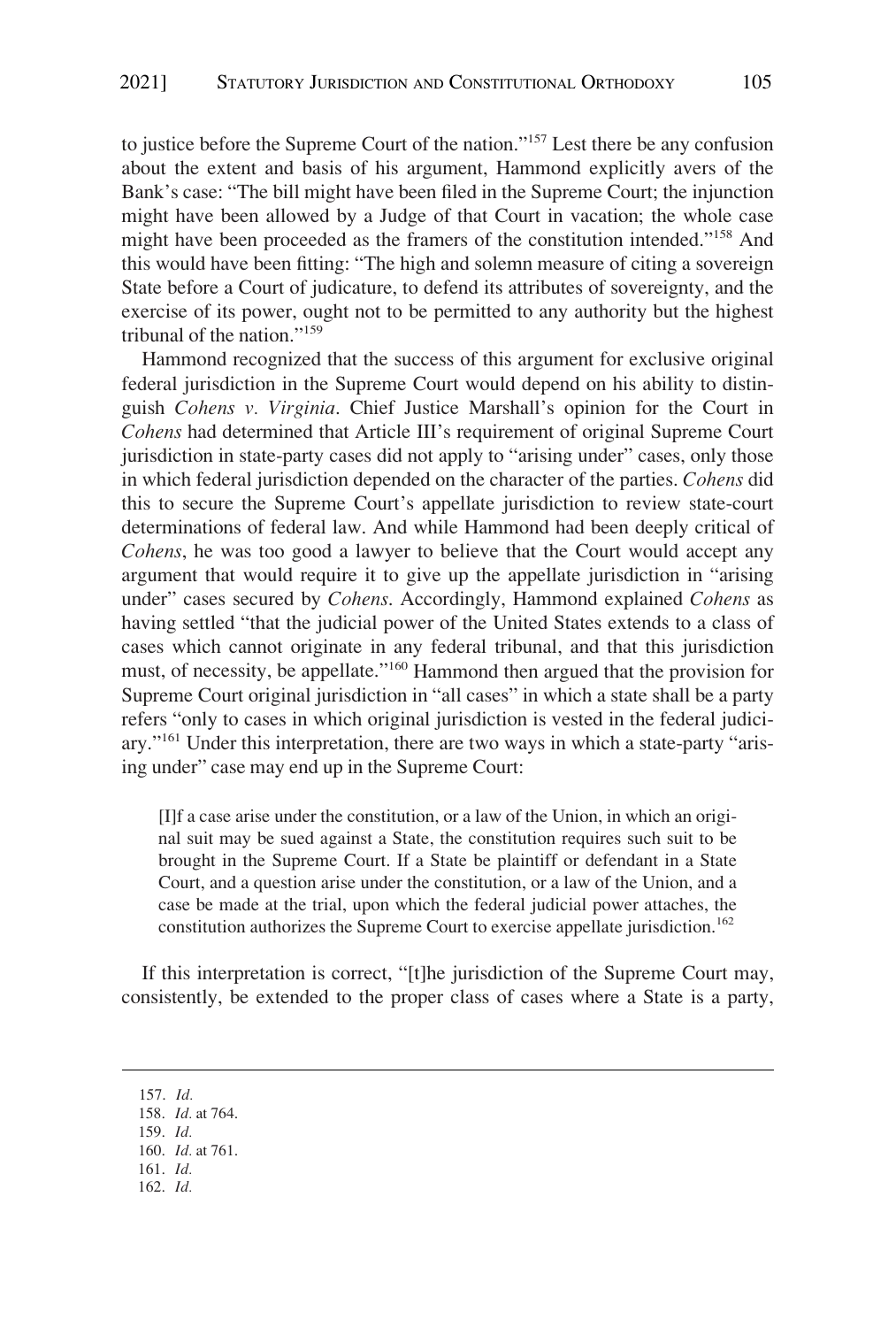without so interpreting the constitution, as to subject the States to original actions in the inferior national tribunals."163

We do not have Marshall's answer to this argument because he did not acknowledge it. His assertion that the Eleventh Amendment forecloses a suit against Ohio in these circumstances did not distinguish between "arising under" cases and others. And while the text of the Eleventh Amendment might seem to support him, that text could easily be confined to cases in which jurisdiction depends on the character of the parties—the same move that he made in *Cohens*  to confine the provision for the Supreme Court's original jurisdiction in stateparty cases.

One motivation for not dwelling on the Bank's case as an "arising under" case may have been the weak basis for statutory jurisdiction over it. As counsel for Ohio pointed out, the Judiciary Act of 1789 did not vest federal circuit courts with jurisdiction in state-party cases arising under the Constitution or federal law.164

Statutory jurisdiction in *Osborn* came not from any judiciary act, but purportedly from the Act creating the Second Bank. This Act provides that "the Bank shall be 'made able and capable in law,' 'to sue and be sued, plead and be impleaded, answer and be answered, defend and be defended, in all State Courts having competent jurisdiction, and in any Circuit Court of the United States."<sup>165</sup> In the earlier case of *Bank of the United States v. Deveaux*, the Court interpreted similar "sue and be sued" language from the Act creating the first Bank as giving "only a general capacity to sue, not a particular privilege to sue in the Courts of the United States."166 Marshall distinguished *Deveaux* on the ground that the Act's language for the Second Bank specifically mentioned the ability to sue "in any Circuit Court of the United States"<sup>167</sup>:

Whether [*Deveaux*] be right or wrong, it amounts only to a declaration, that a general capacity in the Bank to sue, without mentioning the Courts of the Union, may not give a right to sue in those Courts. To infer from this, that words expressly conferring a right to sue in those Courts, do not give the right, is surely a conclusion which the premises do not warrant.<sup>168</sup>

This distinction of *Deveaux* is the sum of Marshall's reasoning. He immediately concludes from the text of the Act and the distinction of *Deveaux* that "[t]he act of incorporation, then, confers jurisdiction on the Circuit Courts of the United States, if Congress can confer it."<sup>169</sup>

163. *Id.* at 762. 164. *Id.* at 762-63. 165. *Id.* at 817. 166. *Id.* at 817–18. 167. *Id.* at 805. 168. *Id.* at 818. 169. *Id.*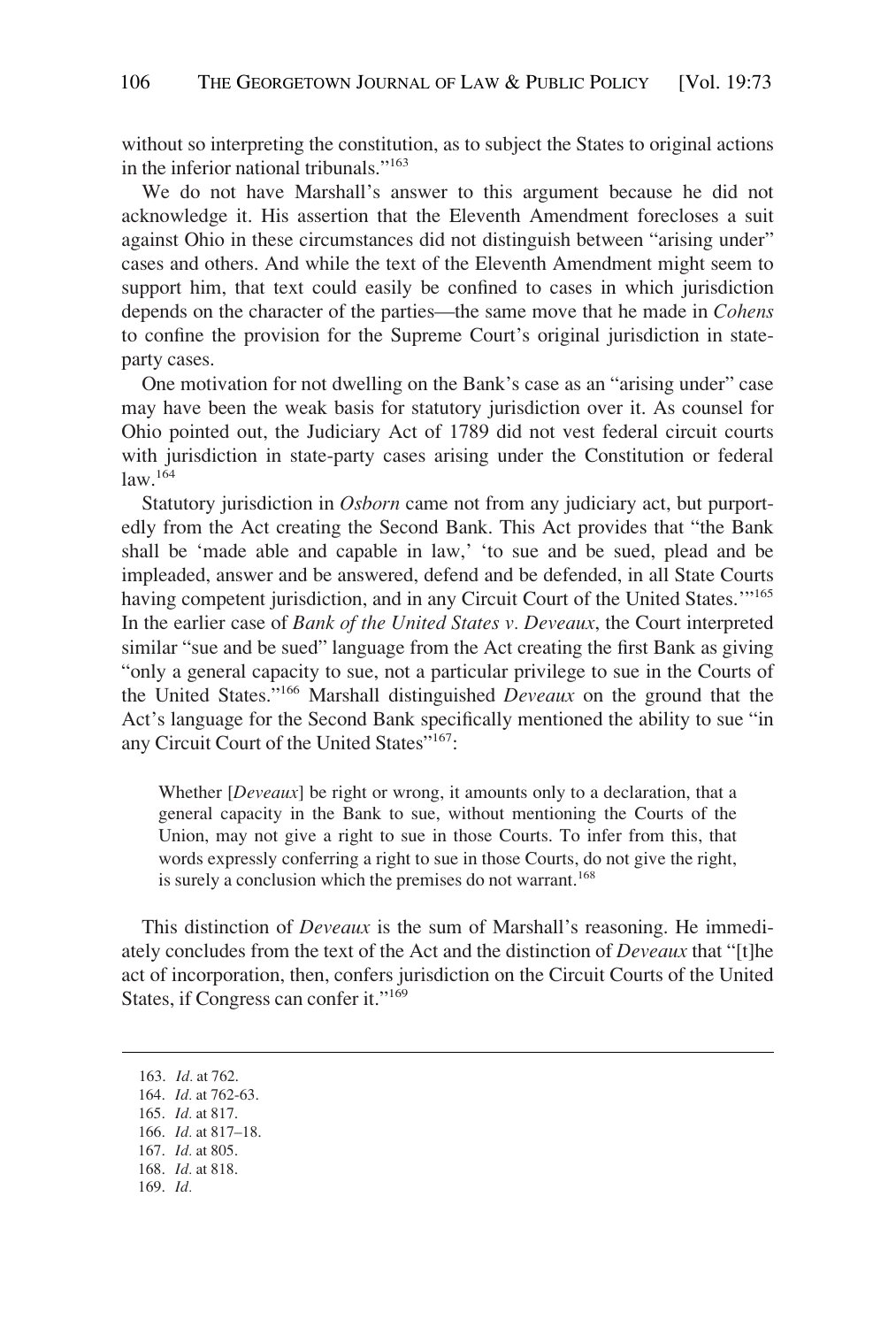<span id="page-35-0"></span>An obvious objection to Marshall's interpretation here is that the Act creating the Second Bank very well may have simply been clarifying the capacity of the Bank to sue or be sued without purporting to alter the jurisdictional laws governing the courts in which they might wish to sue or be sued. We do not know Marshall's best response to this objection because he does not address it. He instead moves quickly to the constitutional questions about jurisdiction that *Osborn* is now more well known for having addressed. Whether or not this relative inattention to statutory jurisdiction is deliberate, it runs through the trio of *McCulloch*, *Cohens*, and *Osborn*.

## CONCLUDING MEDITATIONS ON JURISDICTION AND THE MAINTENANCE OF CONSTITUTIONAL ORTHODOXY

Writing near the middle of the twentieth century, the American Catholic priest John Courtney Murray, S.J. was able to come to terms with the First Amendment to the Constitution of the United States by treating it as setting forth Articles of Peace rather than Articles of Faith. A similar approach has since been a prominent school of thought among American Catholics for the Constitution more generally. For those suspicious of the Constitution's Hobbesian and Lockean foundations, one challenge in accepting American institutions has been to understand the Founders as having "built better than they knew."

In the trio of *McCulloch v. Maryland*, *Cohens v. Virginia*, and *Osborn v. Bank of the United States*, John Marshall found himself with something of the opposite problem. In examining the statutory jurisdiction granted to the Supreme Court as well as the constitutional maintenance tasks the Court needed to undertake— Marshall knew better than Congress built. He needed the Supreme Court to exercise jurisdiction over cases involving Maryland, Virginia, and Ohio in order to expound an orthodox understanding of the Constitution and the nature of the Union. But the statutory jurisdiction that he inherited was not quite enough, so he bent the statutes into shape in order to settle the constitutional foundations for the judicial exposition of constitutional orthodoxy he believed necessary and appropriate.

This is not necessarily a criticism. Marshall almost certainly acted in good faith. His implicit understanding of Section 25 as authorizing jurisdiction to review state court decisions denying claims of federal right via writ of error in criminal prosecutions or involving amounts two thousand dollars or less was adopted in 1823 in the unanimous decision of *Buel v. Van Ness*. Justice William Johnson, a Jefferson appointee who, unlike his colleagues, never hesitated to dissent from Marshall's opinions in constitutional cases and related matters, authored the opinion. Indeed, Johnson's powerful dissent in *Osborn v. Bank of the United States* on the question of statutory jurisdiction is a case in point. Marshall's relative silence in response to Johnson's jurisdictional dissent in *Osborn*—at least with respect to statutory jurisdiction, rather than constitutional jurisdiction—is brow-furrowing. But Johnson was alone in his dissent; the other five Justices joined Chief Justice Marshall.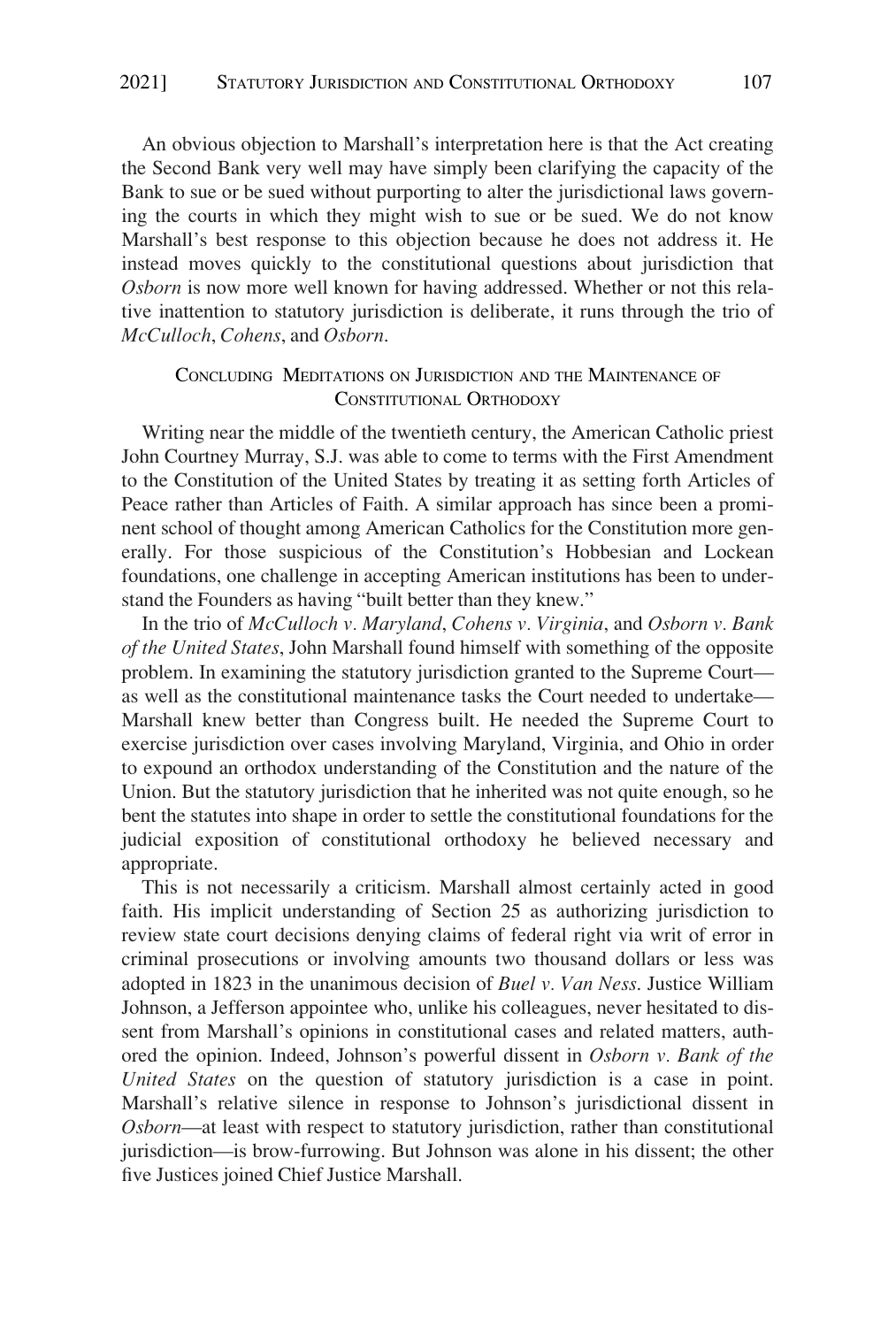Questions of good or bad faith aside, Marshall was acting in defense of the true Federalist faith. This was a faith forged in battle. In early 1819 when he authored the opinion for the Court in *McCulloch*, Marshall was nearing the zenith of his personal and institutional authority. He had first debuted in American history forty-four years earlier as a nineteen-year-old first lieutenant in the local militia. His service in the Culpeper Minutemen—a Virginia militia unit organized under Governor Patrick Henry—and then in the Continental Army under General George Washington, forged the Federalist fighting faith that he would maintain throughout his life.

In *McCulloch*, Marshall aimed to extract from history and experience, and then to inscribe into American constitutional law through adjudication, the constitutional orthodoxy of this Federalist faith. His preeminent concerns in *McCulloch*  related to the nature of the Union and the institutional locus of authority for the exposition of constitutional orthodoxy. His delineation of Congress's implied powers and structural limitations on the powers of the States derived from his approach to these more fundamental matters.

In *Cohens v. Virginia* and *Osborn v. Bank of the United States*, Marshall captained the Court's defense against states' rights theorists in Virginia and intense on-the-ground opposition to the Second Bank in Ohio. The 1824 Term also included another constitutional classic that helped knit the nation together, *Gibbons v. Ogden*. But change was afoot, and Marshall may have begun to sense that the centrifugal forces of states' rights could not be contained. The year before, Justice Henry Brockholst Livingston had died, and Smith Thompson replaced him. And after a four-year period in which he had not written separately, Justice William Johnson had returned to his prior role of writing separate opinions, including dissents, in constitutional cases.<sup>170</sup>

A few years into this new period for the Marshall Court, a letter Marshall wrote in the summer of 1827 at the request of his younger friend and judicial colleague Joseph Story provides something of an interpretive key not only to *McCulloch*  but also to Marshall's mature constitutional jurisprudence more generally. At the time he wrote this letter, Marshall was almost seventy-two years old. John Quincy Adams was President, soon to be replaced by the rough-and-tumble Andrew Jackson. Marshall's authority on the Court was waning, as old colleagues departed and new ones with differing ideals replaced them. The strain of holding the people and the states together in a national union was growing. The wartime experience of the Revolutionary generation was distant. It was precisely that revolutionary experience that Marshall identified as the source of his constitutional

<sup>170.</sup> *See* Walsh, *supra* note 95, at 1906–07 ("*Cohens* came in the middle of a four-year period beginning in 1819 in which Justice Johnson largely stopped writing separate opinions altogether. Justice Johnson's biographer suggests that Johnson's dissatisfaction with his job and his work on a book-length biography of Nathaniel Greene may explain some of his silence. Whatever the causes may have been, correspondence with Jefferson later shook Johnson out of his silent streak, and he was back writing separately in important cases starting in 1823.").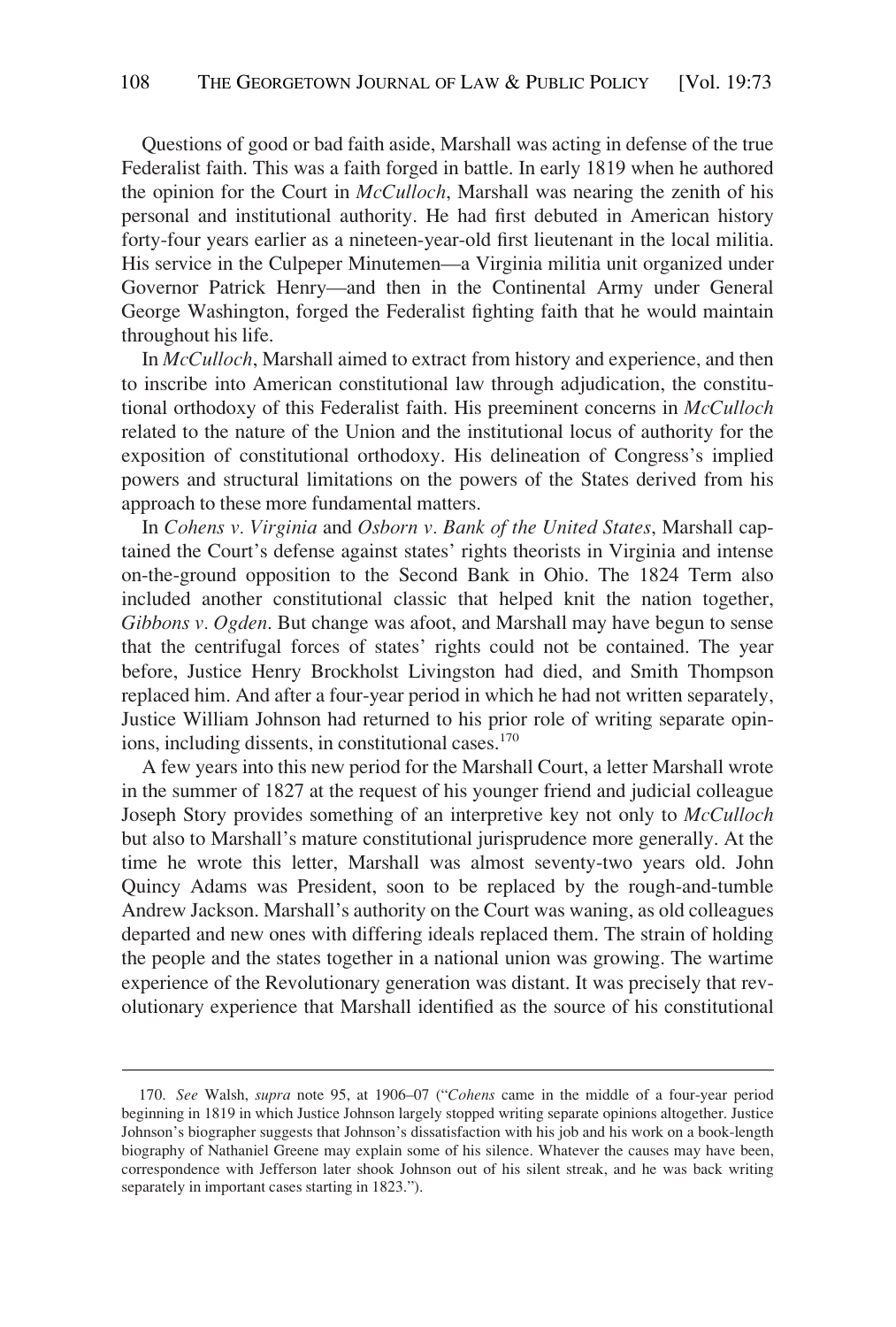outlook. This handwritten letter has sixteen pages, but virtually all of Marshall's constitutional outlook may be understood by reference to one paragraph:

When I recollect the wild and enthusiastic democracy with which my political opinions of that day were tinctured, I am disposed to ascribe my devotion to the union, and to a government competent to its preservation, at least as much to casual circumstances as to judgment. I had grown up at a time when a love of union and resistance to the claims of Great Britain were the inseparable inmates of the same bosom; when patriotism and a strong fellow feeling with our suffering fellow citizens of Boston were identical; when the maxim "united we stand, divided we fall" was the maxim of every orthodox American; and I had imbibed these sentiments so thoughroughly [sic] that they constituted a part of my being. I carried them with me into the army where I found myself associated with brave men from different states who were risking life and every thing valuable in a common cause beleived [sic] by all to be most precious; and where I was confirmed in the habit of considering America as my country, and Congress as my government. I partook largely of the sufferings and feelings of the army, and brought with me into civil life an ardent devotion to its interests. My immediate entrance into the state legislature opened to my view the causes which had been chiefly instrumental in augmenting those sufferings, and the general tendency of state politics convinced me that no safe and permanent remedy could be found but in a more efficient and better organized general government. The questions too which were perpetually recurring in the state legislatures, and which brought annually into doubt principles which I thought most sacred, which proved that everything was afloat, and that we had no safe anchorage ground, gave a high value in my estimation to that article in the constitution which imposes restrictions on the states. I was consequently a determined advocate for its adoption, and became a candidate for the convention to which it was to be submitted.<sup>171</sup>

This is not history but autobiography. It is the account of a man in his early seventies writing about events from his twenties and early thirties. While deeply personal, it also reveals a keen self-knowledge. Marshall exudes awareness that his constitutional outlook distinguishes him from many others in public life. He attributes his "devotion to the union, and to a government competent to its preservation" more to experience than to ideology, to practice more than to theory. And he recognizes that his "sentiments" for national union "constituted a part of my being." He carried these sentiments into the continental army, and that experience confirmed in him the "habit" of "considering America as my country, and Congress as my government." By his own account, Marshall's republican patriotism is more fundamental than any theoretical commitment or ideological outlook, such as to "democracy," which he deprecates through describing his earlier commitment to it as "wild and enthusiastic." The language of habit, bravery, and

<sup>171.</sup> Letter from John Marshall to Joseph Story (ca. July 25, 1827), *in* 11 THE PAPERS OF JOHN MARSHALL 35, 38 (Charles Hobson ed., 2002).